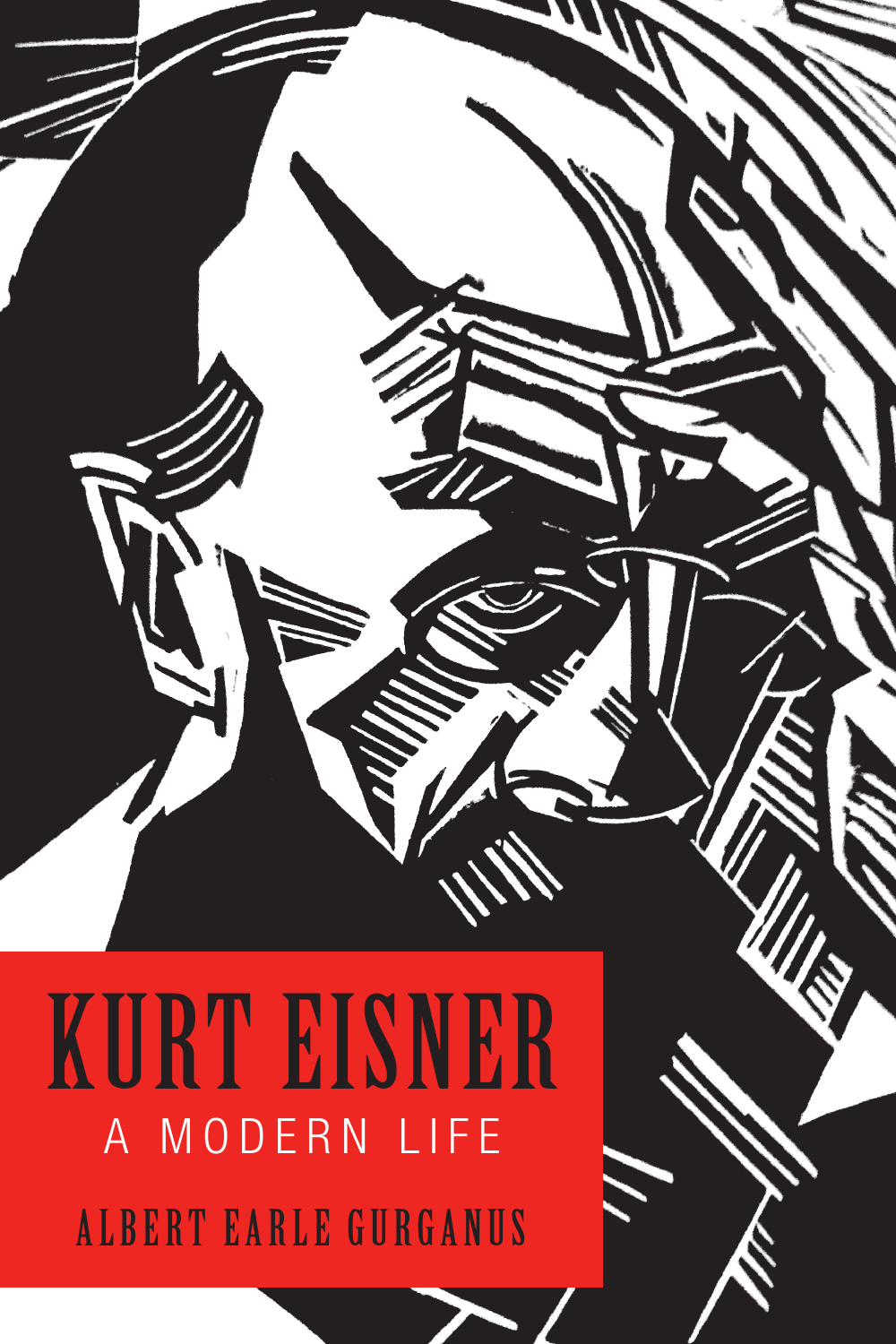KURT EISNER: A MODERN LIFE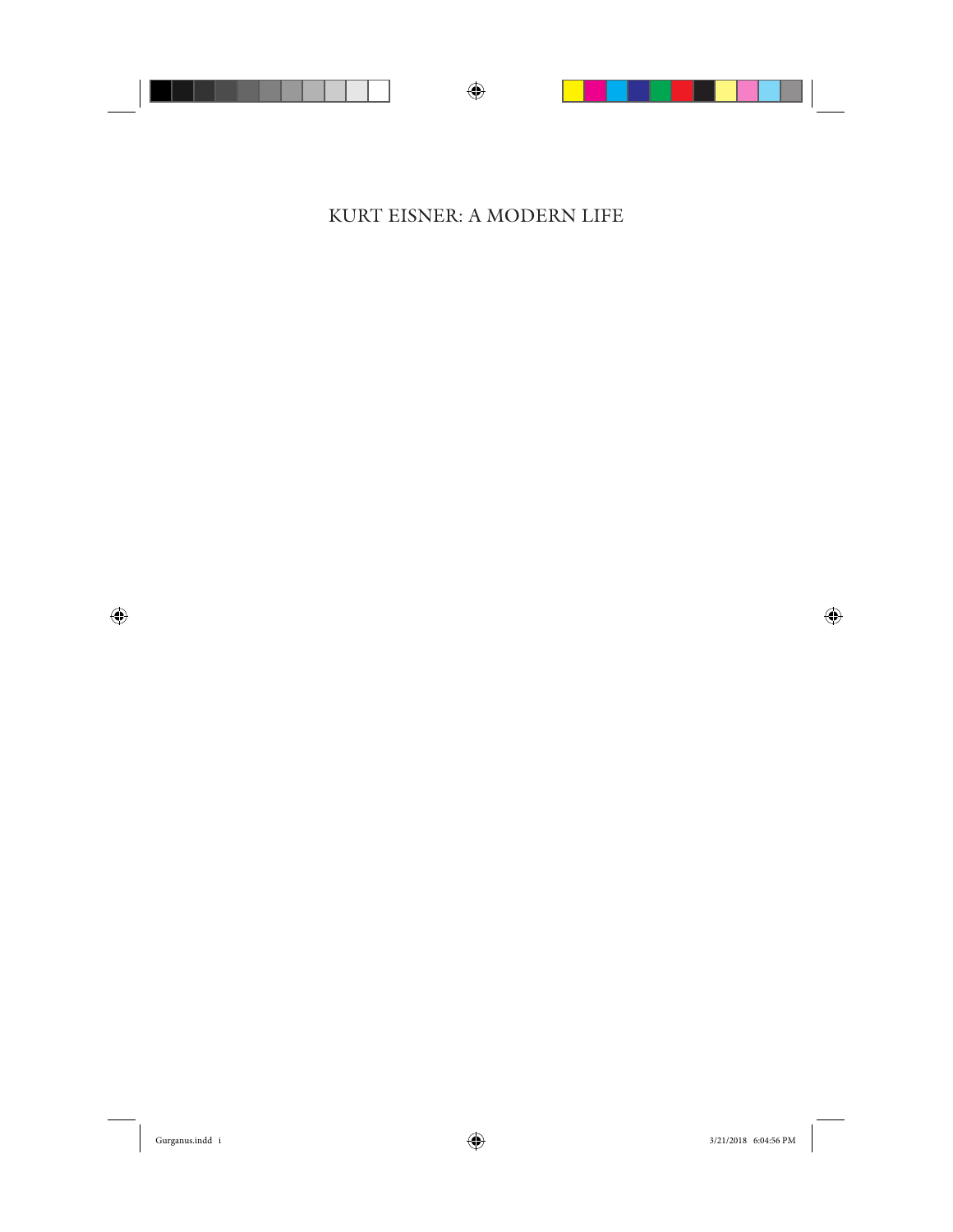#### *German History in Context*

### Series Editor

Bill Niven, *Nottingham Trent University*

### Editorial Board

Stefan Berger, *Ruhr-Universität Bochum* Atina Grossman, *Cooper Union* Andrew I. Port, *Wayne State University*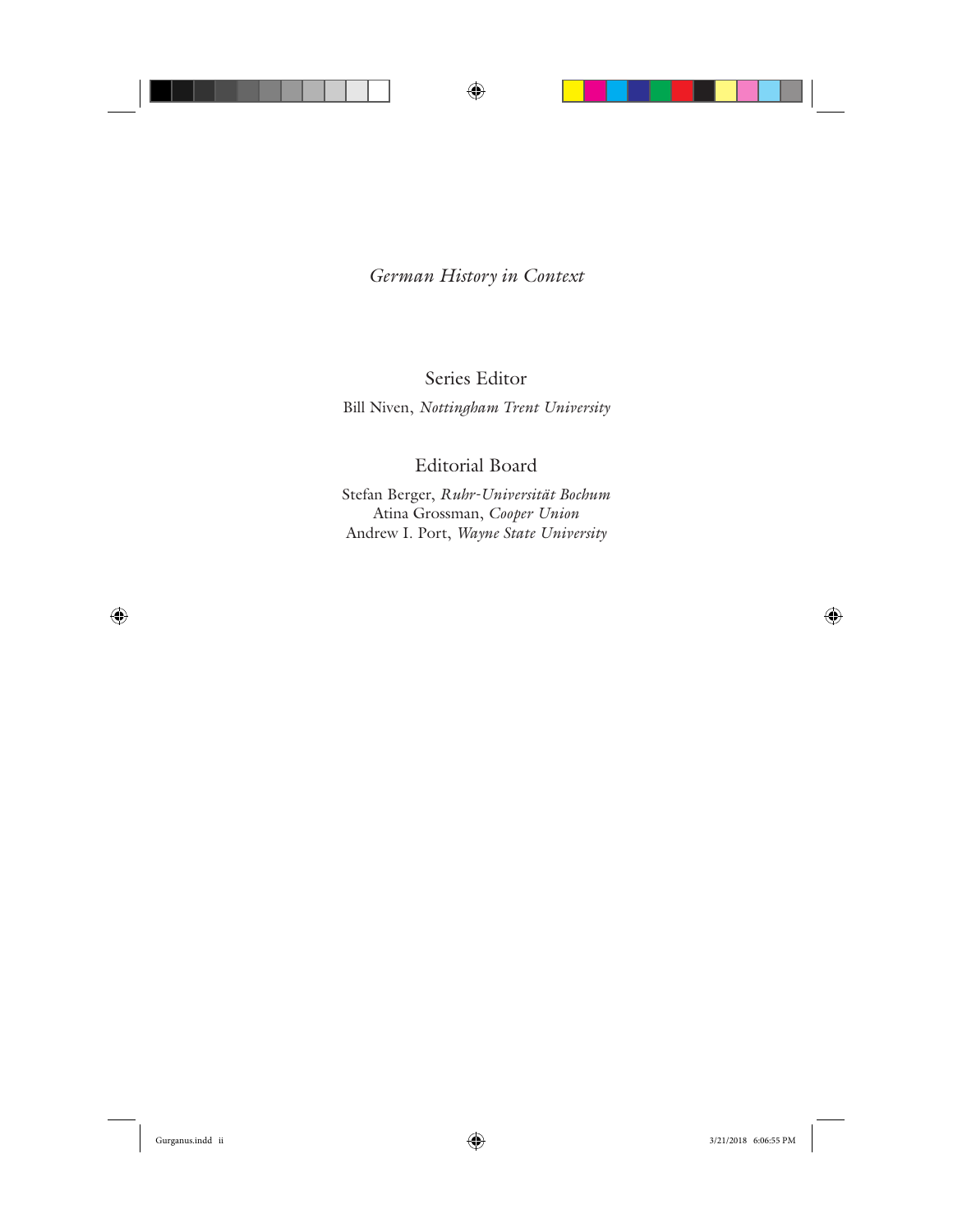### ALBERT EARLE GURGANUS

# KURT EISNER

# A MODERN LIFE

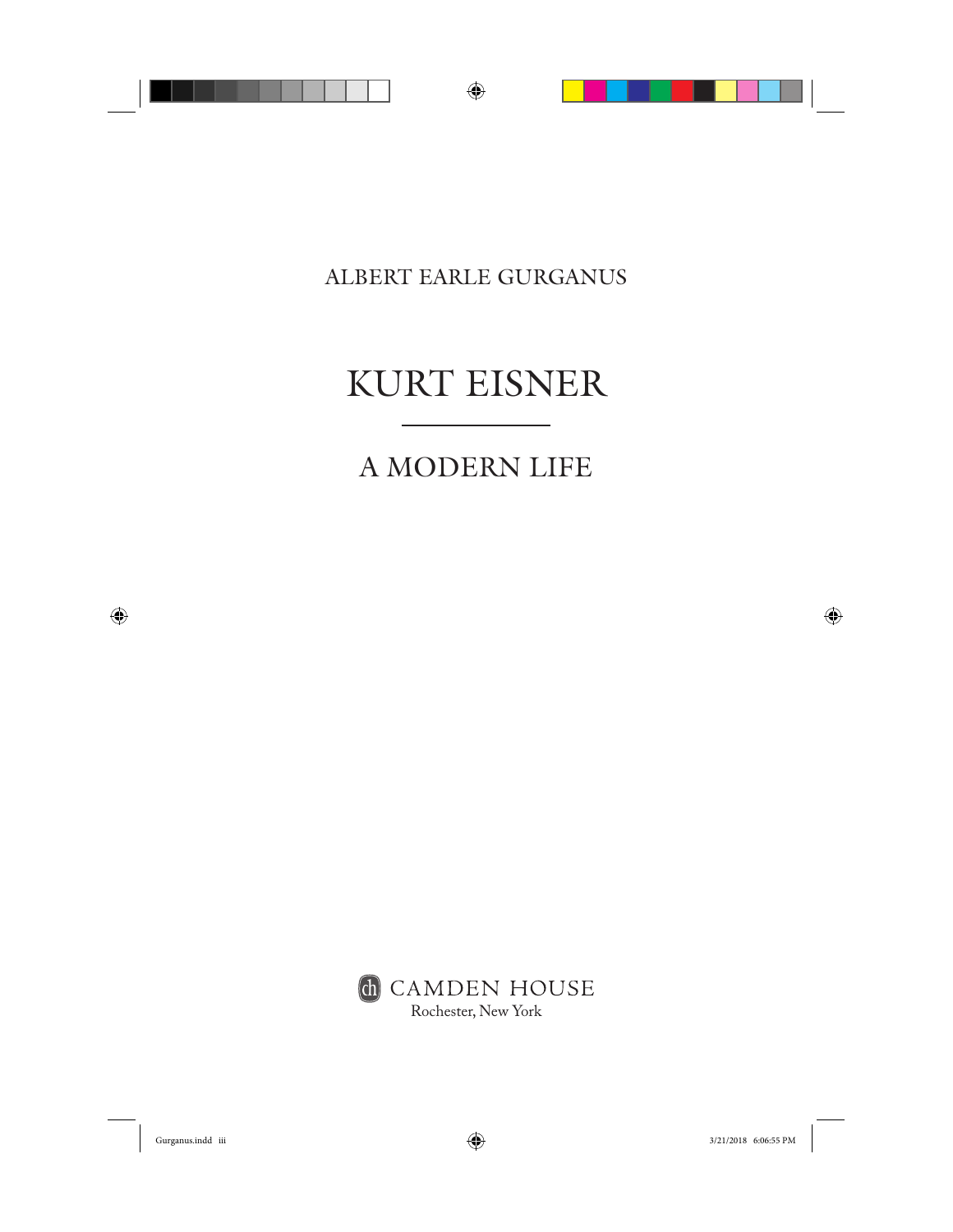#### Copyright © 2018 Albert Earle Gurganus

*All Rights Reserved.* Except as permitted under current legislation, no part of this work may be photocopied, stored in a retrieval system, published, performed in public, adapted, broadcast, transmitted, recorded, or reproduced in any form or by any means, without the prior permission of the copyright owner.

> First published 2018 by Camden House

Camden House is an imprint of Boydell & Brewer Inc. 668 Mt. Hope Avenue, Rochester, NY 14620, USA www.camden-house.com and of Boydell & Brewer Limited PO Box 9, Woodbridge, Suffolk IP12 3DF, UK www.boydellandbrewer.com

> ISBN-13: 978-1-64014-015-8 ISBN-10: 1-64014-015-8

#### **Library of Congress Cataloging-in-Publication Data**

Names: Gurganus, Albert E., author.

Title: Kurt Eisner : a modern life / Albert Earle Gurganus.

Description: Rochester, New York : Camden House, 2018. | Series: German history in context | Includes bibliographical references and index.

Identifiers: LCCN 2017055940| ISBN 9781640140158 (hardcover : alk. paper) | ISBN 1640140158 (hardcover : alk. paper)

Subjects: LCSH: Eisner, Kurt, 1867–1919. | Socialists—Germany—Biography. | Bavaria (Germany) —History—Revolution, 1918–1919. | Germany—History— Revolution, 1918.

Classification: LCC HX276.E418 G87 2018 | DDC 943/.3085092 [B] —dc23 LC record available at https://lccn.loc.gov/2017055940

> This publication is printed on acid-free paper. Printed in the United States of America.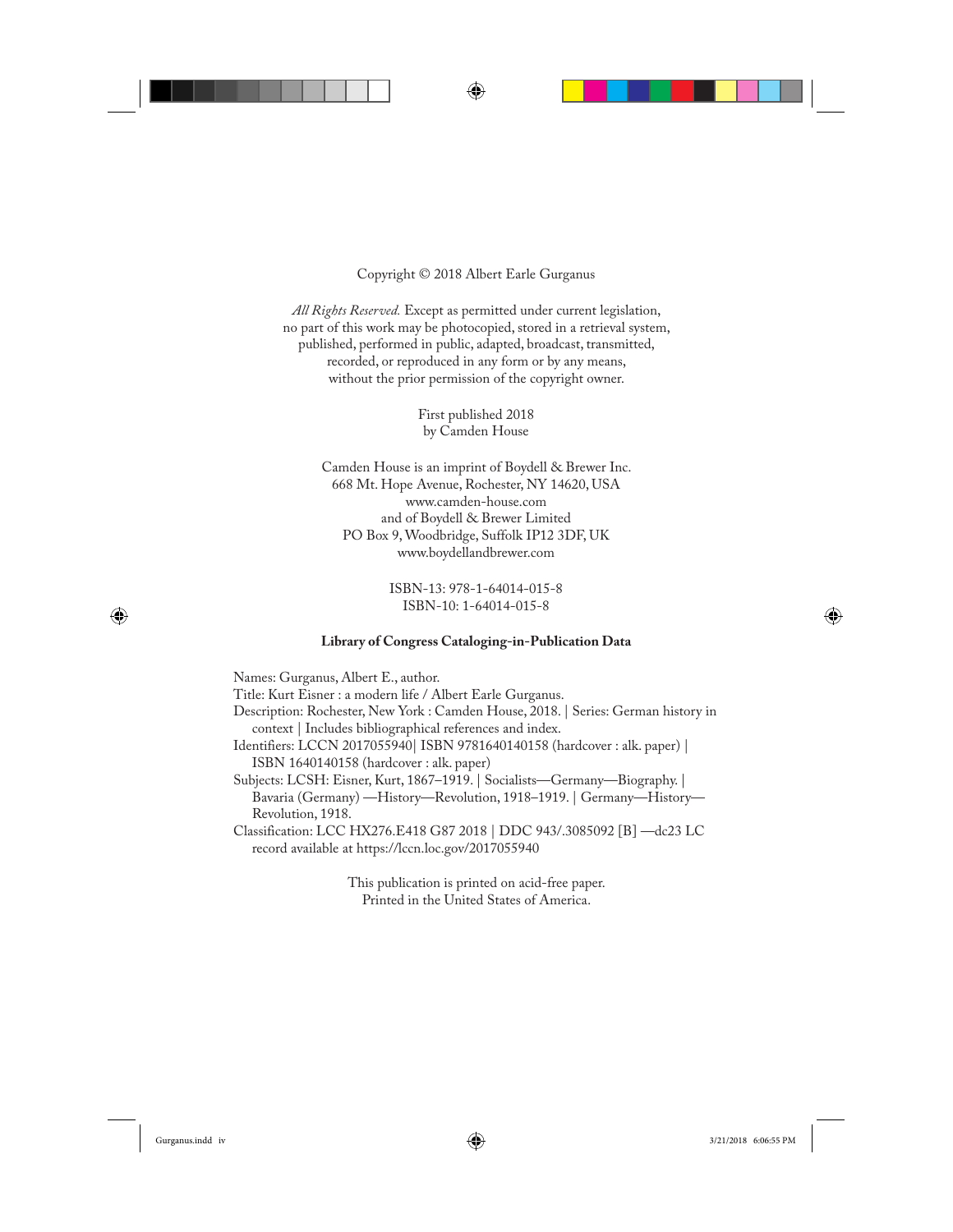*To Susan, both Solveig and Iselin*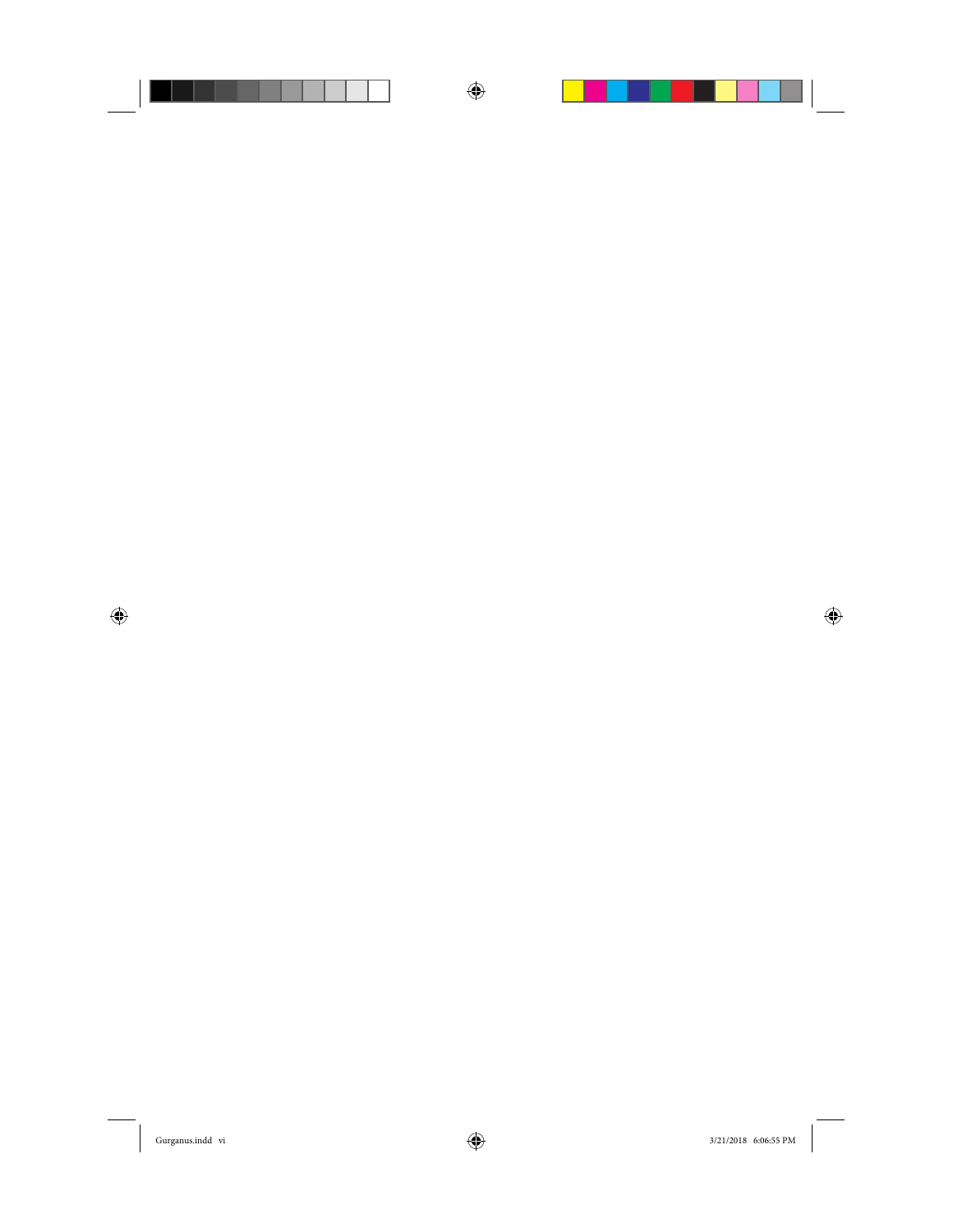# **CONTENTS**

| Acknowledgments<br>ix |                                                                                                          |                  |
|-----------------------|----------------------------------------------------------------------------------------------------------|------------------|
| Introduction          |                                                                                                          |                  |
| 1.                    | A Novel's Suffering Hero: A Youth in Berlin (1867-1889)                                                  | $\boldsymbol{7}$ |
| 2.                    | Aristocratize the Masses: From Berlin to Frankfurt to<br>Marburg (1890-1893)                             | 19               |
| 3.                    | Refuge of All Idealists: Through Cohen to Kant toward Marx<br>$(1893 - 1896)$                            | 34               |
| 4.                    | Dictatorial Megalomania: Lèse Majesté and Plötzensee Prison<br>$(1896 - 1898)$                           | 51               |
| 5.                    | Making the Leap: Back to Berlin as a Social Democrat<br>$(1898 - 1900)$                                  | 67               |
| 6.                    | No Idle Dreamer: At the Helm of Vorwärts (1900-1902)                                                     | 89               |
| 7.                    | My Life's Purpose: Molding the Readership (1902-1903)                                                    | 115              |
| 8.                    | Never a Less Fruitful Scholastic Debate: Intramural<br>Strife-Evolution vs. Revolution (1903-1905)       | 138              |
| 9.                    | Revolutionizing Minds: The Scorched Middle Ground (1905)                                                 | 160              |
|                       | 10. The Complete Parity of My Experiences: From Exile to<br>Nuremberg (1905-1907)                        | 185              |
|                       | 11. The Most Genuine and Fruitful Radicalism: Taking the<br>Lead at the Fränkische Tagespost (1907-1908) | 206              |
|                       | 12. So Suspect a Heretic, as Surely I Am: New Bearings in<br>North Bavaria (1908)                        | 224              |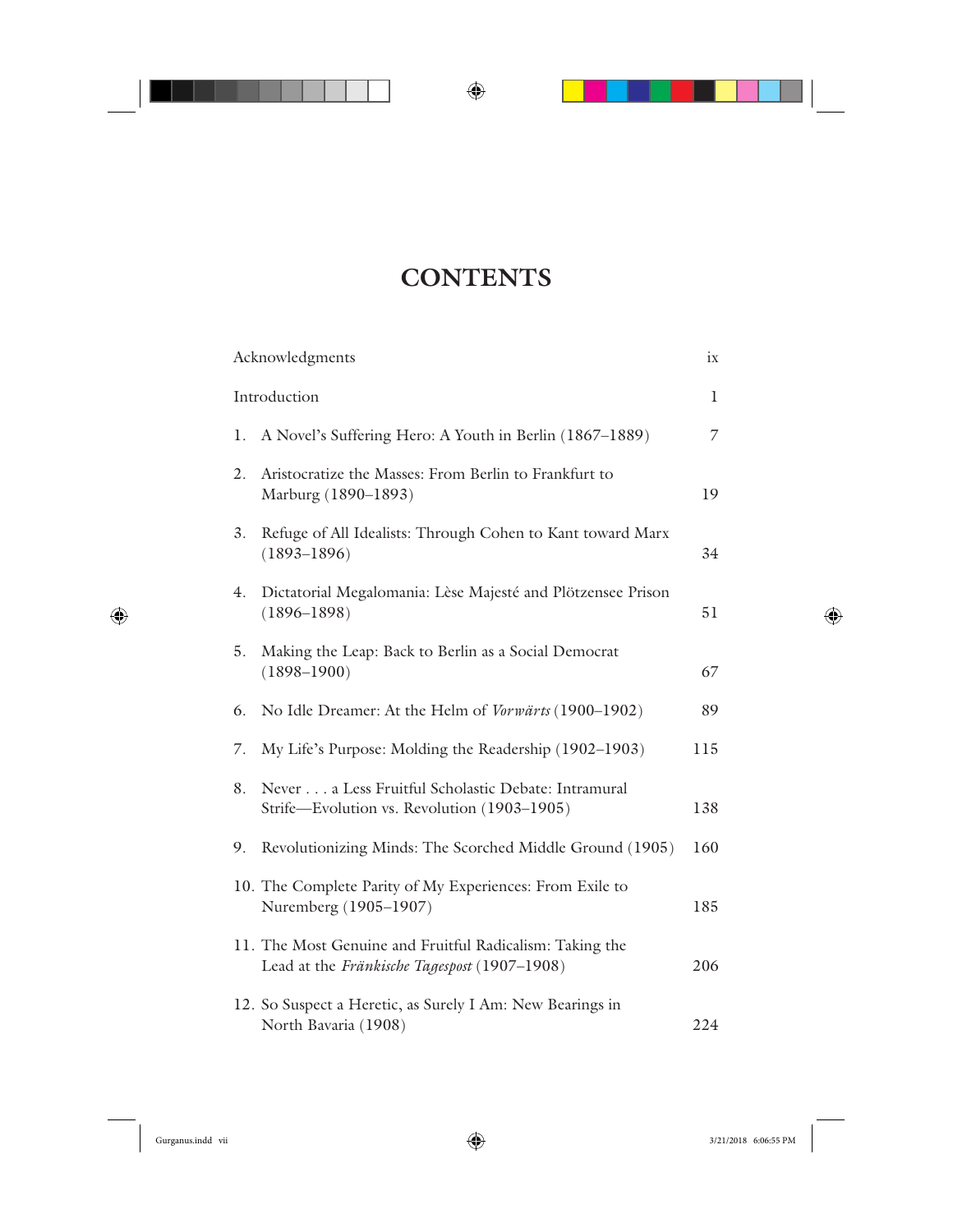| 13. Dear Little Whore: Personal and Professional Turmoil (1909)                                       | 243 |
|-------------------------------------------------------------------------------------------------------|-----|
| 14. To Find a Lost Life: From Nuremberg to Munich<br>$(1909 - 1910)$                                  | 259 |
| 15. Something of a Party Offiziosus in Bavaria: Political Editor<br>at the Münchener Post (1910-1911) | 272 |
| 16. At Peace with Myself: Resettling into Family Life<br>$(1912 - 1913)$                              | 289 |
| 17. The Powerlessness of Reason: The World War Erupts (1914)                                          | 303 |
| 18. Wretched Superfluity: Divided Loyalties (1915-1916)                                               | 317 |
| 19. War for War's Sake: Political Alienation and Realignment<br>$(1916 - 1917)$                       | 332 |
| 20. The Most Beautiful Days of My Life: Leading the<br>Opposition (1917-1918)                         | 347 |
| 21. Our Power to Act Now Grows: From Prisoner to<br>Premier (1918)                                    | 360 |
| 22. The Terror of Truth: Forging the Republic, Combatting<br>Reaction (1918)                          | 380 |
| 23. The Fantasies of a Visionary: Martyr of the Revolution<br>$(1918 - 1919)$                         | 400 |
| 24. Now Dead, as It Stands: Outcomes and Legacy (1919–2017)                                           | 425 |
| Abbreviations                                                                                         | 443 |
| <b>Notes</b>                                                                                          | 445 |
| Sources and References                                                                                | 529 |
| Index                                                                                                 | 543 |
|                                                                                                       |     |

*Photographs follow page* 288.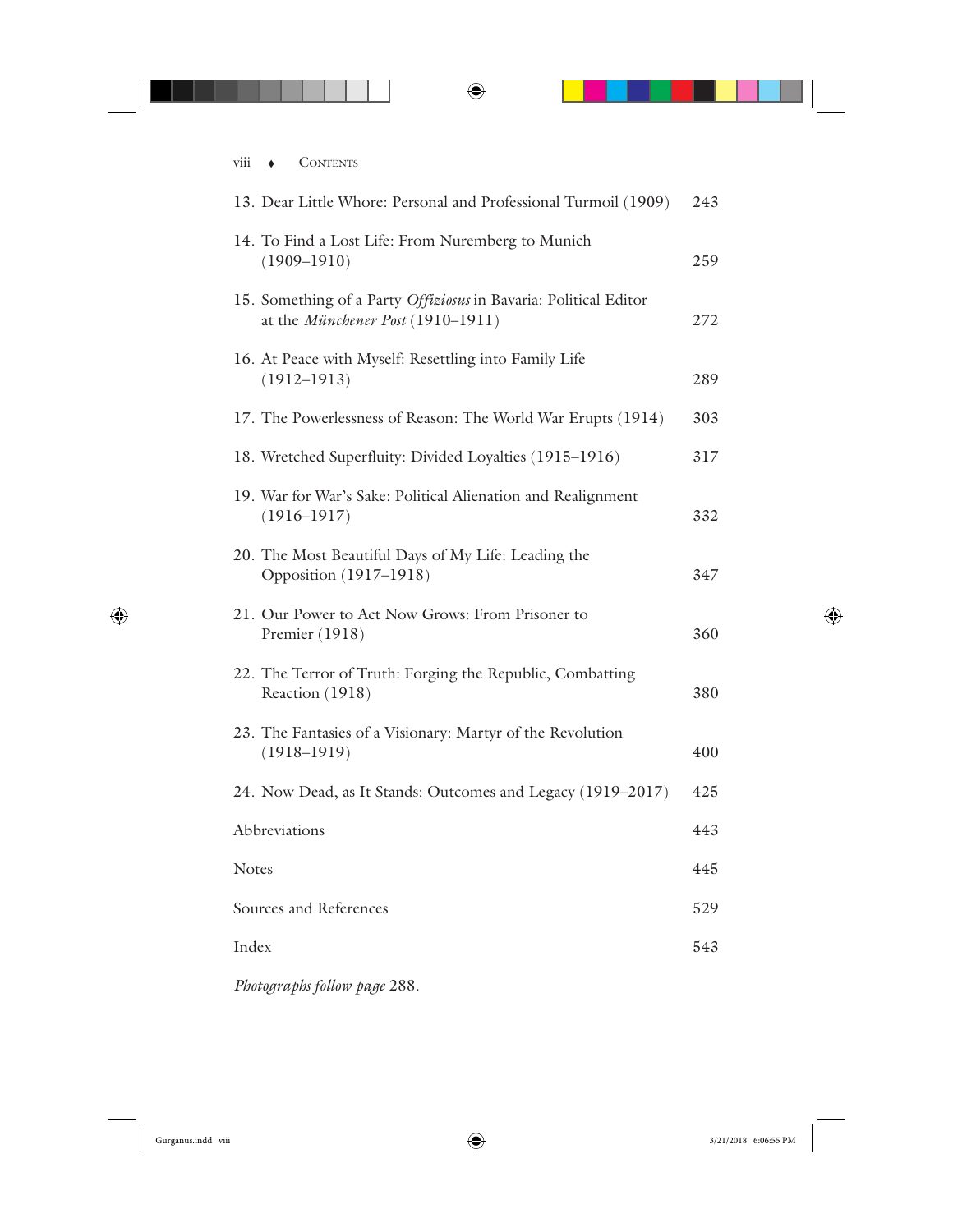### **ACKNOWLEDGMENTS**

IF ALL BEGINNING IS DIFFICULT, as we read in Goethe's first novel, then<br>so too must be all ending. For just as ambitious design undertaken is so too must be all ending. For just as ambitious design undertaken is invariably fraught with obligation, some debt of gratitude incurred in the endeavor goes unpaid at end, as we are parted from benefactors by fate and mortality. Still, the tallying in and of itself affords perhaps a measure of discharge and solace.

This book had its genesis in the midst of the Cold War when, drafting a master's thesis in the University of Chicago's Social Sciences Division, I read an agitational one-act play by Kurt Eisner from June 1914. Like him, I was put off by perfunctory economic and theoretically driven analyses of the Wilhelmine German workers' movement, which in their formulaic constructs discount essential, disparate cultural influences on component parties of the Second International. How, after all, might one adequately quantify the effect of, say, a Käthe Kollwitz print on the psyche of the semiliterate urban proletariat? Drawn thus to precepts of the Frankfurt School and pondering long what a Venn diagram of philosophical, political, and aesthetic values might meld, I determined to continue my graduate studies in a philology department where critical interpretive methodology plumbs abstractions of causality, code, and character. In Germanic Languages and Literatures at the University of North Carolina then, three men in particular—Richard H. Lawson, Siegfried Mews, and Petrus Tax—encouraged an interdisciplinary approach to the examination of revolutionary ferment.

Funded by a *Sonderstipendium* of the German Academic Exchange Service (DAAD), I decamped in fall 1981 for a year at Munich's Ludwig-Maximilians-Universität. My adviser there was Wolfgang Frühwald, who introduced me to Freya Eisner, granddaughter of my subject and an astute historian of the German labor movement. She was so kind as to make available Eisner's university journal, which revealed the coalescence of his social consciousness and engagement. The internal documents from Eisner's three months as head of the Bavarian Republic, housed at the Geheimes Staatsarchiv in Munich, illuminated the heroic attempt to convert theory to practice. James G. Hardin and Frank Trommler, editors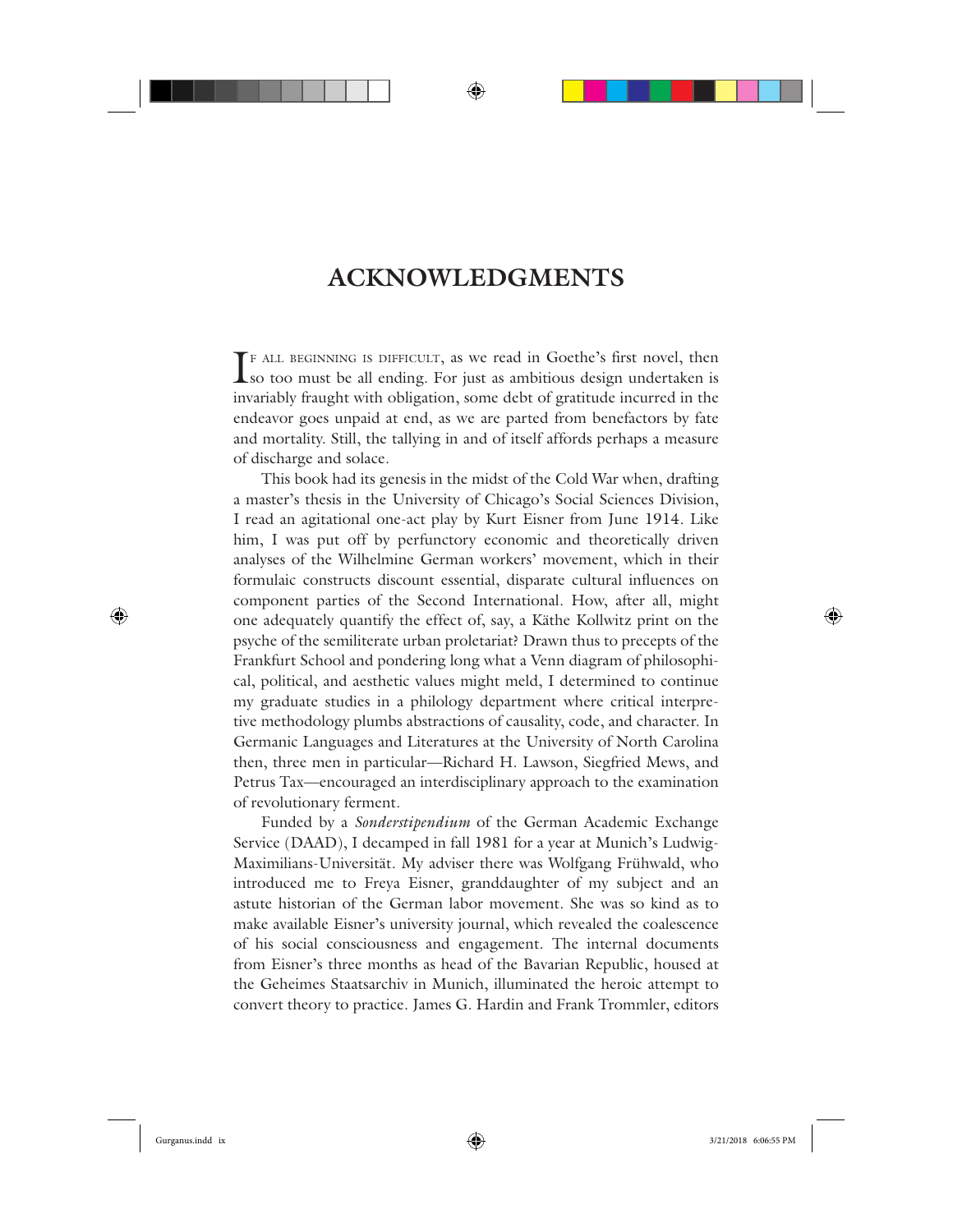of the Camden House Studies in German Literature, Linguistics, and Culture, brought to print my dissertation on Eisner's political aesthetic and agitational fiction under the title *The Art of Revolution* (1986).

With the fall of the Berlin Wall, the archives of the Institut für Marxismus-Leninismus (IML) were soon opened to all comers, and the trove of Eisner's papers and manuscripts could be scanned firsthand. During summers and two sabbatical years I traveled repeatedly to the transforming capital to sort through the files, first at the IML, then at the Bundesarchiv-Lichterfelde. Additional sallies to the Internationaal Instituut voor Sociale Geschiedenis in Amsterdam, the Bundesarchiv-Koblenz, the Nürnberger Stadtbibliothek, the Stiftung Neue Synagoge Berlin-Centrum Judaicum Archiv, and the Leo Baeck Institute in New York filled in critical gaps. At every turn the research and writing were supported by generous grants from the Citadel Foundation and the DAAD.

To my colleagues at The Citadel, the Military College of South Carolina, who critiqued work in progress, I am deeply indebted: Michael B. Barrett, Robert Brown, Mark Del Mastro, Cathy Jellenik, Jack Rhodes, Katya Skow-Obenaus, David Smith, and Ann Voit. The extraordinary dedication of Betsey Carter, Debbe Causey, Elizabeth Connor, and David Heisser of the Citadel's Daniel Library brought light to the dark time and again. I thank here too members of the Charleston History Colloquium, the South Atlantic Modern Languages Association, and the Philological Association of the Carolinas who provided invaluable commentary to many a presentation, especially Otto Johnston and Hal Rennert of the University of Florida, Nancy Nenno and Tom Baginski of the College of Charleston, and George Harding of Francis Marion University. Sabina Grossmann of the Nürnberger Stadtbibliothek and Elizabeth Chenault of Davis Library at the University of North Carolina are due special mention, as are the reference staffs of Perkins-Bostock Library at Duke, Widener Library at Harvard, the Bayerische Staatsbibliothek, and Münchener Stadtbibliothek. Max Gnigler of the Bundesrealgymnasium Reithmannstraße in Innsbruck and Finnish historian Veli-Matti Rautio made me aware of sources without which the final product would be diminished.

Above all I am grateful to my wife, Susan, who in the course of this project saw me at my best and worst and remained pillar and beacon.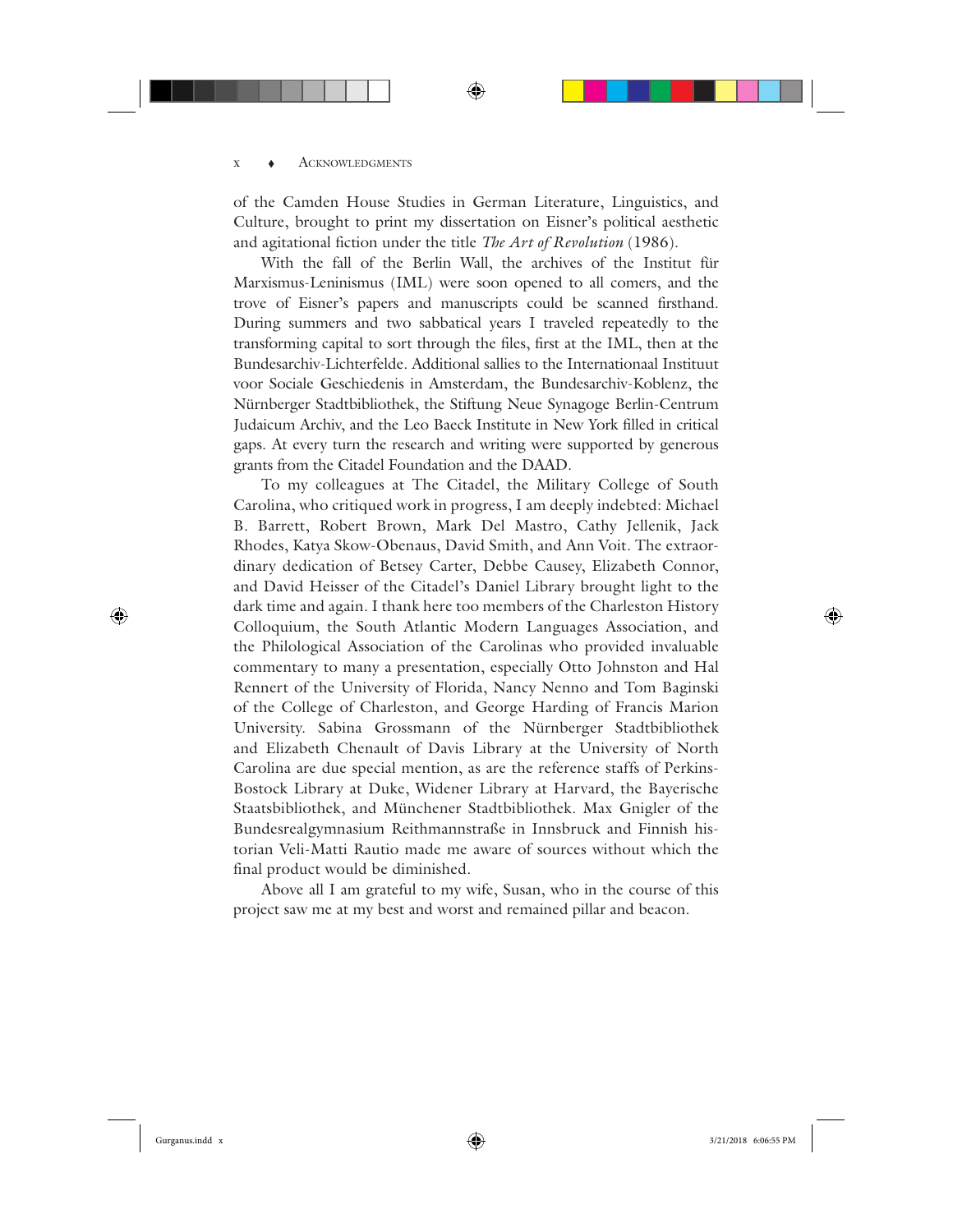## **INTRODUCTION**

IN NOVEMBER 1918 in the Catholic stronghold of Munich a trans-<br>planted Jewish Berliner, just released from prison, led a nonviolent planted Jewish Berliner, just released from prison, led a nonviolent revolution that deposed the ancient Wittelsbach dynasty and established the Bavarian Republic, effectively ending both the Second German Empire and the First World War. The local head of the breakaway Independent Socialists, Kurt Eisner, had been jailed for treason in February after organizing a munitions workers' strike to force an armistice. Before his incarceration he served as arts critic for the *Münchener Post*, organ of the Social Democratic Party, having been demoted from political editor for opposing the war. For a hundred days as Germany spiraled down into civil war and the victorious Entente powers deliberated their vengeance, Eisner fought as head of state to preserve calm in the South while implementing a peaceful transition to democracy and reforging international relations. On 21 February 1919, on the way to submit his government's resignation to the newly elected constitutional assembly, he was shot by a protofascist aristocrat. The senseless murder shattered a tenuous equilibrium, plunging Bavaria into the political chaos from which Adolf Hitler would emerge to herald a new epoch one that culminated in 1945 with the citizenry of Dachau, their faces clouded by complicit ignorance and worse, burying the concentration camp dead on orders from its American liberators.

For many mired in the tradition of Catholic, monarchist Bavarian politics, including the resident Majority Social Democratic leadership, it was unthinkable that a diminutive Prussian intellectual of *mosaisch* heritage could mount an uprising that toppled one of Europe's most fixed ruling houses literally in an afternoon. But during the war an influx of North German labor had been channeled to Munich to drive the armaments industry, significantly radicalizing the urban proletariat. At the height of the British blockade the Wittelsbachs stood accused of war-profiteering by selling goods from the royal Leutstetten dairy at inflated prices.<sup>1</sup> The western front was breached, the German Army in retreat, and still the very parties that championed the kaiser's preserve called for a *levée en masse* for national defense. People were war-weary, hungry, disillusioned, malcontent. For the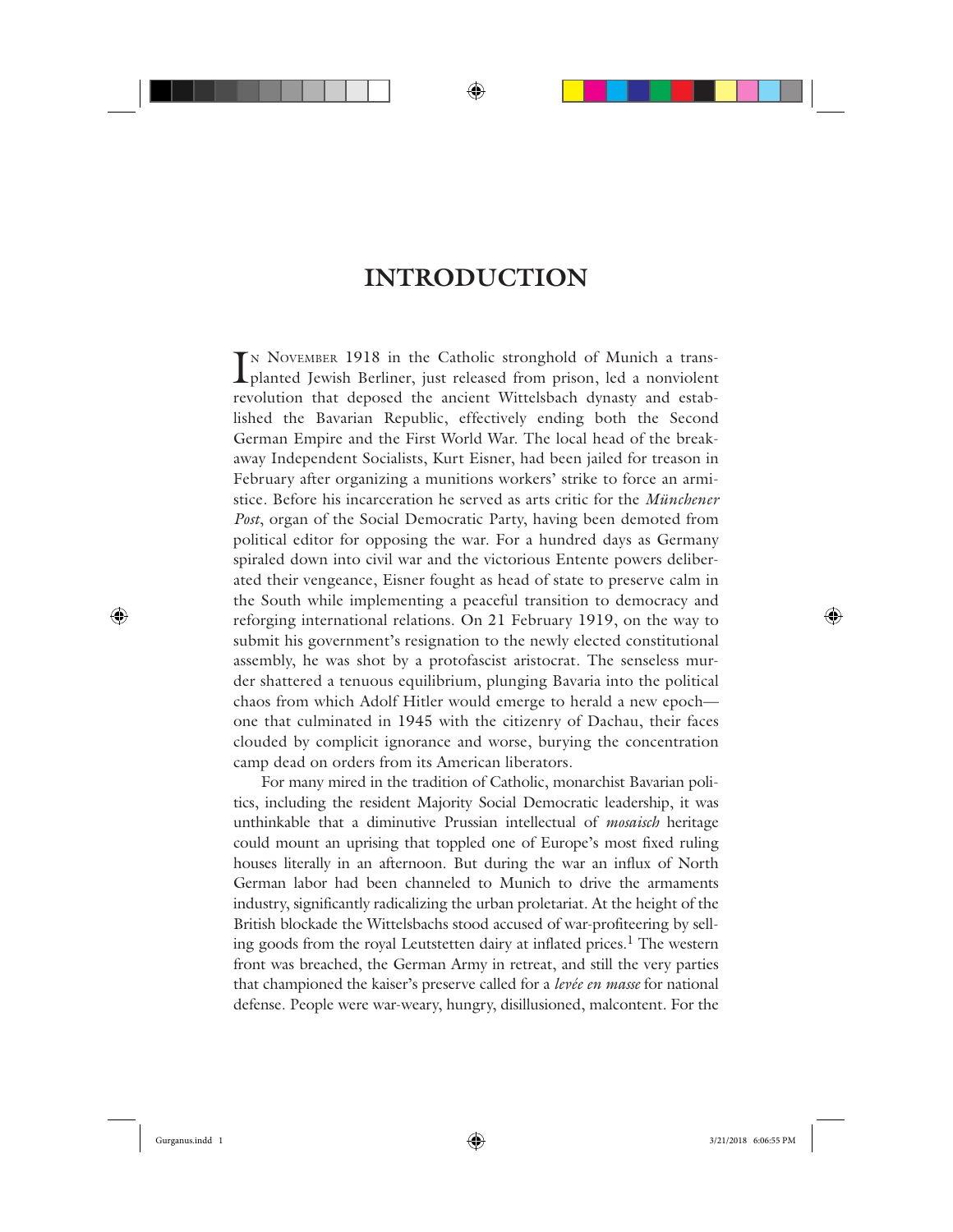length of his twenty-year career as a socialist publicist and theorist, Kurt Eisner had been acutely conscious of the watershed nature of the historical moment as conditioned by scientific and technological advances, social and political developments, frenetic colonial expansion of the European powers, and the concomitant military buildup. As early as 1905, in the wake of the first Moroccan crisis, he had warned in a cogent albeit unheeded jeremiad, *Der Sultan des Weltkrieges* (The Sultan of World War), that imperialism was leading inexorably to catastrophic conflict, the outcome of which would have the direst consequences for its losers. For that he was mocked by precisely those German comrades who in 1914 would abandon the Socialist International in their headlong rush to the colors. Now his time had come and he proved up to the challenge.

As a Jew, however secular, as a neo-Kantian ethicist schooled by Hermann Cohen himself, and as an aesthete, Eisner was ever an outsider within the Social Democratic Party, a party of outsiders, even after he had been handpicked by its cofounder, Wilhelm Liebknecht, to take his place as editor of *Vorwärts* (Forward), Europe's preeminent socialist newspaper. Eisner's credentials were impeccable. He was university trained and had learned his craft at Berlin's renowned Herold News Agency. He had authored a groundbreaking critique of Nietzsche, archantagonist to Marx. Moreover, Eisner was a charter member of the avant-garde People's Free Stage movement. He had an impressive track record of cultural and political activism. A conspicuous distinction was nine months behind bars for impugning His Majesty. Here was a man with a sharp eye and keen nose for privilege, excess, and malfeasance. Yet his greatest virtues came to be reckoned as flaws when he discerned within the Social Democratic leadership some of the worst traits of the ruling state. Confident in his talents and perspective, he declined to be guided by lesser lights—a grave transgression against party discipline. He proved ideologically suspect to some as well. No rigid historical materialist, Eisner envisioned social justice born of heightened consciousness, collective spirit, superior organization, and concerted moral action rather than of ineluctable economic determinism and a bloody reckoning. In his last decade he often spoke of "the religion of socialism." Determined to maintain a centrist stance between warring factions at *Vorwärts*, he fell victim to a purge adumbrating greater violence to be visited upon Marxists by Marxists. The paper's reputation never recovered.2

In April 1919 Wilhelm Hausenstein eulogized Eisner as a slight, frail man who was at once a towering intellect, humanist colossus, one of Social Democracy's two great journalists (together with Franz Mehring), seminal social historian, and irrepressible political idealist whose vision and will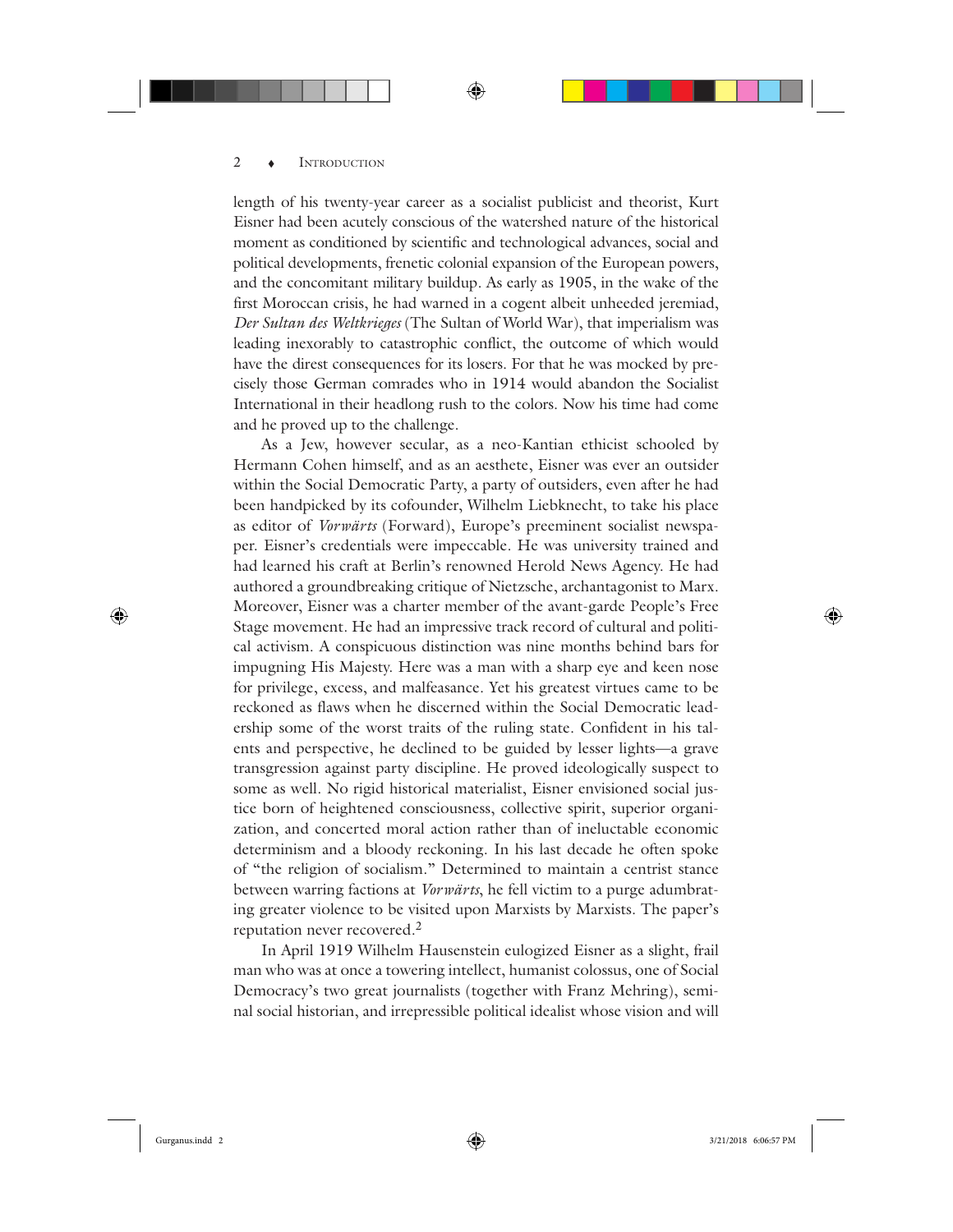forged the Bavarian Republic. Readily recognizing Eisner's failings as lyricist and dramatist, his quixotic attraction to Napoleon as a cult figure, and the limitations of boundless faith in human reason, Hausenstein, himself a distinguished art critic, proposed that his friend's brilliant theater reviews for the *Münchener Post* be collected and published as exemplary for the genre.3 In his lifetime and afterward, whenever Eisner's adversaries sought to besmirch his achievement, they typically characterized him as a misplaced literatus meddling in politics, a highbrow operating beyond his ken in the real world. That their villain was indisputably a singularly incisive commentator, critic, and public intellectual ironically lent some twisted credibility to the charge.

But other comrades of diverse stamp—Ignaz Auer, Jean Jaurès, Julius Kaliski, Georges Weill, Hermann Wallfisch, Albert Südekum, Lily Braun, Gustav Landauer, and Ernst Toller—put a premium on Eisner's perspicacity and resolve. And in the end the most prominent of his chief adversaries in the party were reconciled with him: Karl Kautsky, Franz Mehring, Hugo Haase, and Clara Zetkin. In both camps there was the recognition that he identified and combatted the germ of self-destruction in Social Democracy's rise to power. Even when the party split over the war, few socialists regardless of stripe could conceive of the internecine struggle to come. Once the tottering Ebert government employed the army against rival Spartacists, whose leaders Rosa Luxemburg and Karl Liebknecht were then murdered by *Freikorps* (Volunteer Corps) units, terminal malignancy set in. "The rift between the Social Democrats and the revolutionary workers was never healed," observes Louis Snyder. "To the proletarian radicals, the Social Democrats were 'Cossacks' and agents of the bourgeoisie. . . . Had the Social Democrats and Communists worked together in the critical days of early 1933, they might have eliminated the Nazi threat. But both sides refused, each preferring to take its chances with Hitler. It was a fatal mistake."4

To avoid like fratricide in Munich, Eisner elected to share power with the Majority Socialists, according to them greater representation in his government than to his own Independents and giving the freest possible rein to meetings and demonstrations of the Far Left. Again and again he publicly and privately repudiated all bloodshed. And yet Michael Doeberl's jaundiced history of the Bavarian Republic, written while Hitler began to consolidate his power base in Munich, skews Eisner's regime as Bolshevist, whereas the East German Marxist-Leninist Hans Beyer brands his overthrow of the monarchy and establishment of a provisional government of workers', soldiers', and peasants' councils as a half-baked revolution.5 Where lies truth?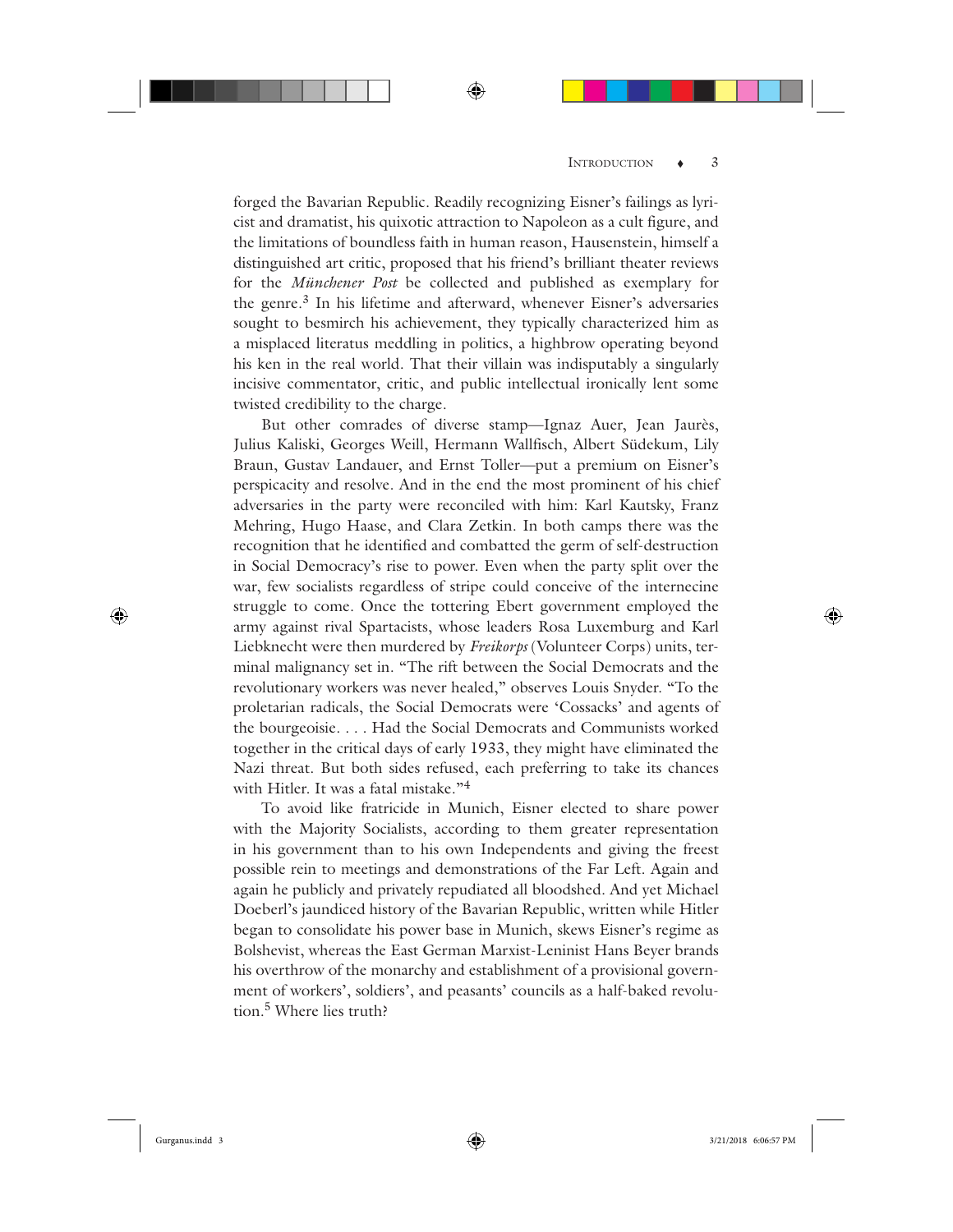Eisner had foreseen that the Wilhelmine Prussian-Junker militarist regime, spurred on by industrialists, businessmen, and speculators who stood to gain from the colonial venture in China and Africa, would readily foment war to secure what the kaiser enticingly dubbed "Germany's place in the sun." Bismarck, after all, had never shrunk from starting a fight in order to further his ends. As Bavarian premier, Eisner rejected another central German government dominated by Prussia in favor of a confederation of autonomous equals, a "United States of Germany." And just as Ludwig II, fifty-two years earlier, had allied Munich with Vienna against Berlin, the Francophile Eisner sought ties with Paris in hope of permanently containing Sparta on the Spree.

This book then represents a biography against the backdrop of a great historical divide: the demise of hereditary feudal monarchy in Central Europe, the birth of the communist Soviet Union, and the emergence of "the classless society," the United States of America, as a world power. The war begun in 1914 was renewed in 1939, as both Marshal Foch and John Maynard Keynes predicted—from diametrically opposed rationales—just months after Eisner's assassination. In that sense the ill-fated Weimar Republic was merely a long ceasefire, as ample historians have alleged, and Kurt Eisner's attempt to launch "a golden age of humanity" but a glimmer through the murk. Although Hitler interrupted Germany's progression to republic, the cataclysmic Third Reich functioned to dispel the entrenched Wilhelmine notion of democracy as a fool's paradise—espoused by no less a cultural icon than Thomas Mann. Thus thirty-one years of political turmoil and untold human misery drew to a close, and shortly thereafter a forty-year incubation period commenced in the two states risen from the ruins. Although Germany is now a full-fledged Western democracy and an indispensable linchpin of the European Union, elsewhere the tensions of a bygone era seethe unabated a century on. With Vladimir Putin's expansionist incursions, with the architects of the 1995 Bosnian genocide yet on trial in The Hague, with Turkey perpetually rent by choice of word for the liquidation of its Armenian populace, the First World War is still being fought on multiple fronts.

In many respects Kurt Eisner was the personification of German modernity, a man who preferred scientific socialism to confessional faith, cosmopolitan community to nationalism; a consilient thinker who recognized the nascent twentieth century as a new dispensation, who marshaled the empiricism of Marx and Darwin against Nietzsche's romantic individualism. He showed himself to be a staunch feminist in his first book. At the shaky inception of aviation he grasped its potential to transcend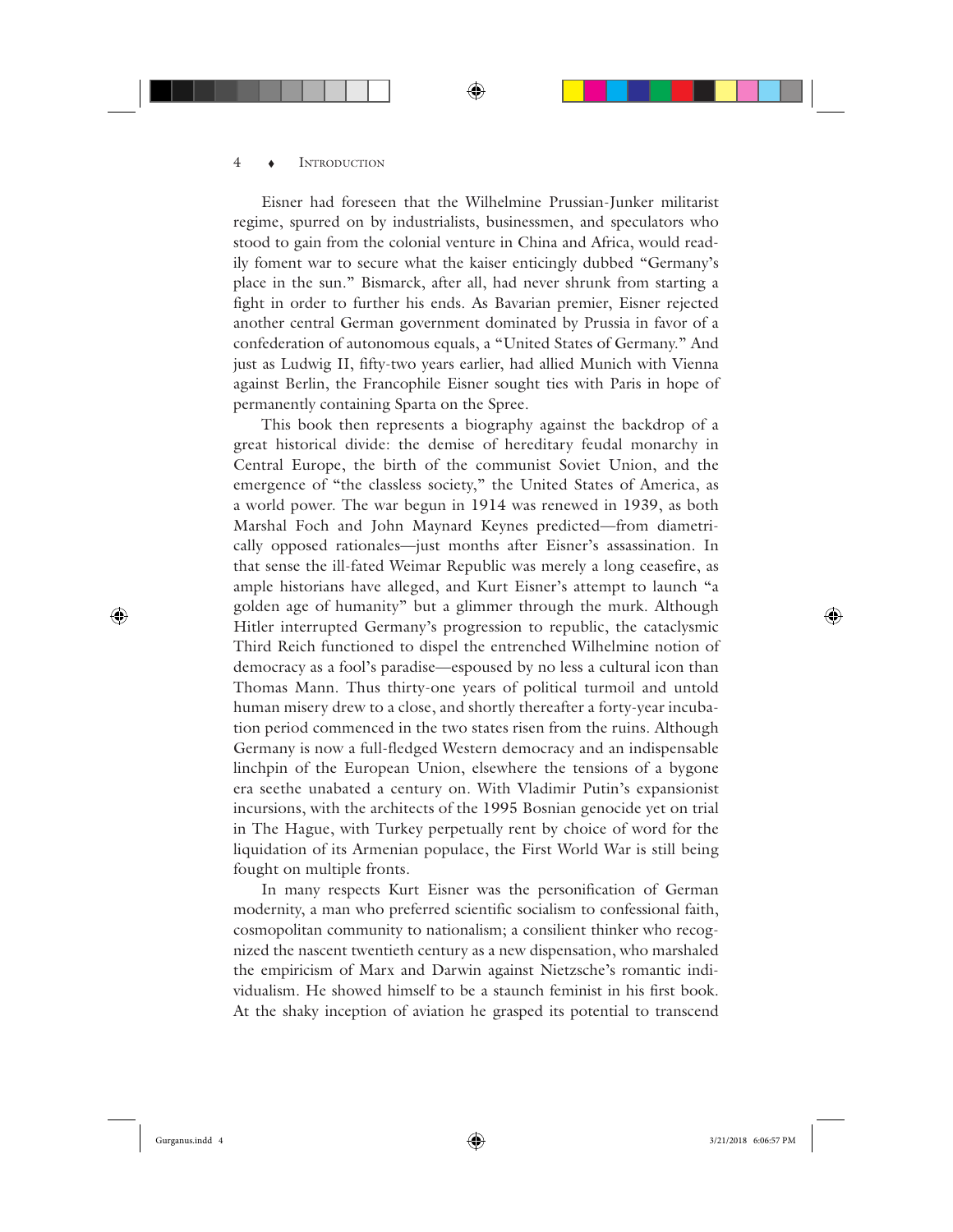borders. Eminently at home in the grimy metropolis, he was among the first political activists to strike out into the hinterlands via automobile. The continuum of Eisner's enlightened ideation, secular ethicism, and globalist vision is all too often lost in studies overwhelmingly focused on the last three months of his life as a politician at the expense of his quarter century as social pundit and cultural theorist.

Eisner embodied everything the Nazis' *Blut-und-Boden* (blood and soil) populist, racist nationalism opposed. Their campaign of defamation, coupled with that of Doeberl's ilk, so distorted his image that West German scholars readily accepted that Kurt Eisner was the alias of Salomon Kosmanowski, a Galician Jewish Bolshevik. Even after Franz Schade's *Kurt Eisner und die bayerische Sozialdemokratie* (Kurt Eisner and Bavarian Social Democracy, 1961) demythologized the ultramontane, monarchist, and fascist cant, the old lies still held sway in some quarters.<sup>6</sup>

Two subsequent book-length biographies in German provided further clarity. *Kurt Eisner: Die Politik des libertären Sozialismus* (Kurt Eisner: The Politics of Libertarian Socialism, 1979), by Eisner's granddaughter Freya, child of his eldest son, firmly fixes Eisner as a lifelong centrist in the fragmenting Social Democratic Party and stresses his philosophically grounded antiauthoritarian stance. In her discretion she is reluctant to detail his libertine lifestyle, the scandal of a socialist party mired in bourgeois morality. The first work to draw extensively on former East German archives, Bernhard Grau's Munich dissertation, *Kurt Eisner 1867–1919: Eine Biographie* (2001), offers a more balanced perspective of Eisner's prewar career, affording greater insight into his formative education, early literary ambitions, and the influence of Marburg's neo-Kantians. Yet Eisner's literary works as a journalist for Social Democracy—the reviews, essays, short stories, vignettes, one-acts, and *Sozialmärchen* (social fairy tales) that he regarded as integral to his mission of molding the mind of the masses—receive short shrift. Vital personal and professional relationships are omitted as well; no mention is made of Lily Braun, Georges Weill, Max Beer, Gustav Landauer, or Otto Falckenberg.

In terms of readership *Kurt Eisner: A Modern Life* has been cast for the broad band of English speakers with an interest in Wilhelmine politics and culture, the Jew in German society, turn-of-the-century journalism as practice and profession, European socialism and the labor movement, imperialism at its zenith, the First World War, the rise of fascism, and conceptions of modernity. Everything has been translated into English, most of it for the first time. Compared with past treatments, this study is more a chronological narrative—with equal emphasis on the personal and public realms—than a thematic overview of a prominent political trajectory.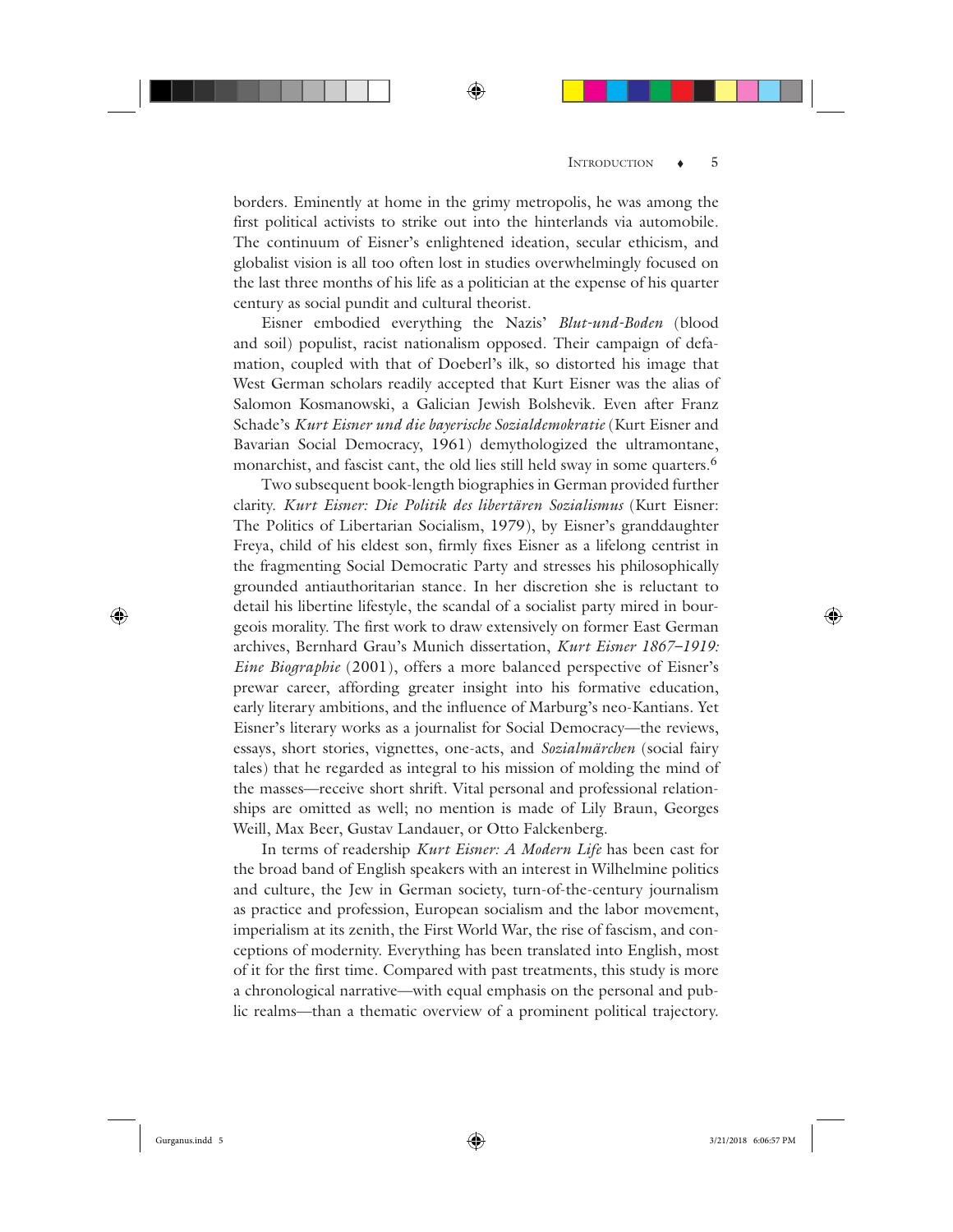#### $6 \rightarrow \text{INTRODUCTION}$

As to outlook and underlying principle, the operable premises are, in the words of Marx, that "the world is recognizable and changeable" and, as Eisner demonstrated, that history is shaped to that end by individual commitment to collective action.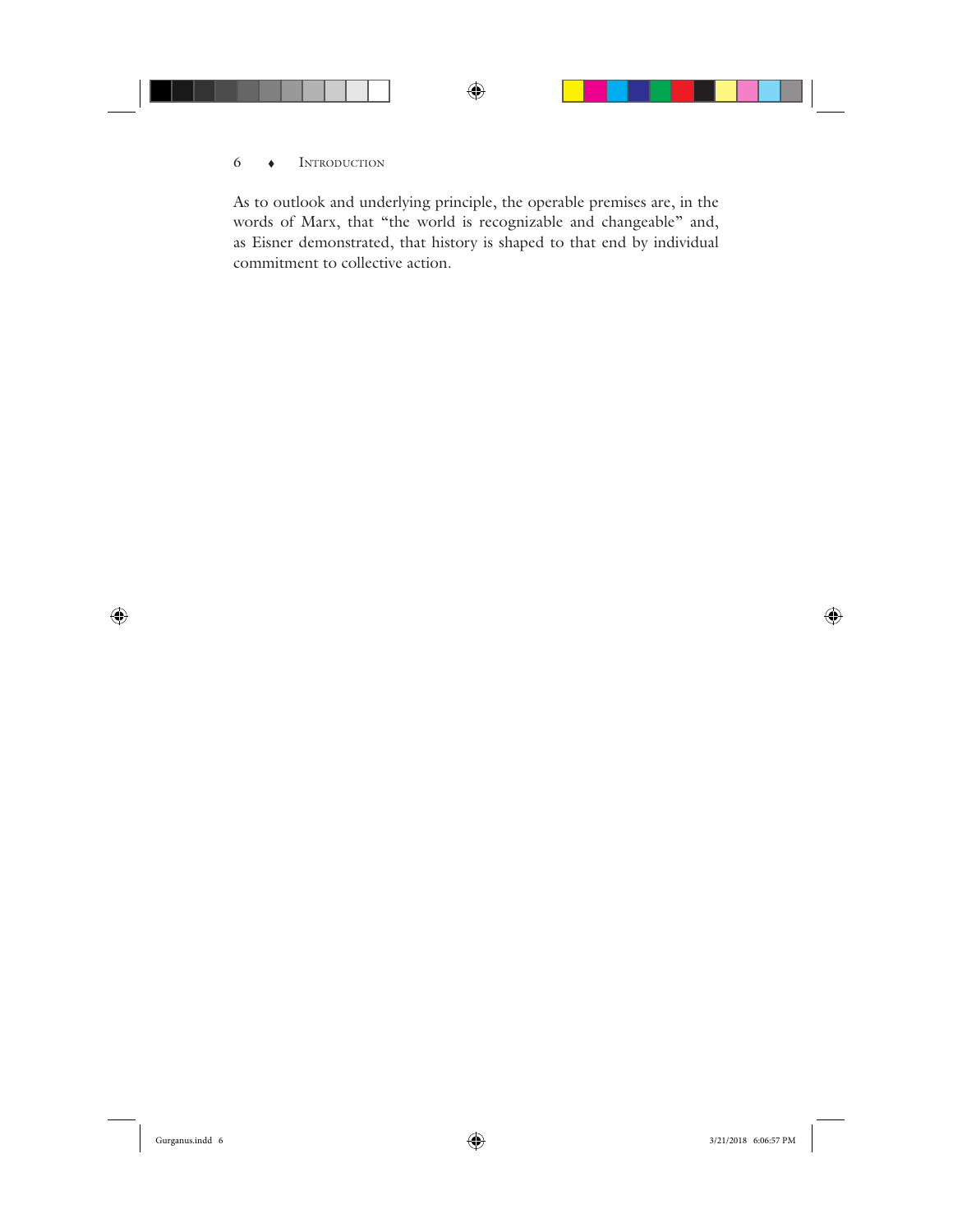#### CHAPTER ONE

## **A NOVEL'S SUFFERING HERO: A YOUTH IN BERLIN (1867–1889)**

IN 1867 ALFRED NOBEL PATENTED DYNAMITE, Joseph Lister introduced<br>his phenol antiseptic, Johann Strauß composed the *Blue Danube* his phenol antiseptic, Johann Strauß composed the *Blue Danube* Waltz, Ibsen published *Peer Gynt*, Henri Fantin-Latour painted Manet's portrait. Livingstone explored the Congo, Tsar Alexander II sold Alaska to the United States, Garibaldi launched his second campaign to wrest Rome from the French. Emperor Maximilian died before a republican firing squad in Mexico City. The Austrian ruler, Franz Josef I, ascended the throne of Hungary to establish the Dual Monarchy. The Southern rebellion quelled, the government of the United States turned its attention to subjugating the Plains Indians. In English exile Marx completed the first part of *Capital*. Having made war on Denmark for Schlweswig-Holstein and on Austria to consolidate Prussia's autonomy, Bismarck assumed the office of chancellor of the North German Confederation's twenty-two states, and his liege, King Wilhelm I, became their royal president. Under Bismarck's leadership Berlin stood at the ready to reclaim the prestige it enjoyed a century earlier when Friedrich II confounded the Continental powers to become "the Great." The invasion of France was in the offing.

An unlikely beneficiary of resurgent Prussia was a Jewish émigré who dealt by royal appointment in military regalia. Emanuel Eisner had been born forty years earlier in the Bohemian town Husinec, son of Hermann and Therese, née Gans. The family soon moved to Studenec in southern Moravia, where Hermann Eisner kept a tavern. Therese died in 1832, and upon his father's death young Emanuel learned the tanning trade before he and his brother Ignaz were taken in by relatives in Berlin and apprenticed in business. Together they opened shops in the early 1860s on Berlin's regal avenue Unter den Linden and in Danzig's bustling Kohlenmarkt, from which they supplied the Russian Imperial court with the insignia, buttons, braid, epaulets, ribbons, and medals that festooned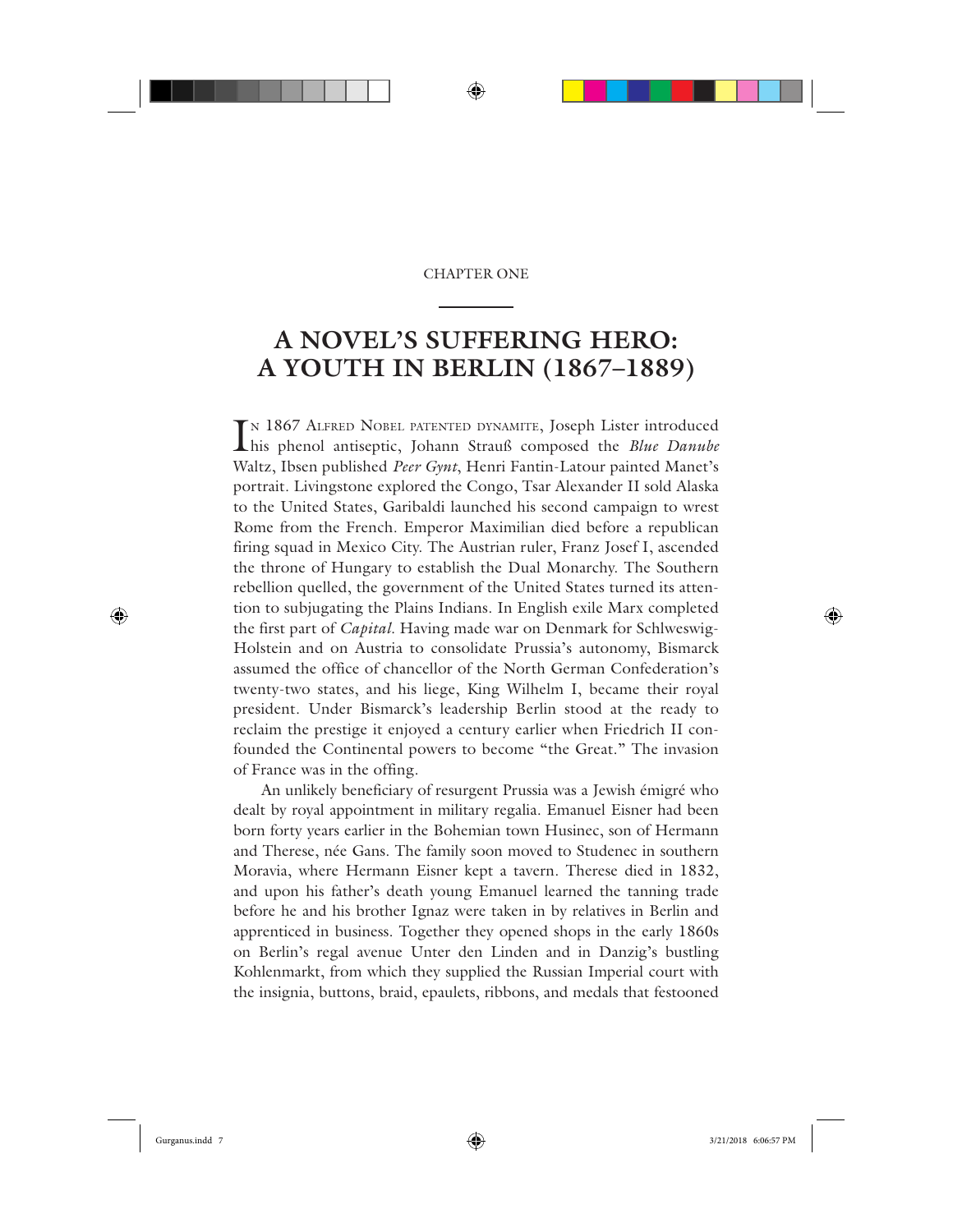the officers' splendid uniforms.<sup>1</sup> On 5 October 1863 thirty-six-year-old Emanuel, widowed with two sons, wed Hedwig Levenstein, daughter of the deceased Jewish merchant Levin Jontoff Levenstein.2 Two years later the brothers went their separate ways in business. Emanuel relocated his shop and residence to Friedrichstraße and added to his clientele the Prussian emperor and king, the duke of Braunschweig, and the prince of Schwarzburg-Rudolstadt. He was thus employed when his wife bore him a son, Kurt, on 14 May 1867—a son destined to topple one of Europe's most prominent ruling houses.

Wilhelm Hausenstein, the Bavarian Marxist who embraced Catholicism and served as Bonn's ambassador to Paris in the 1950s, described Emanuel Eisner as a "respected merchant," his wife as "a charming old *Berlinerin* at heart disinterested in the world capital of Wilhelm II," the type painted by Daniel Chodowiecki in the last half of the previous century.3 She gave birth to four children: Paul in June 1864, Kurt three years later, Jenny-Paula in April 1870, and Martha in February 1872. Only Kurt and Martha saw their fifth birthdays.<sup>4</sup> Emanuel and Hedwig's children were imbued with the values of Berlin's bourgeoisie. A portrait made of Kurt on 20 April 1870 by the Imperial court photographers Pflaum and Co. shows an attentive, long-haired child in a lace collar and dark woolen suit with bright piping.<sup>5</sup> Two years later Carl Günther photographed the five-year-old boy with sister Jenny-Paula. In jaunty leather boots, knee-breeches with bows, matching velvet jacket, and a bow tie cinching his high white collar, Kurt strikes a cavalier pose, standing with his arm resting on the back of her fringed chair. The girl, in white and showing a fashionable coiffure, looks primly into the lens, a perfect salon hostess in miniature.<sup>6</sup>

Eisner's pampered early childhood "in the center of the asphalt culture" played against the backdrop of the North German Confederation's stunning victory over France in 1870, orchestrated by Bismarck to achieve German unification.7 Those Germans who had opposed the war, the Eisenacher Socialists, were ruthlessly suppressed, their leaders August Bebel and Wilhelm Liebknecht charged with treason and jailed. Bismarck's new state was born of an uneasy marriage of convenience between the unabashedly reactionary Prussian Junker caste—the landed gentry and military elite—and the laissez-faire National Liberal Party, the constituency of which was the ambitious middle class. The proletariat's place in the new Reich, historian Peter Gay notes, "was to work hard and be obedient."8

The economy fueled by war sputtered in 1873. The two workers' parties, the General German Workingmen's Association (Allgemeiner Deutscher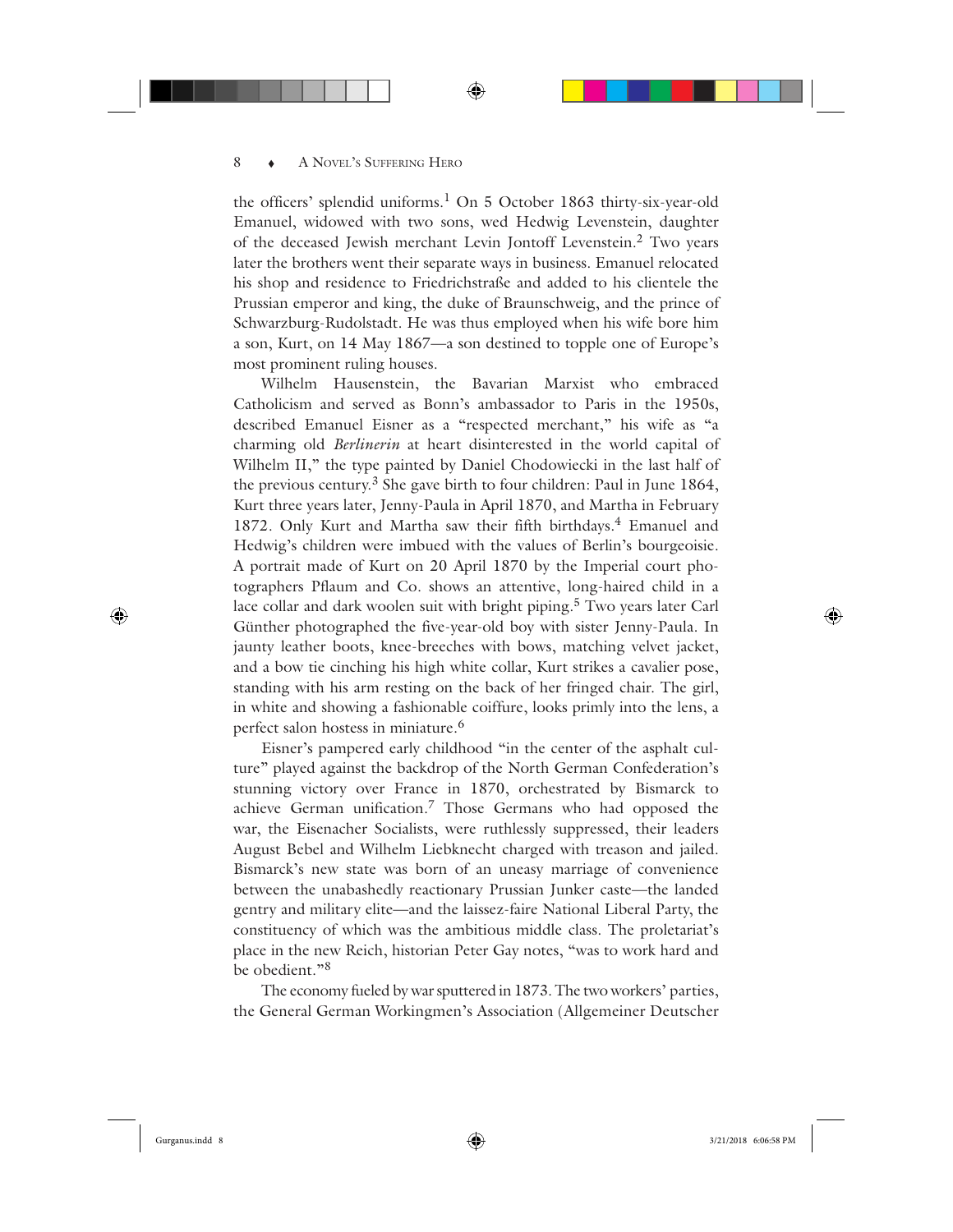Arbeiterverein) of Ferdinand Lassalle, which had backed war with France, and the Social Democratic Labor Party (Sozialdemokratische Arbeiterpartei) of Bebel and Liebknecht, first vied to organize labor, then merged in 1875 as the Socialist Labor Party of Germany (Sozialistische Arbeiterpartei Deutschlands). In the wake of German victory over France and the subsequent economic downturn, Emanuel Eisner's business declined to the point that in 1877 he affiliated with Jewish commercial magnate Eduard Sachs, for whom he would work the rest of his life.<sup>9</sup> In 1874 Emanuel had placed his son in the lower school of Berlin's nascent Askanisches Gymnasium to begin the classical education that would prepare him for university and a professional career, a goal to which but few sons of his class and creed could aspire.<sup>10</sup> The boy seems to have been well suited to his parents' plans. In retrospect he readily admitted to believing what he read in "the wretched liberal press." Referring to the two attempts in 1878 on Kaiser Wilhelm's life by gunmen whom Bismarck demonized as revolutionaries, Eisner recalled how the progressive bourgeoisie regarded the Left: "At that time I myself considered them a horde of wild criminals." Despite an "instinctive aversion to all patriotic humbug," he lit candles in the window to celebrate Wilhelm's survival.<sup>11</sup> By the fiction that the second assailant had Socialist accomplices, Bismarck convinced the Reichstag to outlaw the party altogether.

A formal, three-quarter portrait shot in August 1883 when Eisner was sixteen shows an earnest youth with a high forehead and hair combed back, thin lips, a full chin, protruding ears, and a melancholy gaze directed past the camera.12 The young man performed creditably at school. After eight and a half years at the gymnasium he qualified for university on 13 March 1886. His final report records good marks in German and choral music; satisfactory in Latin, Greek, French, English, mathematics, physics, and athletics; and mostly satisfactory in history and geography. His behavior was deemed commendable, his diligence good.13 The prior report, from Easter to St. Michael's Day 1885, indicates that his Latin essays and Greek recitations showed promise and that he was an attentive pupil.14 An essay from February 1884 on the theme "How a Noble Man Thinks and Acts (according to Sophocles's *Aias*)" affords insight into the sixteen-year-old's sensibilities: "The precept of loving one's neighbor certainly achieved its most noble expression in Christianity. But who actually lives by this rule? In this regard we are just as pagan as the ancient Greeks, only we speak our mind with less candor and spontaneity. . . . With regard to honor we are less ideally minded in our practical century than the ancients."15 Felix Fechenbach, Eisner's personal secretary during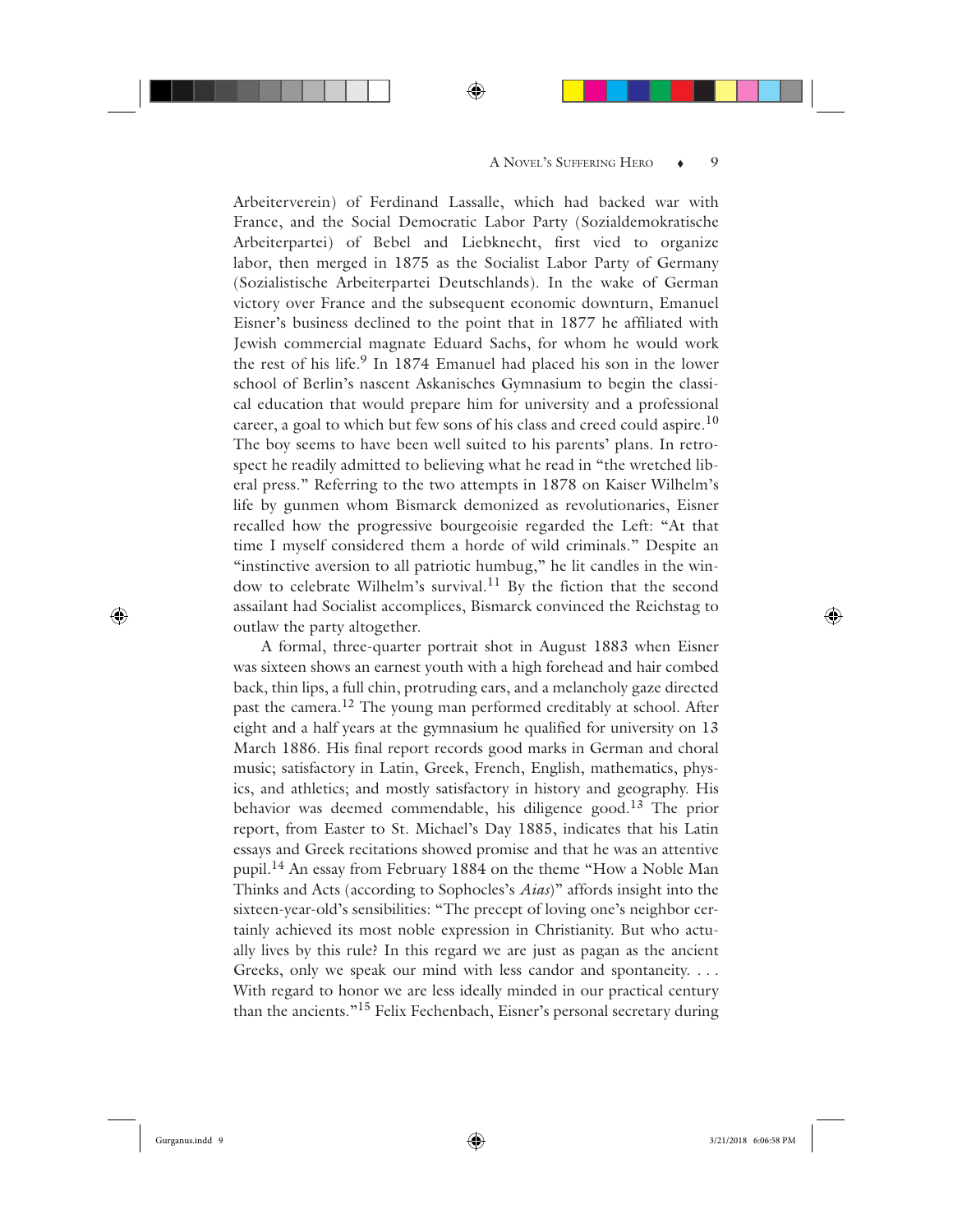the Bavarian Republic, writes in his biography that Eisner's unconventional views brought him into conflict with his teachers, who sought to suppress in particular "his opinion on matters of religion." He remarks as well Eisner's sensitivity to social injustice, focused by walks through the workers' quarter on Berlin's northside, where he saw the need of the proletariat and "as the son of well-off parents felt partly responsible for the misery of the have-nots."<sup>16</sup> By his own word Eisner roamed the forest of the Tiergarten on rainy fall days to exult or to dispel his gloom and threw himself into piles of leaves in ditches along the Charlottenburger Chausee "to cool all the raging passion."<sup>17</sup>

His literary bent was manifest early. He was enthralled as a child by the puppet theater, the germ of a pursuit he would cherish throughout his life.<sup>18</sup> In a notebook given to him by his aunt Eveline Levenstein, he copied odes by Horace, a scene from the first part of Shakespeare's *Henry IV*, aphorisms from Keats in French translation, the choruses of Swinburne's *Atalanta in Calydon*, entries from Friedrich Hebbel's diaries, and his own translation of Longfellow's "Excelsior." He evidently circulated the notebook among friends, for on 2 April 1880 his cousin Ella Crohn inscribed in it a poem she had written.<sup>19</sup> He began to compose aphorisms and poems himself, then graduated to stories and plays. In 1885 he reviewed for a Berlin literary journal the work of three forgettable contemporary poets: Hugo Frederking's *Der Born der Liebe* (The Font of Love), Adolf Brieger's *König Humbert in Neapel* (King Humbert in Naples), and Heinrich Seidel's *Idyllen und Scherze* (Idylls and Jests).20 In a notebook that he titled "Musings of an Unworldy One," dated spring 1886, Eisner included a poem that evinces his waning Jewish faith:

Religion is a gentle hack, plies steady its pious trot; ride it, who's in thinking slack, it unseats him not.

Philosophy though is a spirited steed, storms beyond rein and rail; whoever can't control its speed will soon be on his tail.<sup>21</sup>

A few weeks before his nineteenth birthday he penned a dramatic sketch, "Railway and Resort," a tragic story of two young lovers desperately alienated from their milieu, reflecting a growing conflict with his father,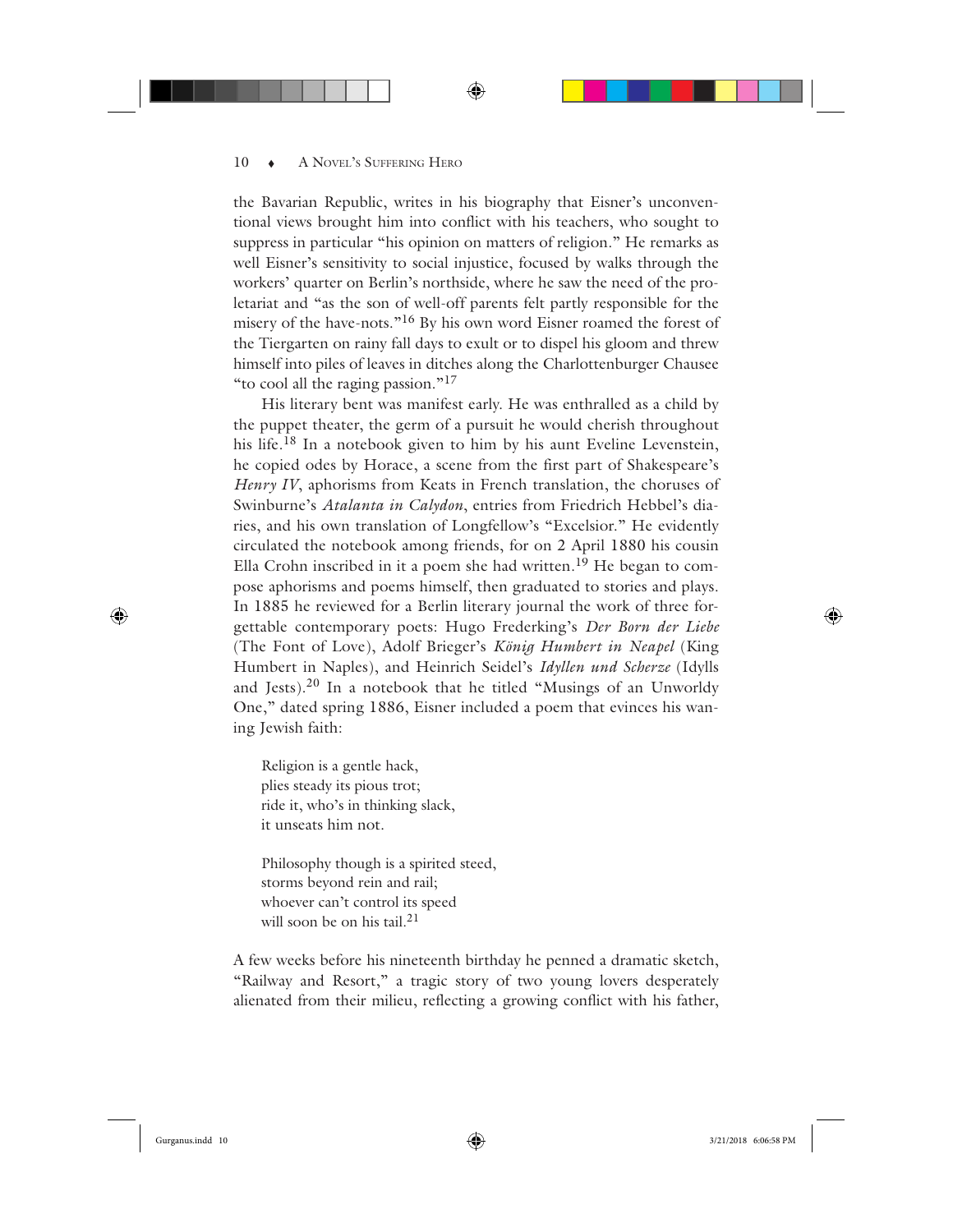who was troubled by his son's libertine thought and increasingly bohemian inclination.22

On 28 April 1886 Kurt Eisner enrolled as a student of philosophy at Berlin's Friedrich Wilhelm University. In his first semester, from April to October 1886, he read logic and the history of philosophy but also attended classes on nineteenth-century German literature and the dramatist Lessing, the latter taught by Richard Meyer, a young docent who would distinguish himself as one of the nation's foremost literary historians.23 On break at the Baltic resort Prerow, Eisner wrote in his journal entry for 13 August of a sleepless night and an exhausting journey six hours in the train, five on a steamer—following "a frightful scene" with his father. Overwrought, he confesses that the notion of a "divine benefactor" strained all credibility: "I no longer care to believe in a dear God."24 After two days' rest and relaxation he celebrates in panegyric style the poet's calling. "O could I but commit all my feeling to words, were I able to cast the silent singing of the soul, the shadowy, ethereal song of the spirit in earthly rhythms!"<sup>25</sup>

Second semester, October 1886 to March 1887, Eisner's focus shifted from philosophy to German philology, with courses in grammar, medieval literature, lyric, and Berlin's literary culture in the eighteenth century. He delved into psychology and heard the nationalist, anti-Semitic historian Heinrich von Treitschke lecture on political theory from Plato to the present. From April to October 1887 he read German romanticism with Goethe scholar Erich Schmidt and philosophy with Friedrich Paulsen, an adherent of Kant and the English utilitarians. The economics of Adam Smith and courses in experimental psychology and aesthetics rounded out his schedule. He began to compile sources and take notes for a dissertation, to be written under Schmidt's direction, on the romantic Achim von Arnim, poet and collector of folksongs.<sup>26</sup> On holiday before classes were to resume in October, Eisner returned on 16 September to Prerow. On this visit he set down impressions of a journalist for the German Conservative Party's daily paper, *Die Kreuzzeitung* (The Cross Newspaper): "Meyer constantly addresses by title: Gracious Lady! He knows too as a gallant cavalier how to lay forth lives and fates in most skilled reporter fashion for the gracious lady of the Patzenhofer beer family."<sup>27</sup>

In his fourth and most ambitious semester, Eisner registered for nineteenth-century drama and German classicism with Schmidt, Meyer's courses on comparative literature and the Old Saxon religious epic, Treitschke's history of parliamentary government, Hegelian Georg Simmel's recent philosophy and the natural sciences, physical anthropology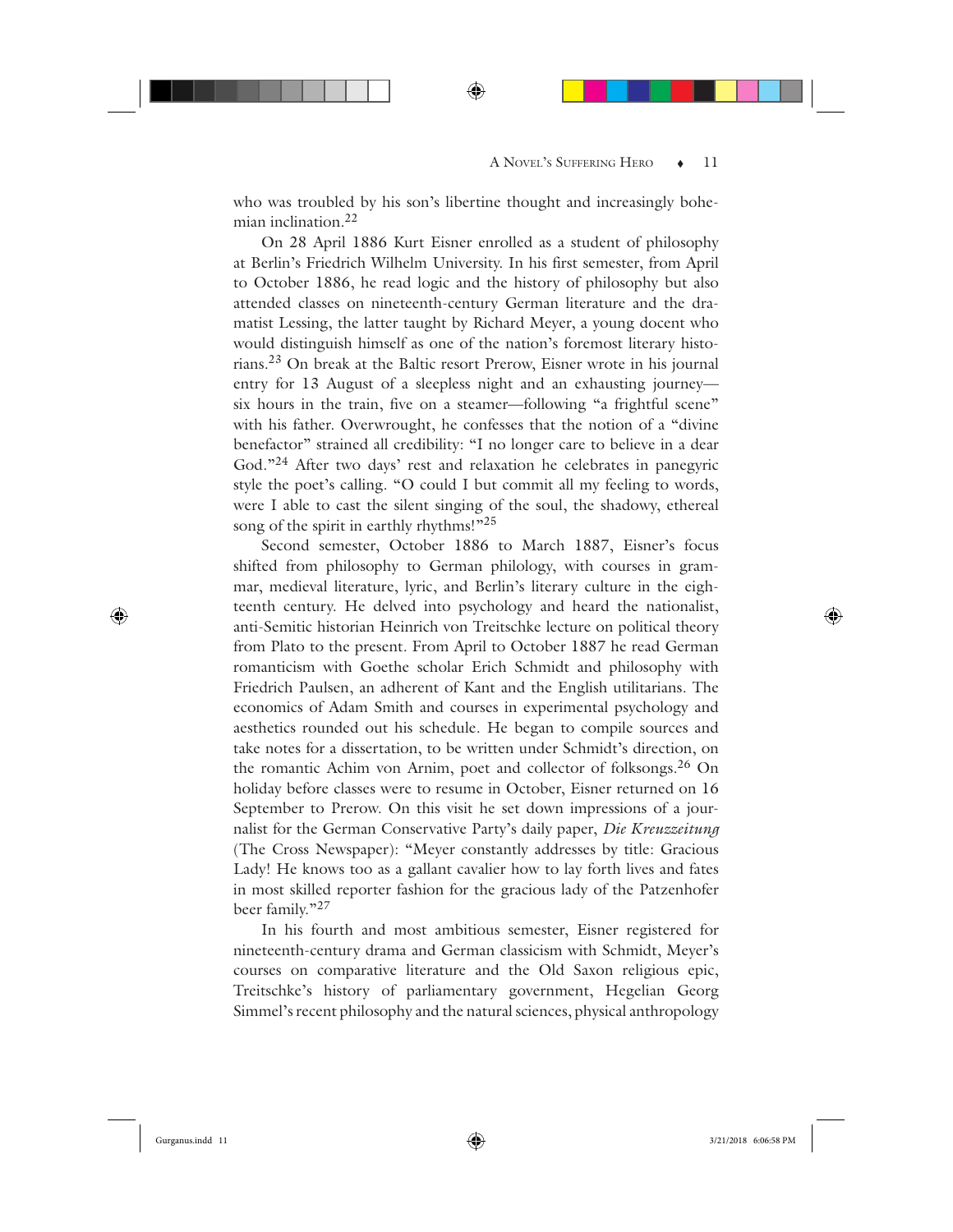with Emil du Bois-Reymond—who was wont to open his lectures with facetious psychoanalyses of peoples and cultures—and Paulsen's lectures on Spinoza. Although Treitschke, Du Bois-Reymond, and Simmel enjoyed considerable standing in the intellectual community and exerted significant influence on their disciplines, none left his mark on Eisner. On the first two he passed judgment: "Today one speaks exclusively of laws—historical laws and laws of nature, whereas one ought to speak of Herr von Treitschke's and Herr du Bois-Reymond's legal delusions. In every little *studiosus* today there glimmers a great solon. And in the war of science the lover of doubleclad truths intuits even historical laws of nature."28 Later Eisner would belittle Treitschke as "the great trumpet of the Hohenzollerns."29 Eisner's attraction to Kant through Paulsen set him at odds ideologically with Simmel, whose student Georg Lukács would become the codifier of Marxist-Leninist aesthetics, yet another lawgiver of sorts. Paulsen's course on Spinoza influenced Eisner so deeply that on 7 November he began to write a novel on the Jewish philosopher's life, a project that would engage his interest for the better part of two years.30

His fifth, sixth, and seventh semesters, from April 1888 to October 1889, were devoted entirely to philology and European cultural history. He studied Gothic, Old High German grammar and verse, Renaissance and baroque literature, and continued his doctoral research. On 30 August 1888 he borrowed Arnim's *Die Gleichen* (The Equals) and the fifth volume of Musäus's *Volksmärchen der Deutschen* (Folktales of the Germans) from the Royal Library.31 At the family's third-floor apartment at Blücherstraße 62 in southwest Berlin, he filed hundreds of pages of notes for his thesis, "Achim von Arnim as Publisher, Adapter, and Imitator of Older German Poetry."32 He was supported by a quarterly allowance of 40 marks from the Jewish Students' Auxiliary. Its board approved the grant in mid-December for the first half of the new year.33 His extracurricular belletristic interests, however, detracted considerably from his work, and he would later regret spending so much time "between chestnut grove and Opera Square."<sup>34</sup>

In early October 1888, for example, he took an afternoon off to rough out a comedy of ten scenes set in contemporary Berlin. The characters include thirty-year-old Professor Ernst Wellner; his twenty-five-yearold nephew, Dr. Leberecht Wellner, who bears a striking resemblance to the author; Hedwig Schackow, the daughter of another professor; the cultivated Isolde Schulze; her friend Marietta Syruppi; and Privy Councilor Weisbier.35 Eisner's abiding interest had become theater, yet his experiences at the capital's playhouses frequently left him cold. On his first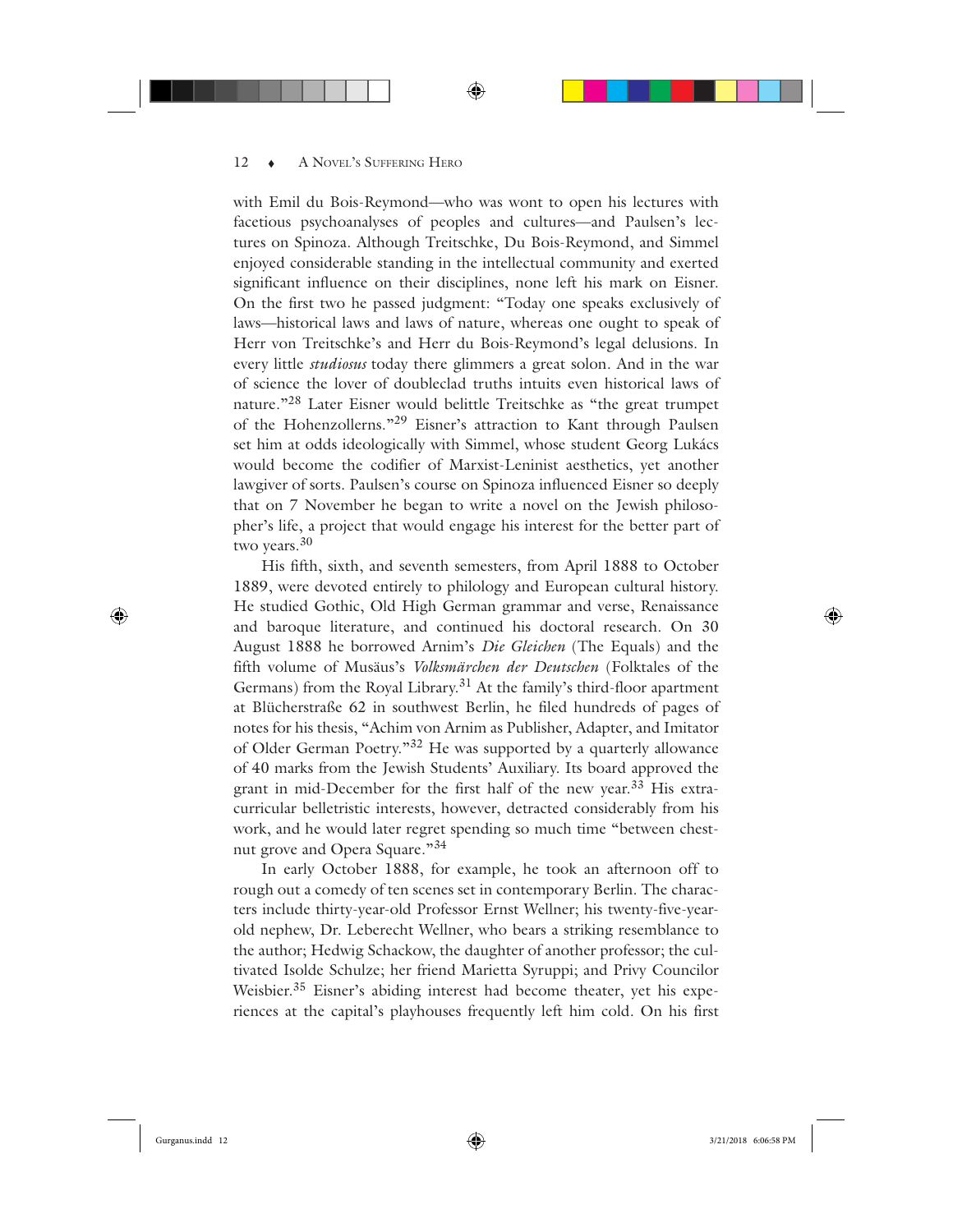visit to Berlin's elegant Lessing Theater, just before Easter 1889, he saw Ludwig Anzengruber's *Meineidbauer* (The Perjury Tiller) and fulminated afterward against the lavish gimmickry of the sets and the frivolity of the audience, who joked and flirted between acts, laughed at the intense dramatic moments, and failed to applaud good acting. Earlier he had attended what he deemed a good performance of Anzengruber's comedy *Die Kreuzelschreiber* (The Cross Signers) in an almost empty theater. Some officers seated beside him dismissed the piece as inordinately dull and rued a wasted evening. After his experience at the Lessing Theater he vowed not to return and declined a friend's invitation to see there a staging of *L'Affaire Clémenceau* by Alexandre Dumas *fils*, featuring the actress Lili Petri, whose hair was so long, the friend declared enticingly, that one would have stepped on it when she loosed it for bed.36

In spring and summer 1889 when Eisner's political consciousness began to jell, the catalysts were literature, culture, and theater. He read Ibsen's *Ghosts* and Zola's *Germinal*, naturalist manifestos that depicted the rotten core of bourgeois society.37 He scanned the socialist press and noted that its papers and journals demanded more from their readers than did the average paper "for the cultured circles." Mulling this anomaly, he was one of a handful present in the Music College's concert hall the evening of 1 May, International Workers' Day, for a talk by Hermann von Maltzan titled "The Establishment of German People's Theaters: A National Mission." The speaker urged that stages be erected for the masses and patriotic works played that might bolster national pride and unity as well as combat the pernicious influence of Social Democracy. To Eisner's glee, Maltzan envisioned a clientele resembling spectators at a racetrack: diverse social classes sharing a common interest. Another aristocrat in attendance, Ernst von Wolzogen, whose comic novel *Die tolle Komteß* (The Mad Countess) was published that year, questioned whether the masses were sufficiently schooled to comprehend drama. A discussion ensued and then, prompted by remarks from the playwright Ernst von Wildenbruch, whose nationalist drama *Die Quitzows* (The Quitzows) had premiered in Berlin in November, the audience founded an association to realize Maltzan's ideal. "And thus," Eisner observed, "Berlin, which I think has twice as many associations as inhabitants, has yet another."

Afterward, the student of literature and philosophy wrote an account of the meeting, critiqued the positions he had heard stated, and offered a counterproposal. His article, "The Establishment of a People's Theater: Berlin's Social Debt of Honor," was published that summer in *Die*  Gesellschaft (The Society), Michael Georg Conrad's arts journal.<sup>38</sup> Eisner began by contesting the desirability of turning the stage into a "nursery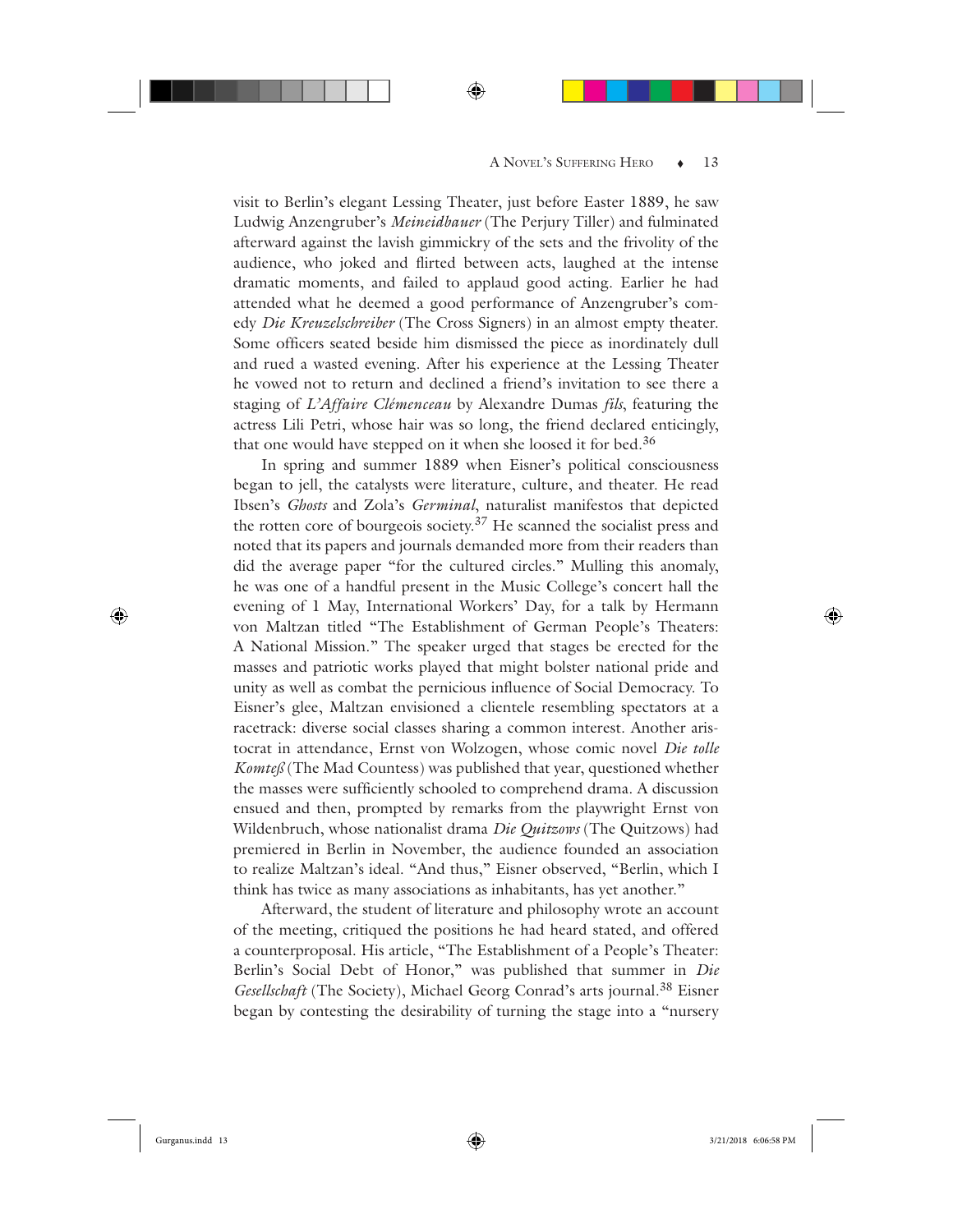school for patriots." National consciousness, he asserted, is rooted in "love of family, the land and those who dwell on it, language, art, history, satisfaction with the existing social structure, and last and least allegiance to the current form of government and the administration." Unfortunately, national pride was too often bound up with the deprecation of foreign cultures. To his mind, the matter of conveying art to the masses was a social rather than national issue: "Art should not mold the German, but the man, who may then happen to be a German." As to Wolzogen's estimation of the common man's capacity for art, Eisner countered that having witnessed at Easter the enthusiasm of working-class children, despite streaming rain, for a sidewalk puppet show starring Kasperl, he believed them to understand at least as much of what they saw as the bourgeois patrons of the Lessing Theater. He reasoned that "what a child can do, so too can the uneducated man of sound mind."

Moreover, if the common man is expected to fathom the often absurd mysteries of religion, why should he be oblivious to the universal truths revealed by great art? The church was outmoded in any case and could no longer satisfy modern man's needs and desires, for "we want paradise on earth, not in heaven." There is a good deal of metaphorical talk about "spiritual sustenance," Eisner observed, but few realize that the phrase has literal significance. Citing ascetics such as Spinoza, he argued that when the mind and soul are sated, the flesh requires less. Intellectual stimulation would assuage the need of the materially poor. Knowledge had swelled beyond the confines of scripture, political and social ideals were fundamentally at odds with the old patriarchy. Science and art had superseded faith. Since science yet overwhelmed the mind of the masses, direction would derive from art. Proclaiming that "of all spiritual sustenance living drama is the most strengthening," Eisner advocated the people's theater as successor to the church.

To the end of raising the popular temple, he suggested that Berlin be divided into parishes that would jointly build or rent a theater. Tickets could be allotted at minimal cost to the parishes on a rotating basis, with some reserved for vocational students, teachers at the elementary schools, and factory workers. Berlin's theater for the masses might economize by eschewing luxurious appointments, ornate sets, and elaborate costumes. He called on idealistic actors, actresses, and artists to aid the cause and accept as their recompense a decent wage and the honor of serving the people. As to repertory, the audience should be challenged with works classical and modern, tragic and comic, German and foreign. He named Anzengruber and Raimund as exemplary playwrights for such an undertaking. Germany's capital, for all its modern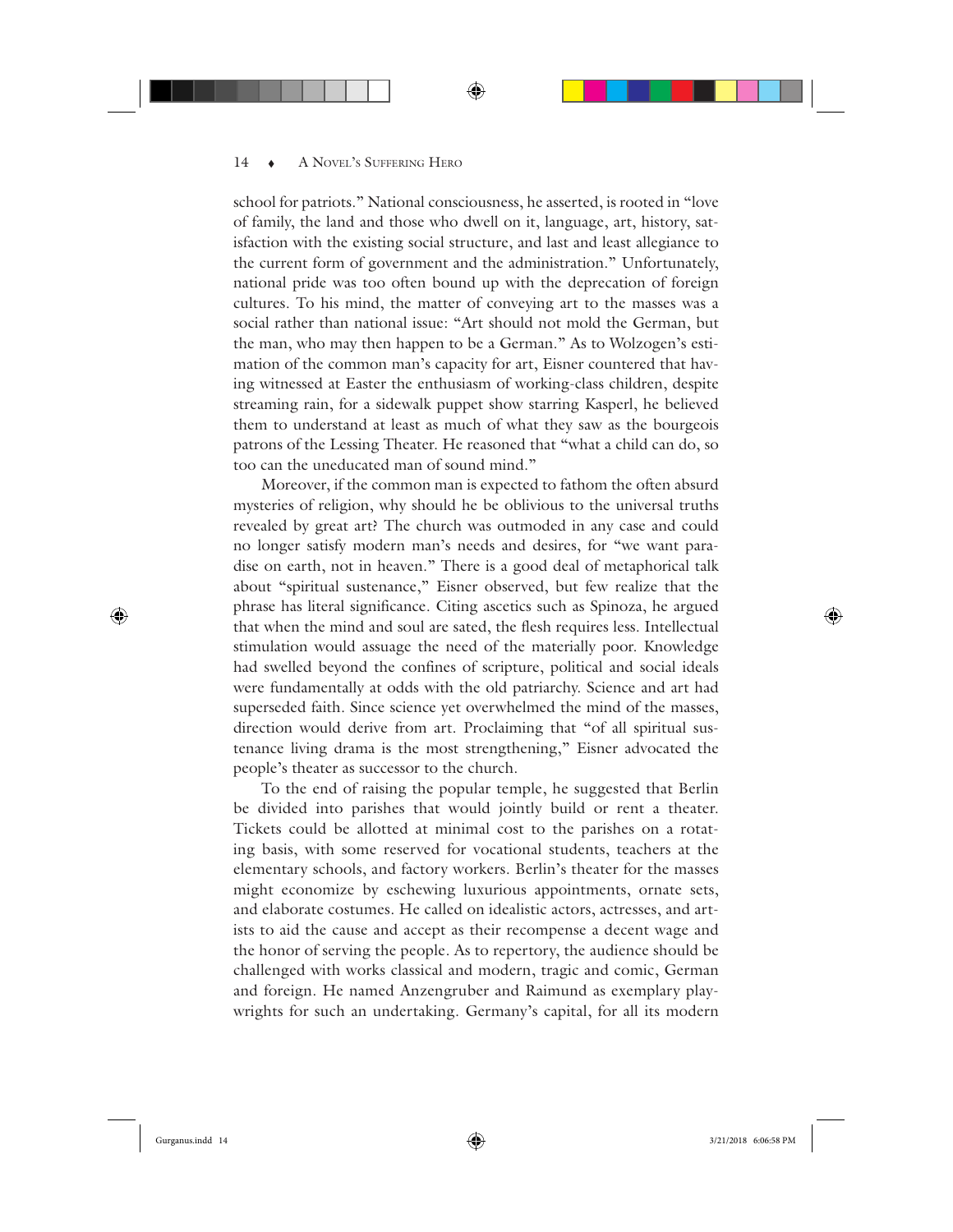amenities, had yet to give the world a cultural ideal, Eisner declared, "but an institution that elevates, fortifies, and consoles the poor—that would be our city's eternal claim to fame."

The essay proved prophetic. At the time it went to press, the Free Stage Society (Verein Freie Bühne), a bourgeois initiative headed by director Otto Brahm and actor Maximilian Harden, planned private productions of banned avant-garde drama in rented theaters for subscribers. The play selected to inaugurate the first of its three seasons was *Ghosts*, performed on 29 September 1889. It was followed by Gerhart Hauptmann's *Vor Sonnenaufgang* (Before Sunrise) on 20 October. In its brief life the Free Stage became the champion of naturalism, staging works by Arno Holz, Anzengruber, Tolstoy, Bjørnson, and Strindberg. Eisner's membership card for the 1889–1890 season entitled him to seat thirty-six in the right wing of the second balcony at the rented Lessing Theater.<sup>39</sup>

Lee Baxandall writes that "the founding of the Freie Bühne stirred great interest among the more culturally conscious workers and middleclass intellectuals who ranged themselves politically with the workers." The Berlin trade unions did indeed purchase joint subscriptions for their members, but by and large the Free Stage "remained a theater belonging to an elite."40 In an article for the 23 March issue of the Social Democratic paper *Berliner Volksblatt* (Berlin People's Paper), which became *Vorwärts*, Dr. Bruno Wille proposed a People's Free Stage after Eisner's concept, an institution for "the education of the people through art, in which the word 'education' is not meant in the sense of a patronizing offering 'from above' but rather as self-education through participation of those who invigorate themselves by sharing with others." Wille envisioned the People's Free Stage sponsoring Sunday afternoon performances, concerts, recitations, and lectures in rented theaters at an entrance fee of 50 pfennige.41 In response to his call over a thousand people assembled on 8 August to found Berlin's Freie Volksbühne. Kurt Eisner emerged as one of the enterprise's leaders.

Eisner's journal entries of the time reflect growing dissatisfaction with Prussian autocracy. Of the king who rejected out of hand constitutional infringements on his power and in 1849 spurned the imperial crown offered by the National Assembly, he wrote: "Friedrich Wilhelm IV's statement that the king rules easily and justly because he 'overlooks' everything contains an apt double entendre. Which prince would not tiredly allow the scepter to sink if he did not overlook the horrible, ominous, and insoluble in his task—a blind man on a mountaintop regarding the world below."42 The twenty-two-year-old recognized early the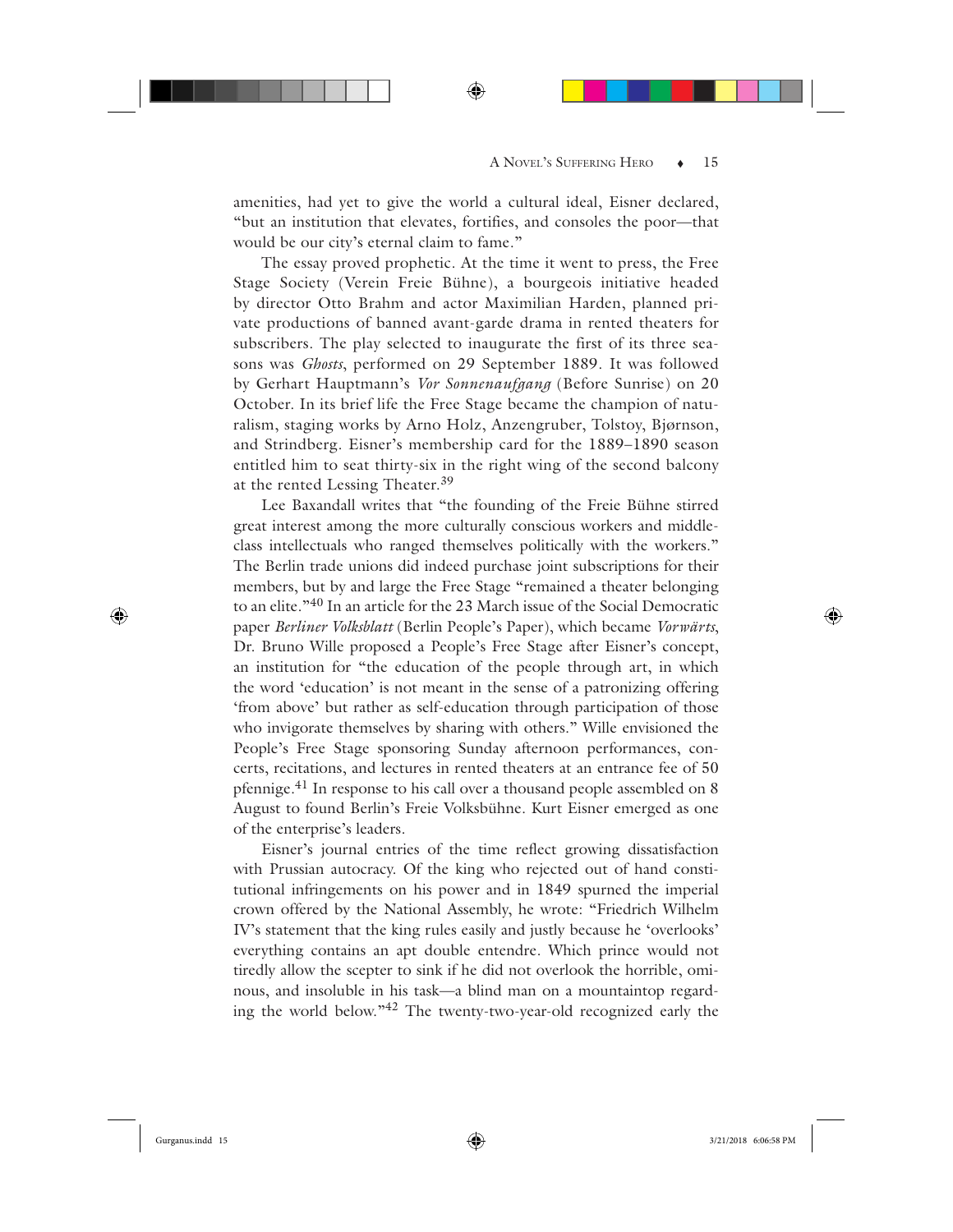arrogance of the new Prussian king and German emperor who ascended the throne in June 1888 and would soon pit Germany against Britain in a fateful contest for colonies and supremacy of the seas. On 21 September 1889 Eisner noted: "According to Wilhelm II the sole purpose of history seems to be to glorify the current ruler."<sup>43</sup> A month later Eisner equated Paris's Eiffel Tower with the future and humanity, Berlin's Victory Column with the present and barbarism.44 The entry for 29 October reveals the extent of utilitarian influence: "Culture's mission is to banish chance by law. The word 'happiness' must be struck from the dictionary of human thought and replaced by 'one's due.'"<sup>45</sup>

In later life Eisner proved the sort of charismatic intellect who attracts a coterie of admirers and disciples. His circle of intimates during his years at university was small but gifted. His closest friend was fellow student Richard Baerwald, who became a leading scholar in the field of parapsychology, authoring studies on clairvoyance, spiritualism, and autosuggestion. For eleven years, beginning in 1887, he corresponded with Eisner on topics ranging from Mozart to politics to "fine young ladies."46 A letter written from England on 4 December 1889, in which he derides "our German brute-force economy with its police system," attests that at that time he shared Eisner's sympathy with the fourth estate and antipathy to the government.<sup>47</sup>

Among the women to whom Eisner felt drawn was his cousin Margarete, daughter of Ignaz and Fanny Eisner. "I repeat for you now," she wrote on 13 January 1888, "what I told you recently: you are free, no chains bind you to me. . . . I know too that some brighter day a memory of the moments we shared in happiness will steal upon you." They remained on friendly terms. Grete eventually married a Jew of Russian descent. Their son Ernst Boris Chain, born 19 June 1906, would teach at Oxford and share the Nobel Prize for physiology and medicine in 1945 for the discovery of penicillin.<sup>48</sup> In 1889 Eisner became acquainted with three sisters, Doris, Lisbeth, and Toni, children of landscape painter August Hendrich, who had moved from Freienwalde an der Oder to Eberswalde, a scenic village northeast of Berlin.49 The eldest daughter, Doris, fell in love with the student, but he preferred Auguste Ludowika Elisabeth, six months his junior, blonde, and "childlike" in her emotions.<sup>50</sup>

She was an anxious young woman whose refined tastes were well beyond her means. She had already tried to attach herself to an elderly scholar in order to escape the poverty of her home, where importunate creditors left empty-handed and threatening. She unsuccessfully sought work in Berlin's shops and factories, then settled into menial cottage industry, finishing goods in her room for a pittance. "Never," Eisner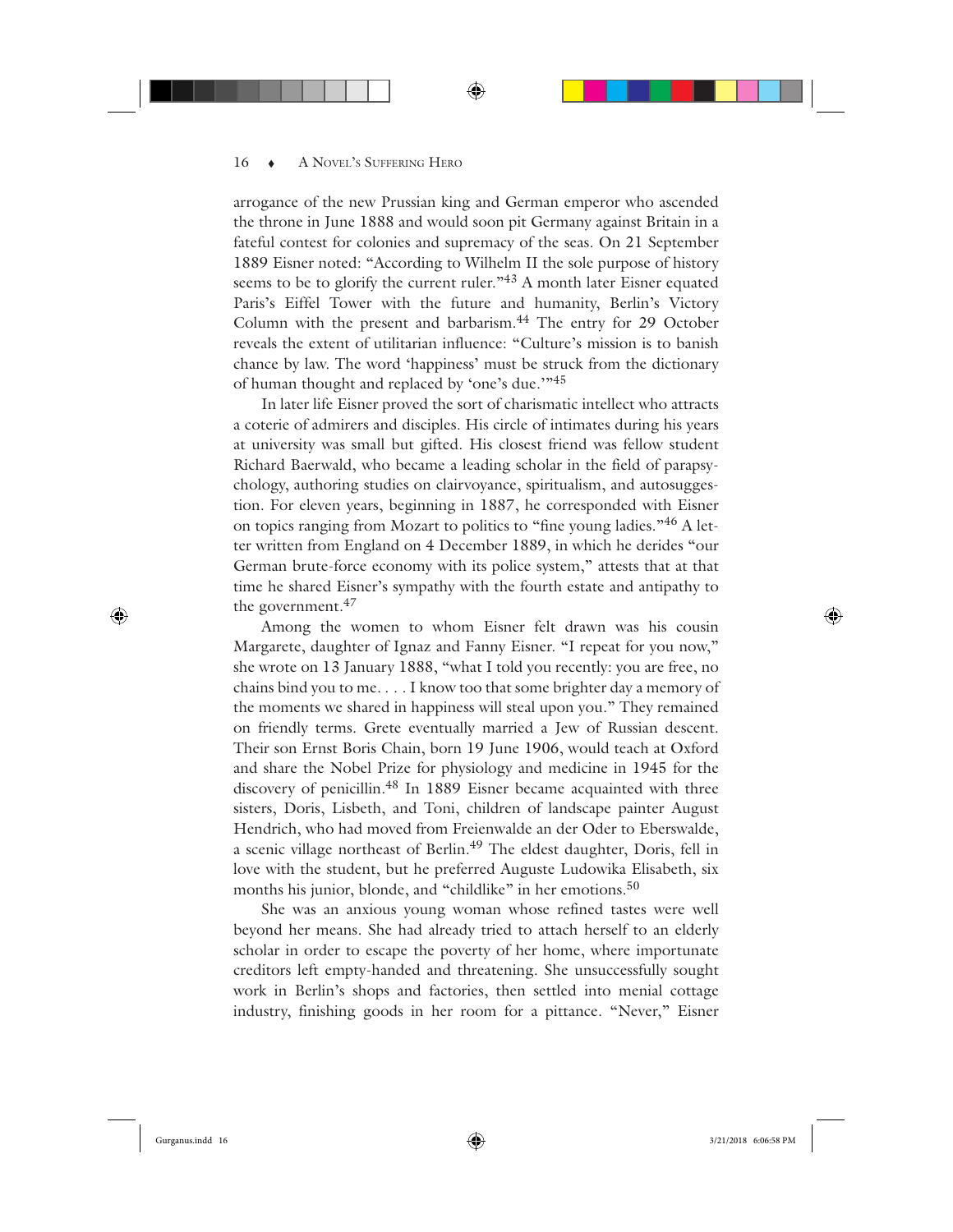recalled, "have I met a person so disheartened and stunted, who cried out so passionately from the depths of a tormented soul for peace and goodness." On the first evening they met, she confided to him that she could no longer endure her lot, that she would prefer life in a bordello to the drudgery of her existence.<sup>51</sup> In a black suit, starched white shirt, and formal tie, he sat by her at dinner on her twenty-second birthday in early November 1889, amid a swirl of gaily dressed young people, and guessed that she would surely have a beau. While the party drank a toast to "What we love!" Eisner determined it was she whom he would love.52 On 13 November he recorded in his journal that his life had been uprooted, his old existence doomed, and fancied himself "a novel's suffering hero."<sup>53</sup>

Twelve years later he reminisced: "Love is easily found in the mists of autumn evenings. . . . I can only recommend to every innocent and yearning soul between seventeen and twenty-two to fix on this time of fall when secret love that must remain concealed longs to grow into ironforging fate. Be advised by one with experience."54 Elisabeth Hendrich was unlike anyone he had ever known and thoroughly receptive to his ideas—a veritable lab school for his social theories. That fall and early winter he prepared for her a "Christmas book for my love," to which he gave the telling title "Loving and Teaching." The dedication reads:

I inscribe this book to you that all my thought inhabits your soul as its own address, that, shaping, it may there dwell, in love well caught, and, thus content, give rise to happiness.<sup>55</sup>

In it he copied musings, aphorisms, poems, and stories from earlier journals, meant to affirm his love, reveal his personality, and mold her thinking. He recommended texts she should read, confessed his feelings of alienation, and unwittingly foretold his own fate in the poem "Martyrdom," in which the wise man sinks down in the dust, bearing the ignorance and insensitivity of millions like a "crown of thorns."<sup>56</sup>

Lisbeth answered in verse of her own—decidedly romantic in mood, imagery, and form—printed in the 15 December 1889 edition of the *Berliner Salonblatt*, a society magazine:

If you perchance as a bright star, in the evening sky did blaze, then would I be a little bloom, untouched, alone in forest gloom and up to the heavens gaze. . . . <sup>57</sup>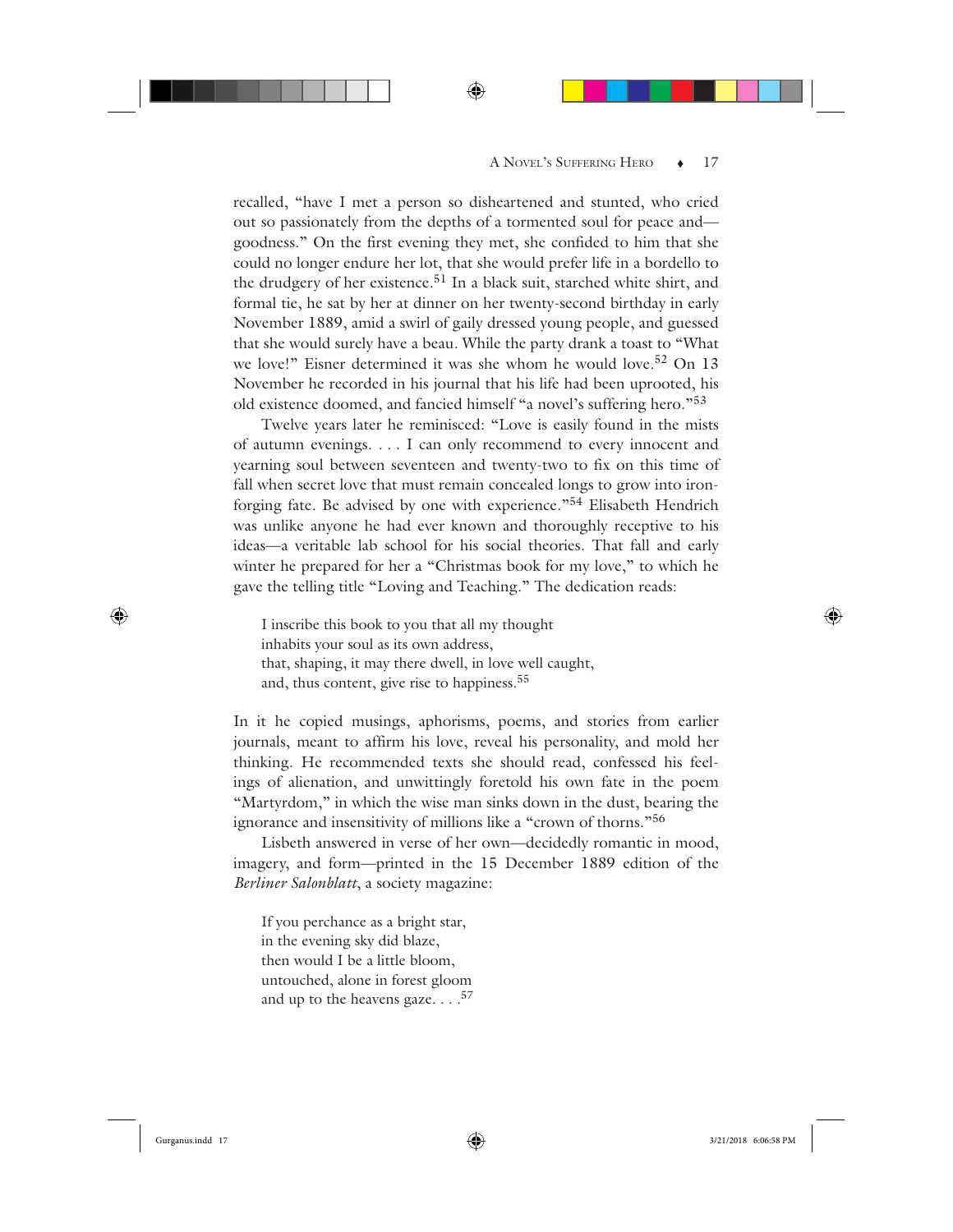Eisner was by then midway through his eighth semester, enrolled in courses on Old Saxon grammar, *Parzival*, and Goethe's first draft of *Faust*, living in his own rooms at Friedrichstraße 10, and financially strapped.58 His mother wanted him to enter and rejuvenate the family business in military accoutrements, a prospect thoroughly odious to him. Old Emanuel took a dim view of his interest in the painter's daughter; only a marriage into money would allow him to pursue comfortably an academic career.59 Kurt Eisner made his choice. At the turn of the year he withdrew from university, abandoned his thesis, and took up work as a correspondent and editor for the recently established Herold News Agency directed by Ludwig Klausner.<sup>60</sup>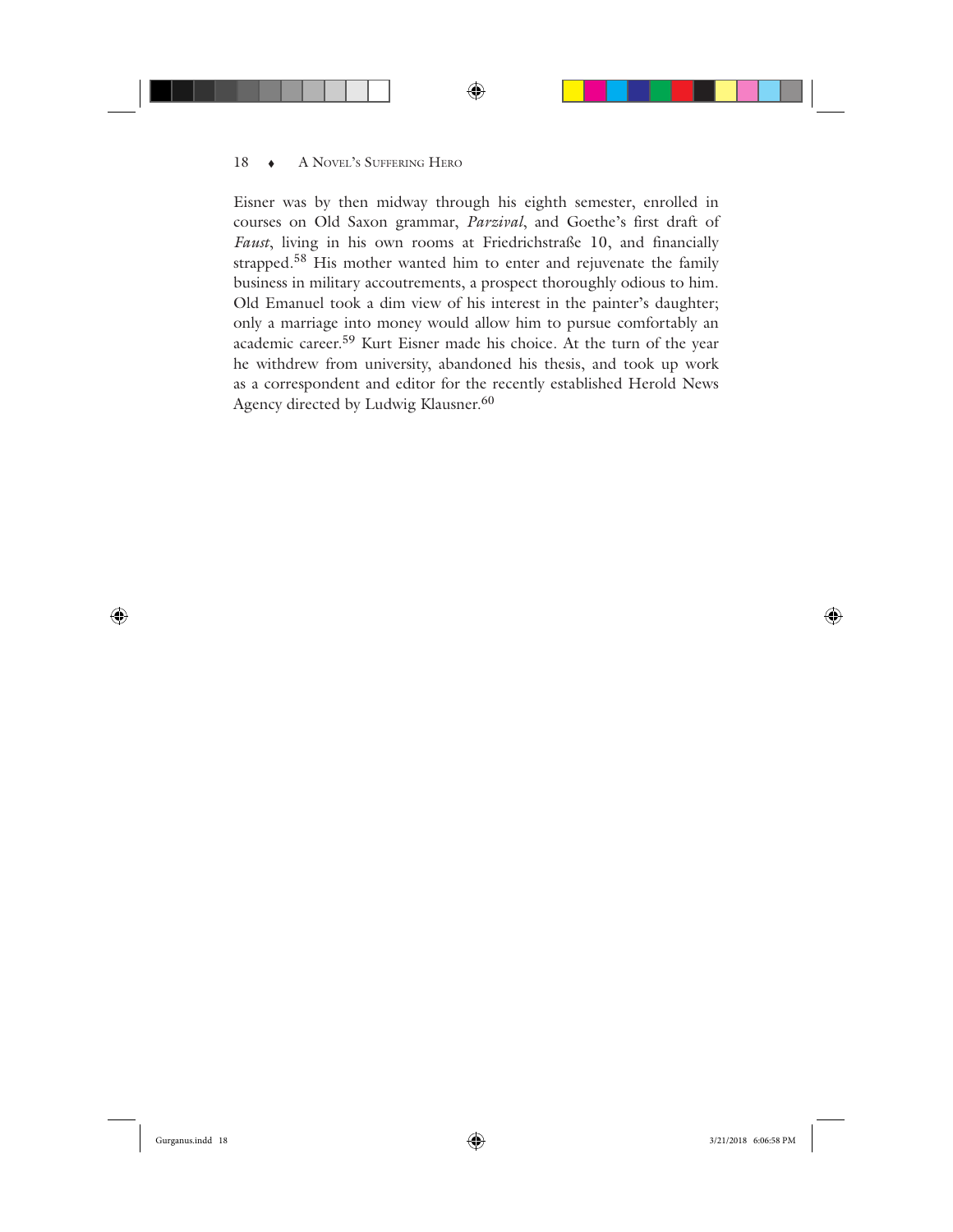#### CHAPTER TWO

## **ARISTOCRATIZE THE MASSES: FROM BERLIN TO FRANKFURT TO MARBURG (1890–1893)**

EISNER STARTED WORK AT THE HEROLD in January 1890. His duties were to gather news, file reports for dissemination to newspapers throughout Europe, and write lead stories. He covered sessions of the Reichstag, the powerless popular national assembly commonly characterized as a debating club, and the equally farcical Prussian Landtag. The issue of the day was Kaiser Wilhelm's new course, the defining component of which was *Weltpolitik*, described by Walther Rathenau as a "dilettante foreign policy."1 Bismarck had never seen the need for Germany to look overseas for colonies when Poland lay so near, but Wilhelm, obsessed with national prestige and supported by wealthy interest groups such as the Pan-German League (Alldeutscher Verband), the Navy League (Flottenverein), and the Colonial League (Kolonialverein), was determined to secure Germany's place in the sun. Years earlier in 1881 Bismarck had unwittingly drafted his own pink slip when he remarked that he had no interest in colonial expansion.2 Although he softened his stance in the mid-1880s to accommodate public opinion, his commitment was never more than halfhearted. Consequently, Wilhelm dismissed the septuagenarian icon, demanding, receiving, and accepting Bismarck's resignation between 17 and 20 March 1890.

Eisner was assigned to cover the chancellor's departure from the capital on the twenty-ninth, one of a select group of journalists to ride with the old man as far as the Spandau station on his return to Friedrichsruh. The Herold's new retainer recalled the crowd that serenaded Bismarck at Berlin's main station, his banter with reporters who stood on the desolate platform at Spandau, the stern face of "the great misanthrope," and the indifference of workers boarding the train to Berlin. Eisner was surprised to see two days later how his account had been sentimentalized in a major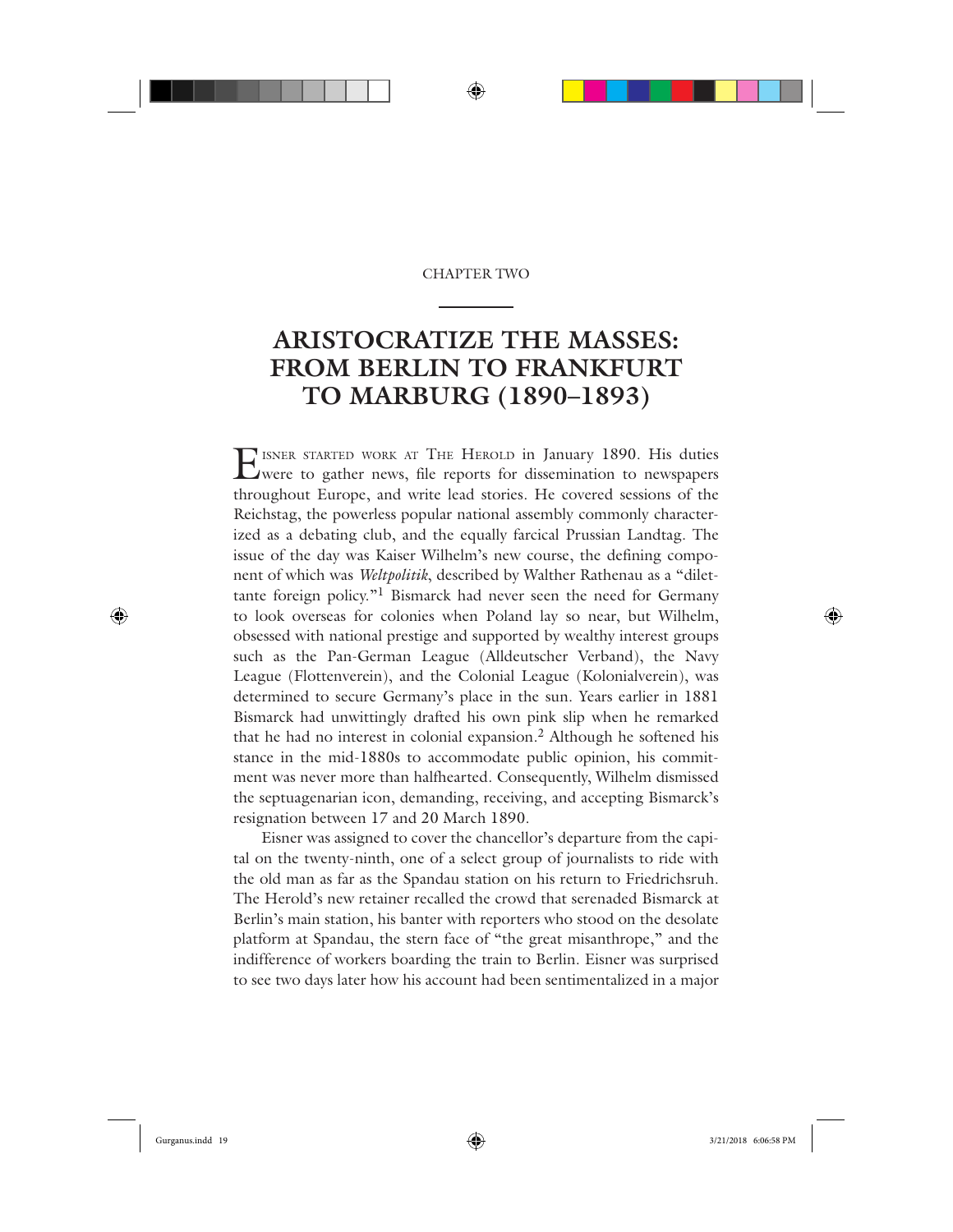foreign paper: "Gone was the rigidity of injured pride, and the melancholy exile's two great tears streamed like silvery pearls."<sup>3</sup>

Eisner and Lisbeth Hendrich became engaged in mid-autumn 1890. Much of his leisure time was spent in Berlin's libraries researching his articles and reading the yet obscure Friedrich Nietzsche. Struggling against the allure of Nietzsche's "anarchy of the elect," Eisner began to cast a critique. In the spring he had three vignettes and a long poem published in *Die Gesellschaft*. The vignettes, "Pictures in the Style of Max Klinger," depict dark, sexually charged street scenes of proletarian women.<sup>4</sup> "May Night: A Leaf of Life," a love poem in blank verse—a departure from the ponderous contrivance of earlier attempts—weaves a lyrical spell in the first verses but deteriorates into metaphysical cogitations. The opening of the second strophe celebrates the universality of intimacy:

Pressed body to body, we listen to the night. On a secluded balcony entwined with wild grape we look out into the dark, and into the breath of sacred quiet flows from our souls love's own ardent breath.5

Personnel changes at the Herold made Eisner's job difficult, prompting him to consider his options. He resigned in late spring 1891, together with his immediate chief, Alexander Buchholtz, over growing differences with the Herold's management. In a letter of recommendation Buchholtz attested that Eisner "rendered outstanding service to the bureau through his great diligence and enthusiasm as well as extraordinary circumspection and skill."6 Eisner wrote on 26 June from the Hendrich home at Pfeilstraße 4 in Eberswalde, asking Eugen Sierke, editor of the *Braunschweiger Tageblatt* (Braunschweig Daily Paper), for help finding another job in journalism.7 In a subsequent letter he outlined his education and experience, mentioned his recent engagement, and declared: "Politically, I have no dogmatic party convictions and respect the honest observer's critical judgment. As to economics, I believe in the future of socialism." His stated ambition was to devote whatever free time he might have to literary pursuits.<sup>8</sup> He supported himself by freelance work but worried how long it might be, having "given up a good, comfortable, and lucrative position out of ideal considerations and moral scruples," before he would be financially secure enough to marry his "little blonde joy."

On Sundays they made excursions into the countryside, strolling over the plains north of the city. On such an outing he and Lisbeth rested on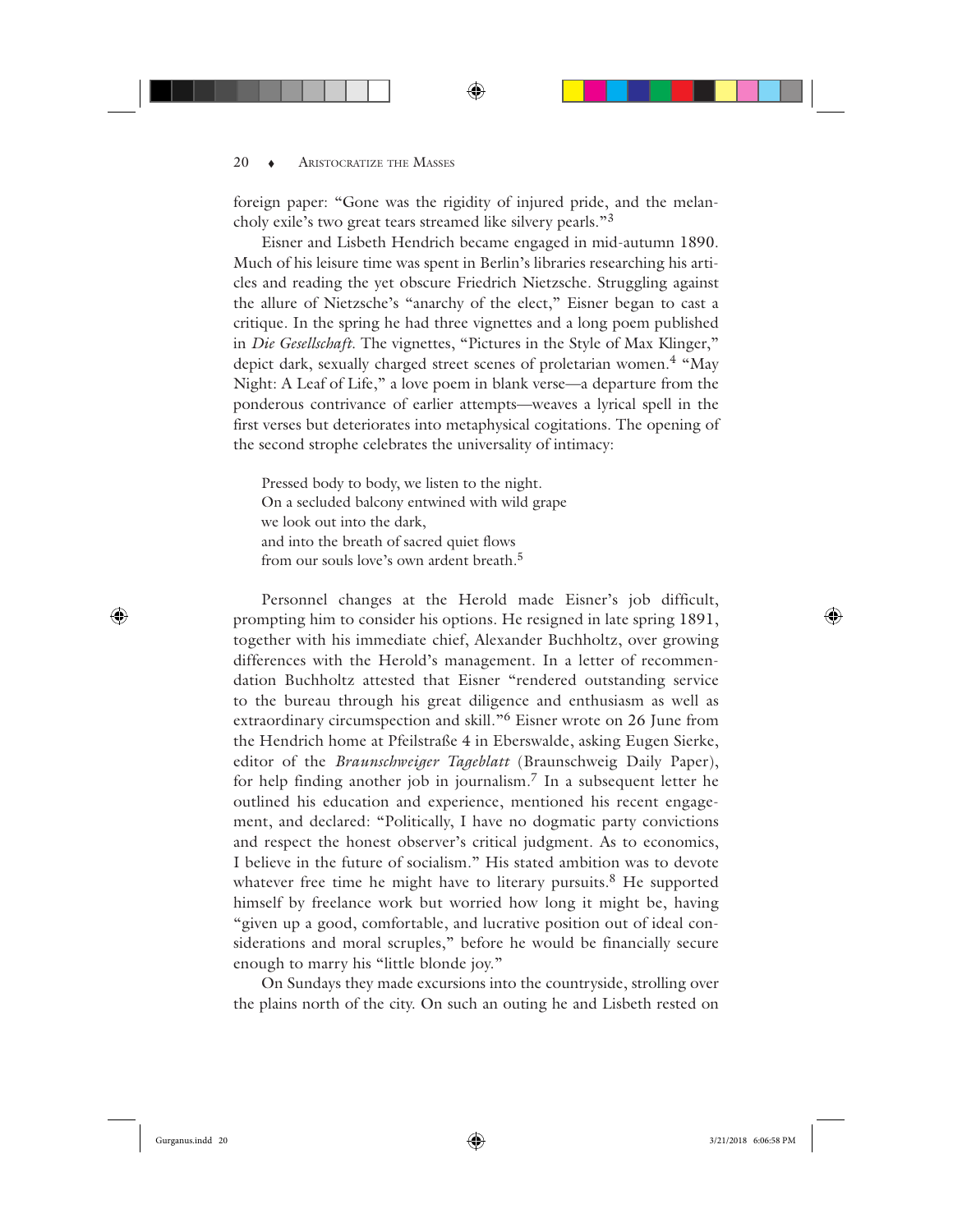a hillock and watched three young storks circling above. One of the birds swooped low, causing Lisbeth to wince. Eisner joked that she had nothing to fear; the storks were too young to bear her off. Within a week he himself was shaken by a frightful experience of his own. A young emigrant couple and their infant son returned destitute to Berlin from the United States. The relatives from whom they expected help shunned them. After a week, with funds exhausted, they turned to Eisner, whom they had known earlier as one who sympathized with the poor. At twentyfour, their benefactor was slight, his reddish hair thinning, and, as he freely admitted, "subject to moods, of fragile health and fragile nerves." No sooner had they settled into his second room than the overwrought woman fell ill. Their miserable straits confronted the idealist with an unwelcome, deromanticized insight into the responsibilities of marriage and impressed on him the absolute necessity of a regular income.<sup>9</sup> The opposition of Eisner's parents to his liaison with a gentile girl from a poor, bohemian family, if anything, strengthened his resolve.<sup>10</sup>

In early fall he left Berlin to begin work as a copy editor for the *Frankfurter Zeitung*, the premier Left Liberal newspaper, the German daily most widely read abroad and recognized at home for its expertise in foreign affairs. Its founder was Leopold Sonnemann, a leader of the preunification People's Party (Volkspartei) who sought to forge consensus between bourgeois democrats and workers but who opposed exclusively working-class political initiatives and organizations.<sup>11</sup> Eisner's new position, which entailed proofing everything from news articles and editorials to advertisements and lottery results, certainly broadened his journalistic experience, but soon became onerous.<sup>12</sup> A man whose interests lay in philosophy and the arts must have chafed at checking the accuracy of the monthly report for investors in May's Consolidated Gold Mining Company Ltd. of Johannesburg, prices of Havanas at Carl Ladendorff's smoke shop in Pforzheim, or J. Wehl's stock options in North American railroads.

On 11 October 1891 Eisner wrote to his parents from his new lodgings, a third-floor flat at Goetheplatz 3. He began the lengthy letter with a call for reconciliation, voicing his desire for "the clear, cheerful relationship that should exist between parents and children." He assured them that he had not written sooner only because of the demands of his grueling schedule. Every other week he worked the night desk. His hours on this shift were from two to four in the afternoon, five to seven in the evening, and then from ten at night to quarter of four the next morning. During the "recovery week" he worked only four hours each afternoon. The work itself was dull, and the paycheck of 166.66 marks per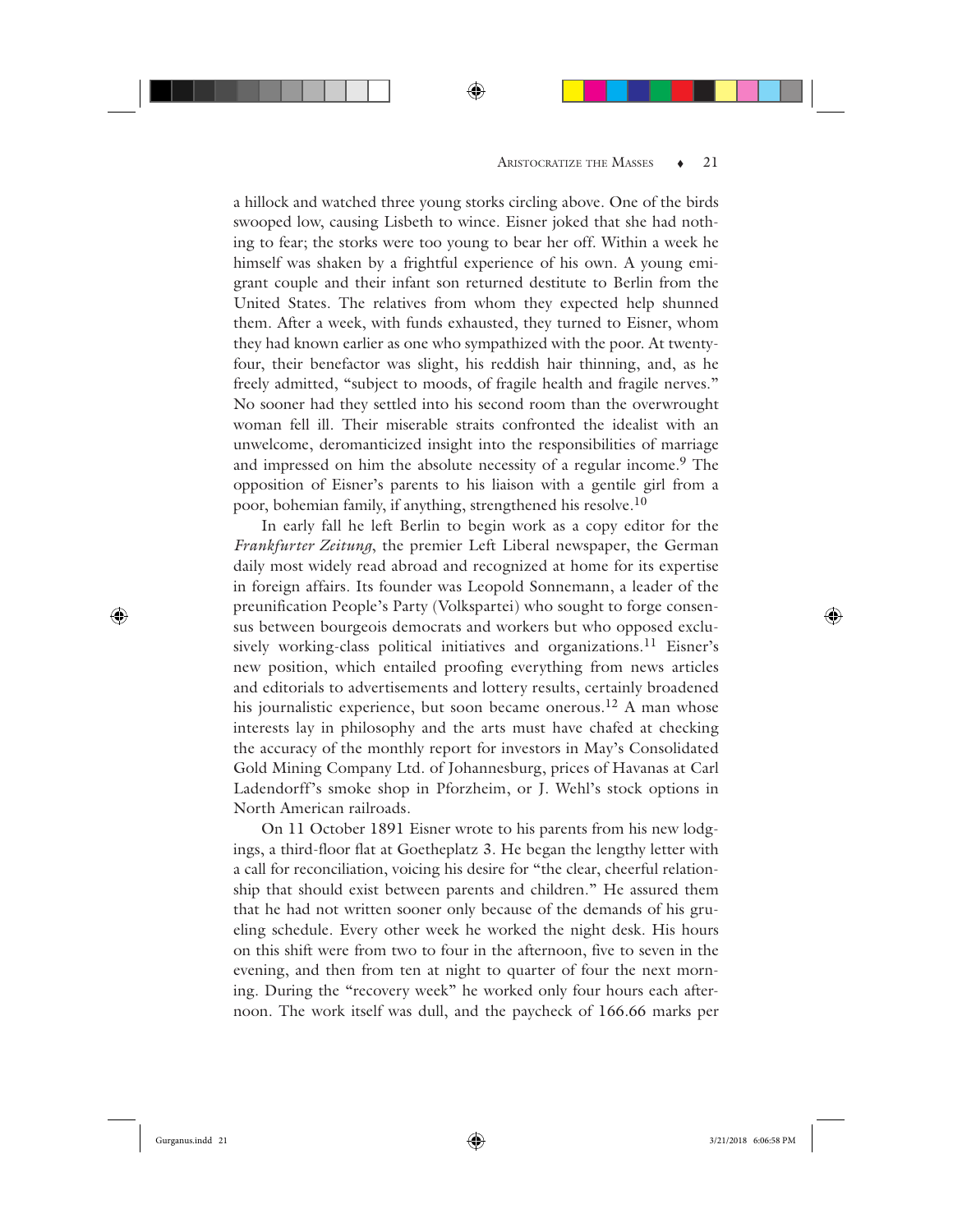month was barely adequate given Frankfurt's high prices. He hoped to supplement his income by contributing articles and reviews to the paper's arts section. Here each acceptance fetched 50 to 100 marks. Perhaps his superiors would recognize his talents and further him accordingly. It was doubtful though, for professional jealousy had poisoned the spirit of collegiality: "No friendly tone exists here at all. Each slanders the other, each intrigues against the other." Little wonder that he complained of suffering from chronic gastritis. Discouraged as he was at work, Eisner relished excursions into Frankfurt's surrounding countryside. He related that on the previous Sunday he had taken a cruise on the Rhine from Mainz to Biebrich and then stayed the night just outside Wiesbaden at the villa of family friends, Herr and Frau Reinglass. He closed with an offer to send money, were Emanuel and Hedwig in need.13 Later in the month Eisner confided to his fiancée the suspicion that his advancement was being hindered by political considerations and judged his superiors "frightful fellows."<sup>14</sup> He found an outlet for his creative energy in publishing on the side in literary journals and began filing reports for *Die kleine Presse* (The Little Press), a Frankfurt paper with a regional readership.<sup>15</sup>

In November and December his anti-Nietzsche, *Psychopathia spiritualis: Friedrich Nietzsche und die Apostel der Zukunft* (Psychopathia spiritualis: Friedrich Nietzsche and the Apostles of the Future), was serialized in *Die Gesellschaft*. 16 He called his first book "a scene from the drama of my intellectual self-liberation and self-realization" (99) and readily admitted that it was no exhaustive, systematic analysis but rather a compilation of "rambling aphoristic remarks" (iv) on the maladies of the age. In addition to Nietzsche, he treats the nationalist racism of Julius Langbehn, social Darwinism, and rampant laissez-faire capitalism. The first comprehensive critique of Nietzsche published in Germany, *Psychopathia spiritualis* chronicles the coalescence of Eisner's thinking.

The former student of literature and philosophy readily confesses the draw of Nietzsche's "brooding profundity, dazzling spirit, audacious wit, and . . . joyful, almost boyish roguishness" (6), but he also discerns the chaos of a mind seething with contradictions. He likens *Zarathustra* to *Faust* in both its poetic grandeur and unsuitablity as a practical guide to life (8). Eisner recognizes that Nietzsche, regardless of his denials, is a direct intellectual descendent of the Schlegel brothers and Tieck, romantics who "created an aesthetic world of self-indulgence in opposition to a prosaic, altruistic moral philosophy" (9). From Friedrich Schlegel in particular came the selectively idealized Hellenism. In true romantic fashion Nietzsche glories in the mystical, the orgiastic abandon of the cult of Dionysus, the oracular office of the poet speaking to and for the initiates.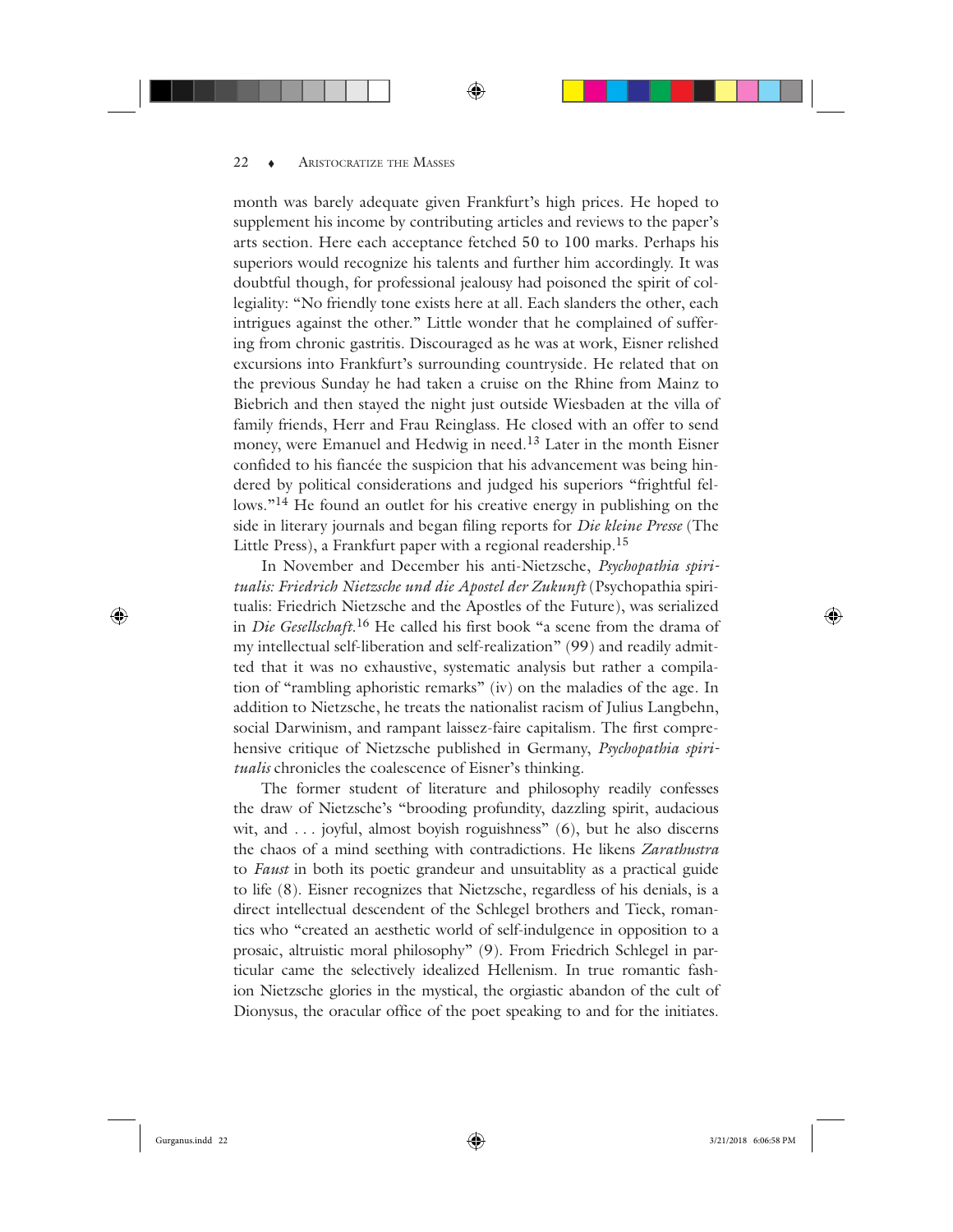In Nietzsche's first book, *Die Geburt der Tragödie* (*The Birth of Tragedy*), "one perceived the classically educated, imbued philologist in the recognition of the Apollonian, but only with the maenadization of Hellenism, with the Dionysus fanaticism, did he arrive at his true self" (14). Absent here is the 'classical equanimity' (14) upheld by Winckelmann and Goethe.

As singular as Nietzsche's Hellenism is, Eisner deems his notion of "oriental Aryanism" (14), personified by Zarathustra, even more suspect. Had Nietzsche any understanding of Indian culture, he would know the artificiality of his distinction between a Semitic slave ethic and Aryan master ethic. Indeed, India's defining, central value is human *development*. But the desire for truth is, after all, one of the values Nietzsche questions. "For Nietzsche truth is a woman, and he loves it the way a modern misogynist loves women" (26). This point arouses Eisner's fervor. How could one realize the will to power, how could one lead, if one did not know "what is, what to fear, and what to despise" (27)? Conversely, Eisner has no delusions about truth as an absolute. "Truths are born, they live, grow, and die when their time has come" (29). Nietzsche, he charges, demonstrates his truths through syllogism: the great truths cannot be proven, what I tell you cannot be proven, hence it is true.

Here Eisner pauses to reflect on what Nietzsche divulges of himself in his writings. By nature supercilious, unfeeling, and severe, Nietzsche therefore seeks to depict his vices as the superman's virtues. What he wholly lacks personally, joie de vivre, he lays claim to in his philosophy.17 In like manner he espouses the "emancipation of the flesh," a corollary to the primacy of the 'will' over Schopenhauer's 'idea' and a fundamental component of the master ethic (47). The glaring contradiction of the quintessential intellectual yearning for the physical, the syphilitic misogynist commending licentiousness, would best "be explained medically" (52).

In love with the painter's daughter and secure in his sexuality, Eisner finds Nietzsche's misogyny repugnant and objects to the witticisms that ridicule all women, without regard for individual qualities or character, as commonplace. In this wise the Social Democratic leader August Bebel shows himself in his writings on women to be as genteel and aristocratic as Nietzsche is vulgar and plebeian. Moreover, the effect of Nietzsche's conceits on his young admirers is grotesque: "They behave wantonly in celebration of unadulterated manliness and deserve at best the attribute manlike" (52). As an example, Eisner cites Nietzsche's disciple Ola Hansson, who candidly acknowledged using Krafft-Ebing's *Psychopathia sexualis*, a study of perversion and violence, as inspiration for his *Alltagsfrauen* (Everyday Women), a collection of graphic novellas. That none misapprehend, Eisner disclaims prudishness in his judgment of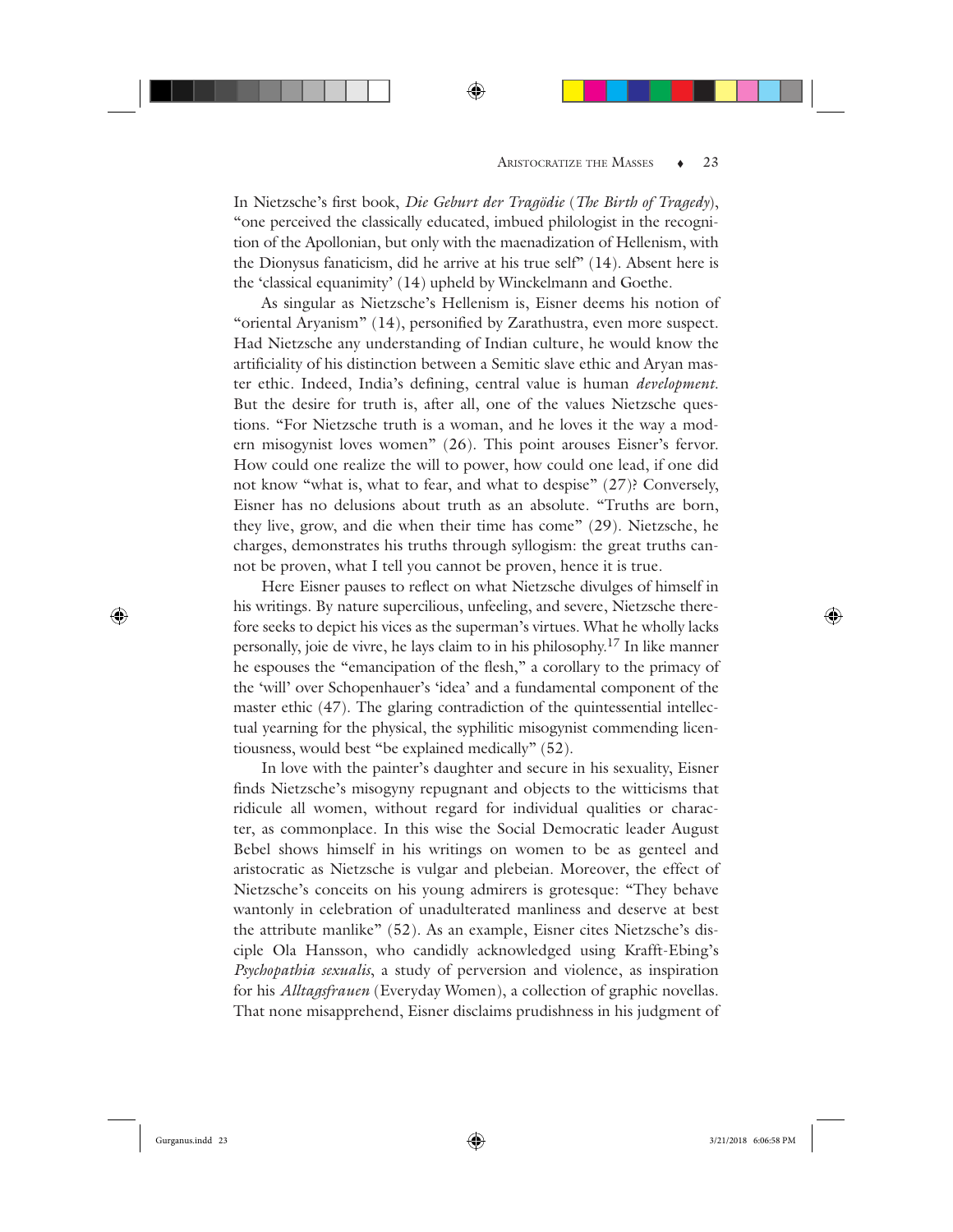Nietzsche. The only moral law that should obtain as regards sexuality is that we should consider immoral any act harmful to the family, society, a gender, or a race.

At the heart of Nietzsche's misogyny and Judeo-Christian slave ethic Eisner discerns the superman's dictum "Harden yourself." In his discussion of anti-Semitism in Nietzsche's camp, Eisner reveals something of his own bearing toward his heritage. He alludes to section 195 of *Jenseits von Gut und Böse* (*Beyond Good and Evil*), where Nietzsche sees in the negative connotation of the Hebrew word for "world" the germ of the slave ethic. He shows how Nietzsche ascribes the ills of the modern era compassion, conscience, altruism, and Christianity itself—to this curious linguistic phenomenon. Just as Nietzsche indiscriminately attributes all traits he deems negative to women as a sex, so too he defames the Jews as a race. When racial generalizations are tested by science, Eisner argues, they invariably break down. The statistics yielded by cranial measurement, for example, demonstrate that variations within a racial grouping are as great as those alleged to set it off from others. Moreover, biblical scholars document substantial vestiges of the pagan past in Mosaic texts, rendering Nietzsche's sample somewhat less than racially pure. And recent research suggested that the Greeks borrowed culturally from the Phoenicians, a Semitic people. Such revelations might serve as a purgative for those who "suffer from an unbelievable race constipation" (39–40).

Before racial fatalism, Eisner exhorts, we must "save ourselves with the Kantian leap of necessity into the world of practical reason" (40) if we wish to live productively. In fact, what constitutes race on the cusp of the twentieth century is radically different from what it once was. "Communities sharing a milieu of life and interest form races; contemporaries, colleagues, and members of the same class represent nations. Today's Parisian stands closer to today's Berliner than the Berliner to his German brother in Kuhschnappel: metropolitan milieu. The 1891 Frenchman is more like the contemporary German than the latter is to his compatriot of the year 1500: temporal milieu. The Gallic professor is more closely related to his German colleague than to a Gallic swineherd: occupational milieu" (44). With an equally straightforward argument Eisner dispatches the social Darwinists and their application of natural selection to human society, "individualism as the right of the stronger" (77). If people are capable of acting in concert to mitigate the havoc of natural disasters by establishing insurance agencies, surely they can act against man-made evils as well. Here too he employs statistics to expose fallacy: the richer a society, the lower its mortality and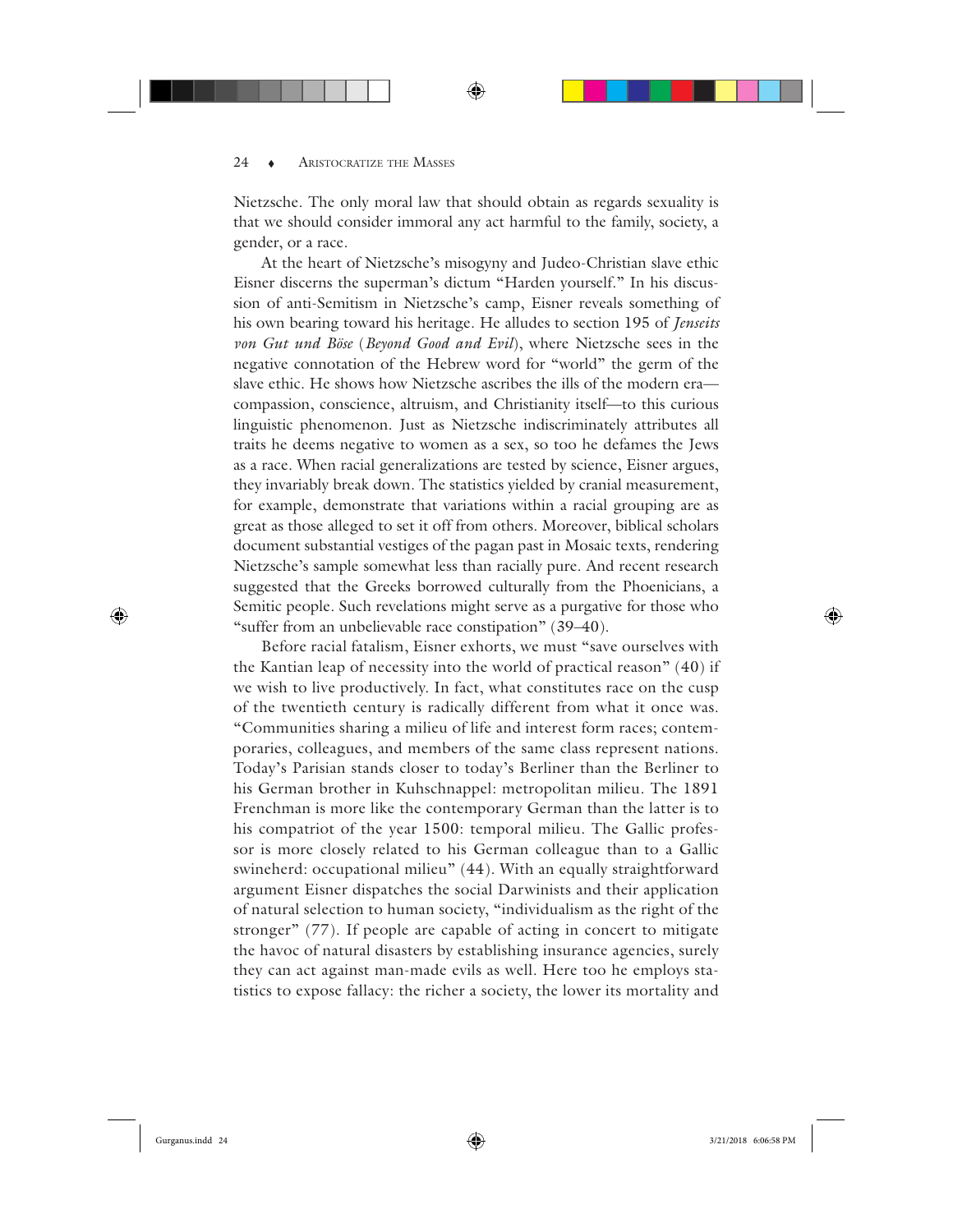birthrate; hence poverty is not, as social Darwinism holds, a natural mechanism to limit population.

At this point in his critique, Eisner turns to Julius Langbehn, one of the apostles of his subtitle, whose book *Rembrandt als Erzieher* (Rembrandt as Educator) advanced "Germanness" as a *unio mystica* between the land and its inhabitants. He lampoons Langbehn's fixing the Elbe River as the physical and spiritual border between the 'warm' and 'cool' (40) peoples, politicians, poets, and painters, as well as his notion of racial degeneration, exemplified by Jews who have their side curls trimmed and refuse to keep kosher. This kind of "conceptual nonsense" (41), fomented by Nietzsche and furthered by his disciples, Eisner writes, is criminally unconscionable.

The true path to the future, the way to the superman, according to the young journalist, lies in a political philosophy that turns Nietzsche on his head. Nietzsche, he explains, is the culmination of one of the two seminal intellectual currents of the nineteenth century—romanticism; the other, rationalism, gave rise to Marx. "In socialism I see a clear, realizable goal; in Nietzscheism I sleepwalk in search of a blue flower" (86), Eisner declares, referring to the poet Novalis's enduring romantic symbol. For all his brilliance, for all his damning criticism of Western values, Nietzsche lends no direction. In his scorn for the hoi polloi, democracy, and altruism he fails to grasp that socialism aims at the unfettered development of the individual by abolishing artificial restrictions on productivity. The way forward is to "aristocratize the masses" (79) rather than subjugate them. As a political organization of the workers' movement, Social Democracy "should strive at least for this goal" (81).

To come to a clear understanding of Social Democracy, Eisner ventures, one must set aside political and philosophical biases and consider the basic social issue. Ultimately the consequence of the workers' movement is less the enfranchisement of the fourth estate than "the realization of the ideal of collectivism, of practical regulation of production and consumption" to supersede the capitalist system "eternally tottering between boom and bust, between gluttonous plenty and starving want" (84). Socialism represents a world order engineered to preclude the right of might and the rule of chance. He believes that although socialism is inherently rational and scientific, it also has ideal, even religious components that wed exultant secularism with social justice and Christian charity. The Kantian, ethical component of Eisner's political conception would color his thinking throughout his life and lead to fateful clashes with party ideologues, most of whom made their way to Marx via Hegel.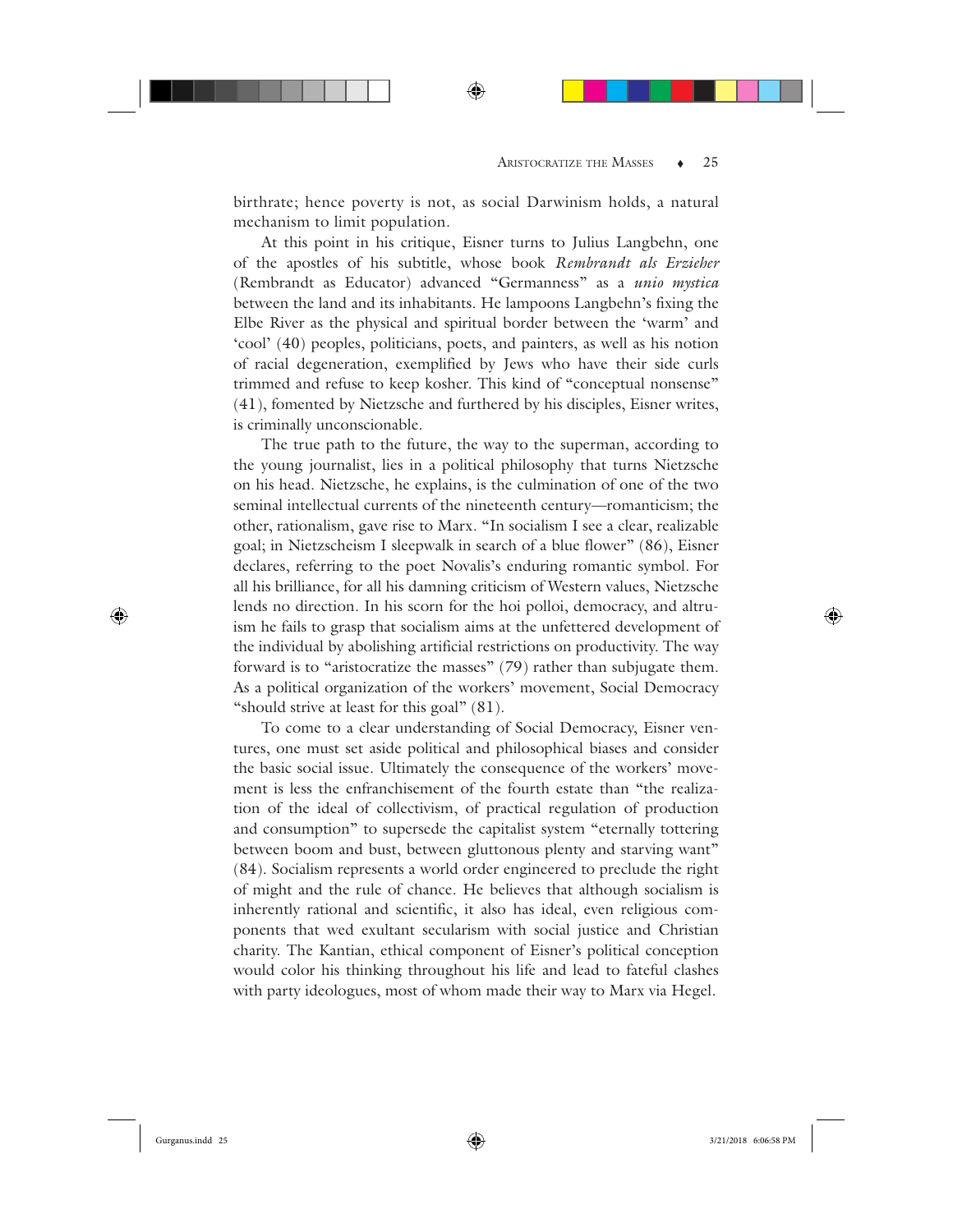As greatly as Eisner supported socialism's ideal, he was hardly blind to the faults of the Social Democratic Party. The radicalism of the Berlin membership, the bumbling parliamentary faction, and the personal animosity in debate—particularly that of Franz Mehring, coeditor of the party journal *Die Neue Zeit* (The New Age), who "acted as if he wanted to win the title of North German Champion of the Insult"—damaged the party's credibility even among those sympathetic to its cause. In the last pages of his critique Eisner warns that romanticism exerts a powerful pull on ambitious, rebellious youth. Only recently a number of young party members had bolted to form their own League of Independent Socialists (Verein unabhängiger Sozialisten). He notes that the language of their leader, Bruno Wille, rife with allusions to Nietzsche, betrays their inspiration. The prophet of "an anarchy of the elect" remained "the most dangerous and seductive opponent of Social Democracy" (88).

When the second installment of Eisner's critique appeared in December, he was making ready for a visit to Berlin. On the eighteenth his adoring sister Martha wrote that the family, obviously proud of his literary success despite his political leanings, had taken great pleasure in his last letter, "especially at the news that you will spend Christmas with us."<sup>18</sup> After the holiday his mother fretted that he was not saving enough of his salary, and his father fervently hoped that he would complete his degree. At dinner three weeks after New Year's, they urged Lisbeth to work her influence on him. "Wouldn't it work, darling," she wrote the same night, "can't you submit a dissertation to a small university, as you once planned? . . . Do it, love, but don't overtax yourself—little by little, in time it will be done." Emanuel sweetened the pot with an offer of 500 marks if his son would heed the good advice.19

Back in Frankfurt Eisner was enjoying the success of his avocation. Wilhelm Friedrich, the Leipzig publisher of *Die Gesellschaft*, reprinted *Psychopathia spiritualis* as a book. An advertisement inserted in the journal's March issue announced its availability in octavo at a price of 2 marks. "Here for the first time Friedrich Nietzsche's philosophical Weltanschauung, which today stirs the entire cultured world, is subjected to a rigorous but just critique by a congenial mind. . . . This profound text highlights current social conditions, the race question, prevalent social Darwinism and its perverse application."<sup>20</sup> The work generated predictably partisan reviews. In *Die Neue Zeit* Franz Mehring disputed the threat Nietzsche posed to socialism, as his appeal was limited mainly to gifted bourgeois youths with literary aspirations. Mehring was unimpressed by Eisner's command of historical materialism and economics yet recommended *Psychopathia spiritualis* as a useful introduction and insightful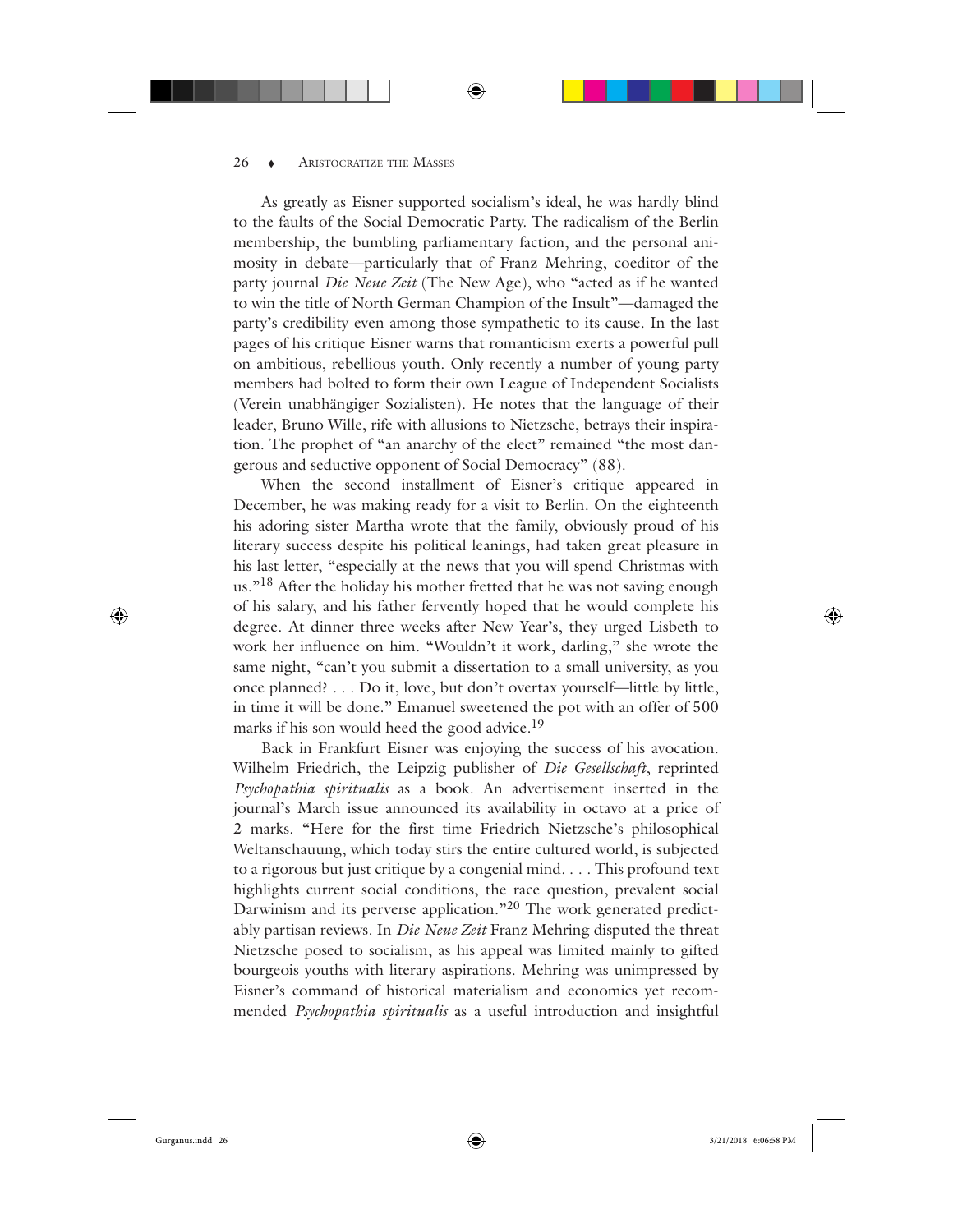guide: "In the penetrating critique of Nietzsche, the text affords a most graphic and instructive picture." Mehring reckoned its author just over halfway down the road to socialism and concluded that "one can wish nothing better for Herr Eisner than that he soon arrive at the goal of the way he has taken with insight and courage."<sup>21</sup> The anthroposophist and pedagogue Rudolf Steiner acclaimed the study and then wrote personally to Eisner that his own goal was "to establish ethical individualism scientifically and, of course, completely independent of Nietzsche."<sup>22</sup>

Encouraged by the book's reception, Eisner posted it to Danish critic Georg Brandes, Nietzsche's early champion, whose lectures in Copenhagen in April 1888, reported by Denmark's leading paper, brought Nietzsche to the public. Nietzsche himself had sent Brandes a copy of *Jenseits von Gut und Böse*, only to be ignored until *Zur Genealogie der Moral* (*On the Genealogy of Morals*) arrived and struck the Dane's fancy. In the latter Brandes found, as he wrote to Nietzsche on 26 November 1887, "much that harmonizes with my own ideas and sympathies, the depreciation of the ascetic ideals and the profound disgust with democratic mediocrity, your aristocratic idealism." Within half a year Brandes was signing himself "your faithful reader and admirer."<sup>23</sup>

Receiving no acknowledgment, Eisner wrote again to Brandes, who responded on 7 June 1892 that each day he received a number of such books whose authors were all desirous of his judgment. "Since you demand so zealously to hear my opinion, I will permit myself to send you a couple of hurried remarks. For more I have no time." Had Eisner bothered to read his articles, Brandes chided, this annoyance would be unnecessary. Equating *Zarathustra* with *Faust* was "tastelessness." Eisner had oversimplified Nietzsche from imperfect understanding. In her article for *Die freie Bühne* (The Free Stage), Lou Andreas-Salomé explicated more clearly than Eisner the progression of Nietzsche's ideas. "Your psychology appears to me to be lacking when you ascribe Nietzsche's struggle to the moods of the day." Brandes condescended to agree with Eisner on one main point in his "limp (and a bit boring) work"—the wrong-headedness of Nietzsche's bearing toward socialism. But Brandes protested associating Nietzsche with the likes of Langbehn: "Why in the world do you lump the great man together with the pitiful numskulls who parrot him?"<sup>24</sup>

In a critique of *Psychopathia spiritualis* for the May issue of *Die Gesellschaft*, C. Vedente of Leipzig praised Eisner's style, psychological insight, and criticism of social institutions but faulted him for treating Nietzsche's disparate thought as a unified whole and for advancing his arguments through sentimental analogies rather than thorough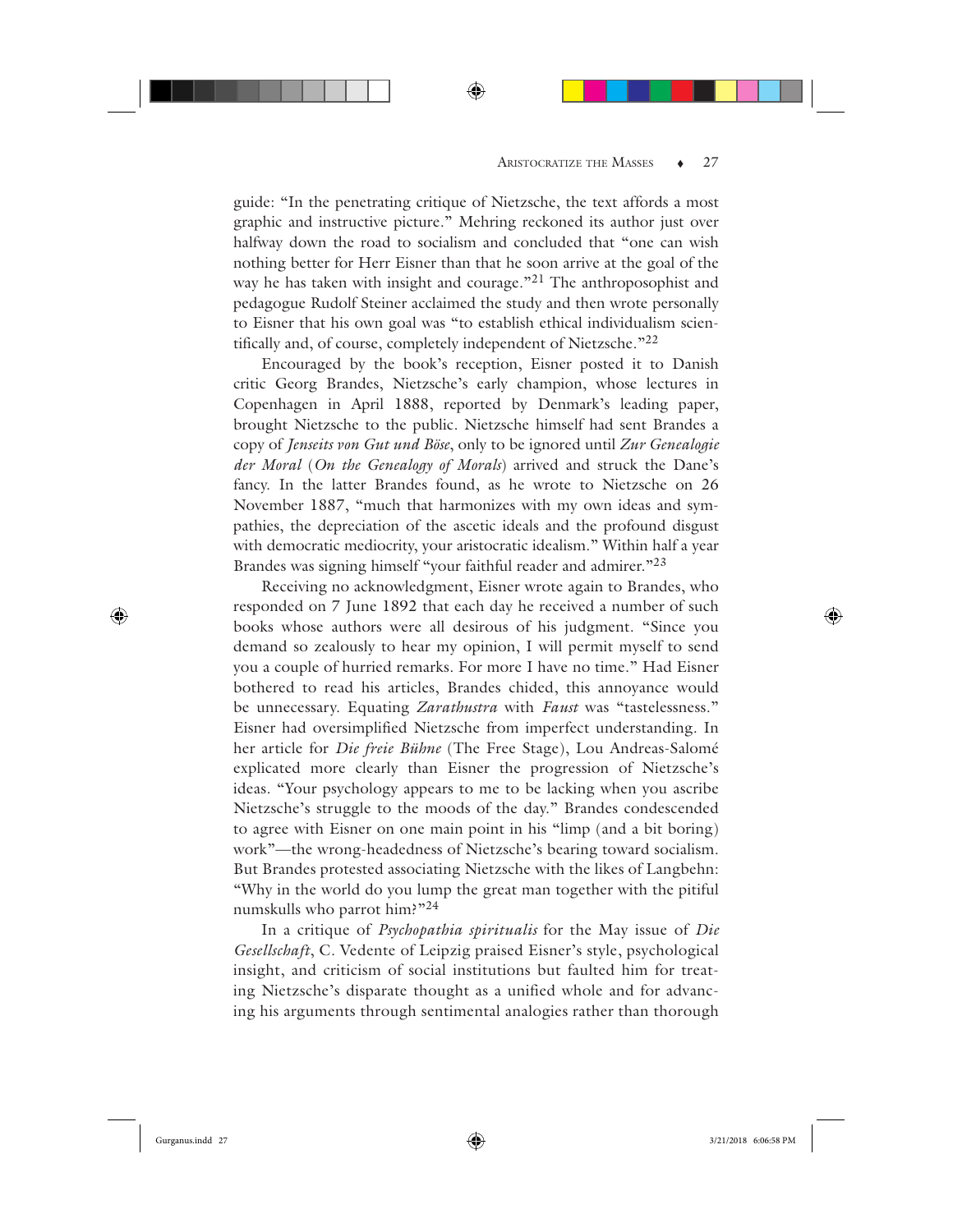proofs.25 Eisner, evidently stung, remonstrated against being maligned as an "intellectual cripple" who failed to see the obvious contradictions in Nietzsche's oeuvre, but the adjective "sentimental" provoked genuine personal offense, for he interpreted it as a charge of effeminacy: "I am obdurately against what one calls female character traits. I have always endeavored to cultivate in myself the human. . . . I am so misfortunate as to have no secret nerves and no antithetical sexual impulses, and if my head were not assaulted once and awhile by a migraine, I would doubt seriously whether this body part deserves to be called modern at all."<sup>26</sup>

In a review printed in the *Frankfurter Zeitung* on 18 May and rerun in the Sunday supplement on the twenty-second, Eisner critiqued the fourth and final part of *Also sprach Zarathustra* (*Thus Spake Zarathustra*), published in 1891.27 The review bears the haunting title "From the Literary Remains of One Still Living" and imparts the moral of the proud superman laid low, a dazzling mind gone dark. What he can teach us above all, Eisner writes, is tolerance. Only by examining Nietzsche's work with the tolerance that he himself disdained could one appreciate the brilliance of his prose, the depth of his thought, and "the ecstatic yearning for joy and life's fullness" without succumbing to Nietzsche's monstrous prejudices, enervating cultural despair, and "absolute nihilism." Still, Nietzsche struck a chord of discontent with the spiritual poverty of materialism. "The hypertrophic development of three human activities—politics, trade and industry, technology—has led to a neglect of those human activities that we customarily summarize by the name 'soul.'" The want accounts for Zarathustra's appeal.

At the end of the month Eisner wrote to his publisher, cited favorable reviews of *Psychopathia spiritualis*, and requested an increase in his honorarium for both the book and future essays for the journal. Wilhelm Friedrich answered on 10 June that although he was well aware of the critical success, sales did not yet justify a second edition. He considered the terms binding until demand merited another run, and future articles would be accorded the highest rate of 3 marks per printed page.<sup>28</sup> The book's following certainly whetted Eisner's literary ambitions. Using the pseudonym Reinhard Fern, he authored a vignette, "Feverish Night: An Impression," describing the mental anguish of a young man who must pawn a silver watch given to him by his father.29 Under his own name Eisner presented in the *Frankfurter Zeitung* a two-part survey of recent German literature, in which he pays tribute to Theodor Fontane, whose novel *Unwiederbringlich* (Irretrievable) had appeared the previous year, as "the honorary member of the moderns," and passes over Maria von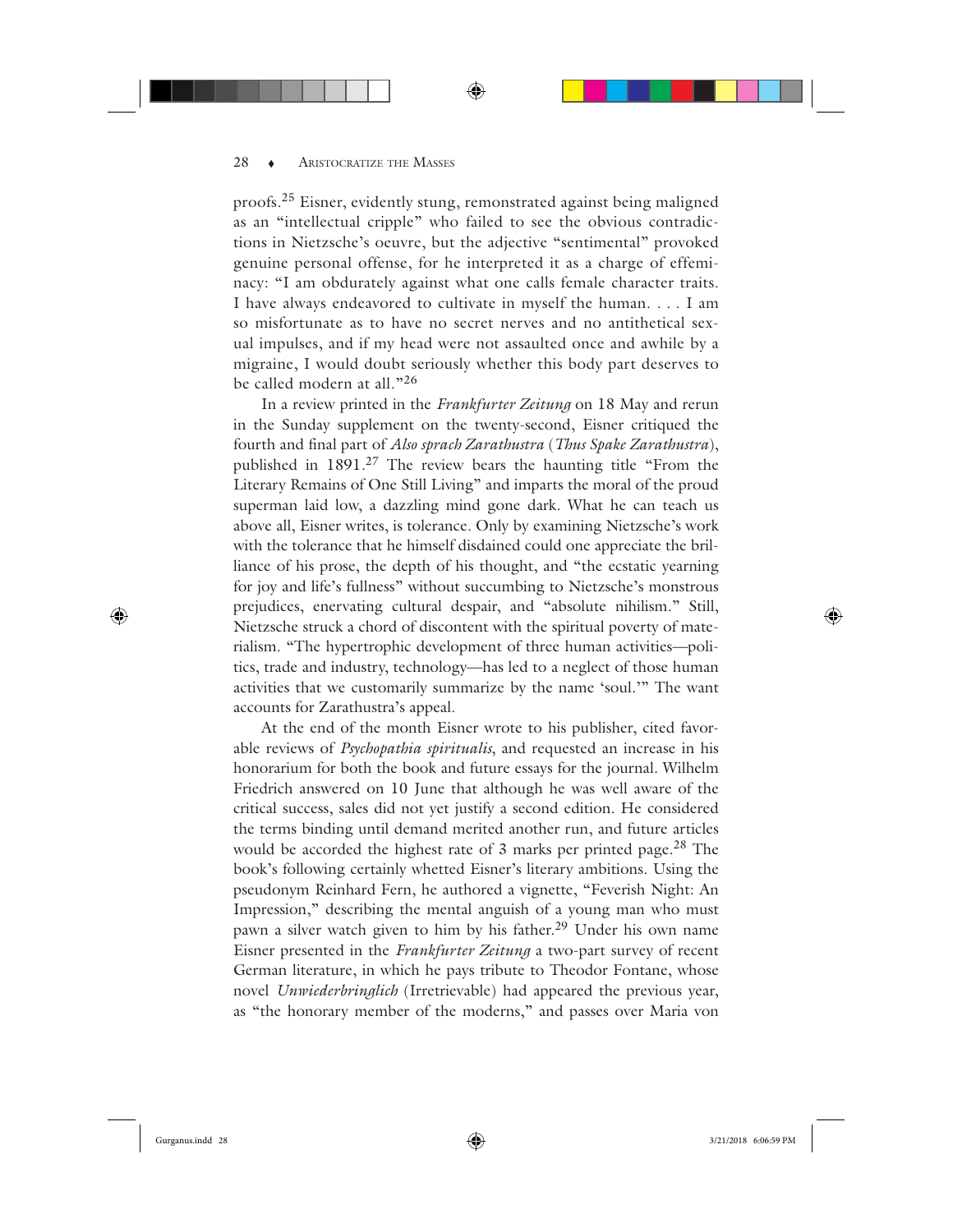Ebner-Eschenbach to pronounce Maria Janitschek "the strongest poetic power among the literary women."<sup>30</sup>

During the spring Eisner's circle in Berlin was diminished by the death, after long illness, of Lisbeth's sister Doris. Grete Eisner commiserated in a letter of 29 April that although she had prepared for it, Doris's death had affected her deeply.<sup>31</sup> Eisner and Lisbeth determined to marry in the summer. She wrote to him the evening of 3 June about the decor of their Frankfurt apartment.32 On the nineteenth Eisner announced in a letter to his mother that he would return home in July "to go through the necessary formalities in Eberswalde that will make it possible for Lisbeth to return together with me to Frankfurt." He was determined to marry as soon as possible, he advised, and no objection on his parents' part would deter him. Doris's death clearly played a role in his decision. Lisbeth's life at home was oppressive and pernicious, he confided to Hedwig. "I have the duty of liberating her from it." And marriage would stabilize his own existence: "I desperately need the peace attendant to a chosen fate. . . . Above all I require a comrade so that I can continue my literary activity. With my first attempt I scored a success beyond any expectation. . . . This winter I will try to find the time and frame of mind for a drama." He foresaw that within a year or two he would seek a better position that would permit him to contribute more substantially to his parents' support. Until then Lisbeth would help him endure his lot.<sup>33</sup> On 19 July 1892 they wed in a civil ceremony at the Eberswalde town hall.<sup>34</sup> In Frankfurt they took two furnished rooms on the fourth floor of a boarding house at Große Gallusgasse 5.35

Settling into married life, Eisner continued to earn his bread through the fall and winter at the *Frankfurter Zeitung* while enhancing his reputation in the serial press. In a note to a colleague whom he sensed to be a kindred spirit, he confessed that he had suffered the while in Frankfurt from lack of personal intellectual stimulation and voiced concern that his "socialist political sensibility" had isolated him from the paper's management.36 So successful was he at his extramural pursuits that his employers suspected that he was slighting his duties and feared that he could compromise their confidential sources. Even while he was drafting one of his reports for *Die kleine Presse* in his office at the *Frankfurter Zeitung*, Eisner was informed by management that he had no further prospects at the paper.37 He resigned effective 10 April 1893 and began the search for another job.38 On his first day out of work he wrote to Franz Mehring to ask his assistance. "Having sampled the noble mind in its most sublime form, as it exists only among people purported to be Democrats, I am finally free of my service to the house of the *Frankfurter Zeitung*. . . . Can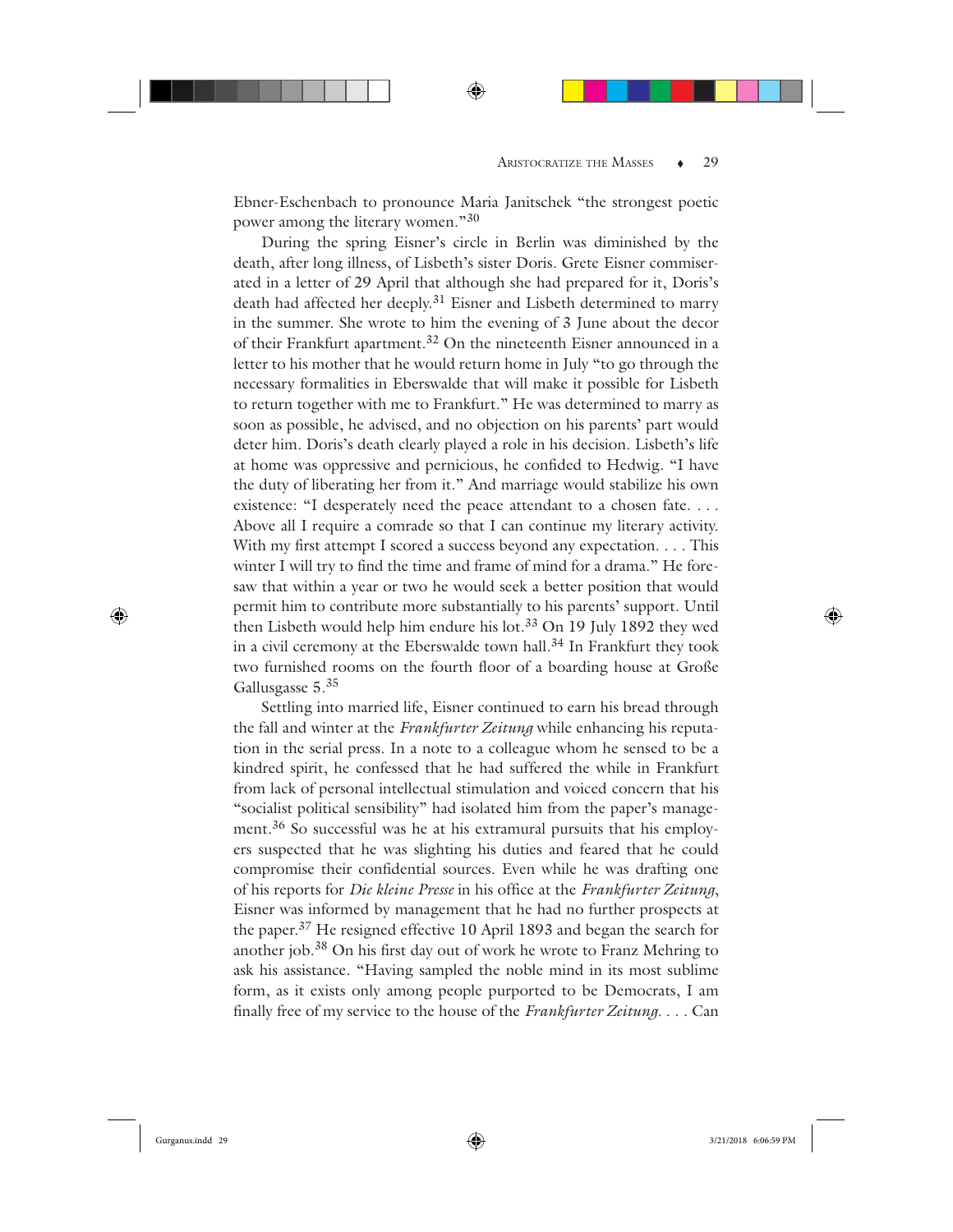you, dear Sir, advise me how one can indulge one's willingness and ability to work without subjecting oneself to derision and ridicule?"39 On the twenty-first he wrote to a potential employer at another paper that he had resigned his position in Frankfurt for personal reasons and spelled out his terms, "a monthly salary of 175 marks (besides a share of the profits)."<sup>40</sup> In a letter of 12 May, Maximilian Harden, now editor of the prestigious journal *Zukunft* (The Future), offered to meet with Eisner in Berlin on the coming Wednesday afternoon.<sup>41</sup> But no job materialized.

While searching for a new niche, Eisner made do with freelance work. Under a pseudonym, assumed that he might write freely without jeopardizing opportunities for employment, he became a regular contributor to *Das Magazin für Litteratur*, a venerable Berlin weekly edited by Fritz Mauthner and Otto Neumann-Hofer. He chose the pen name Sperans, or "Hoping," in all likelihood in affirmation of the Kantian axiom that the logic of hope is synonymous with the logic of social action. Eisner must have felt at home in the journal's pages; other collaborators included his professors Erich Schmidt and Richard Meyer, student chum Alfred Kerr, and former foil Ernst von Wolzogen. Joining Eisner as a political observer and social critic for the journal was Gustav Landauer, a fellow Jewish, leftist intellectual who would become his closest political ally, speak his eulogy, and ultimately share his grave.

Eisner's inaugural effort, an article titled "Militarism," was accorded front-page top billing on 20  $May.<sup>42</sup>$  Here he examined the military appropriations impasse that prompted Chancellor Caprivi to dissolve the Reichstag and call for new elections. The German military, Eisner wrote, the ranks of which were filled by men whose former station in life was generally worse than their potential fate on the battlefield, was a feudal anachronism that served as bodyguard to the privileged classes rather than as national defense force. Accordingly, "the representatives of the propertied and educated classes, the Right and the National Liberals," supported the measure. That the other great European armies were similarly constituted augured nothing good: "The great world war of the future is in its cave crisping its claws." Only the Social Democrats had voted en bloc against the bill, for their party enjoyed the luxury of being able to wait; its day was coming rather than passing. Eisner put himself squarely behind the Social Democratic demand for a citizens' militia, "the free people in arms with no purpose other than defending national independence," for such a military would be a democratizing force in German society and a boon to its cultural ascent.

The niche Eisner sought opened in late May when Paul Bader, founder and editor in chief of the *General-Anzeiger für Marburg und*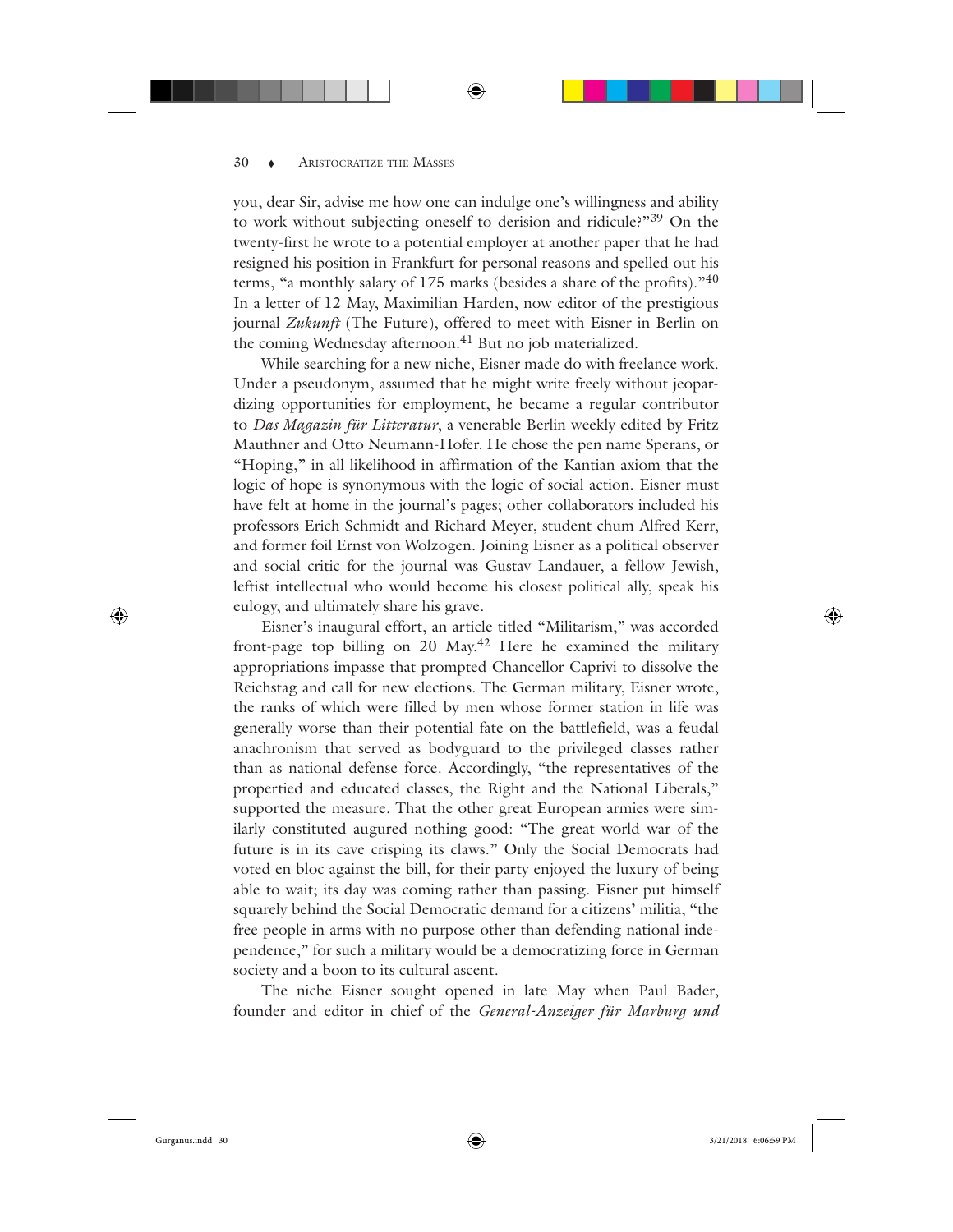*Umgebung* (General Gazette for Marburg and Vicinity), called him to Marburg an der Lahn, a university town in the central state of Hesse. Bader too had worked early in his career at the *Frankfurter Zeitung* and moved toward the Social Democratic camp.<sup>43</sup> When Eisner arrived to take up a temporary position as political editor, Bader was engaged in a personal campaign against the incumbent Reichstag deputy representing Marburg-Kirchhain-Frankenberg since 1887, Dr. Otto Böckel, whose popularity in the villages of the district had earned him the nickname "the peasants' king." Head of the Antisemitic People's Party (Antisemitische Volkspartei) and owner of the rival *Reichsherold* (Imperial Herald) in Marburg, Böckel had galvanized a constituency by championing legislation to secure credit for peasants and protect small business and trades. Bader pitted his paper against the Antisemites and declared a protest candidacy to gauge opposition to Böckel.<sup>44</sup> Together with Johann Becker, a local printer who wrote occasionally for the *General-Anzeiger*, Eisner stumped for Bader in Böckel's strongholds. During a strategy session at Becker's home, the printer informed Eisner of Böckel's weakness for "village beauties." Becker's son Matthäus later recalled their conversation and his mother's amusement. "He's become a papa again in a neighboring village," Becker remarked. "And why not?" Eisner responded, "He's channeled all his physical energies into expanding his electoral base!" On a foray into a village the two found themselves before a particularly hostile audience. Böckel's men had put out the word that a Jew was coming to calumniate him. Becker was a shepherd's son and spoke the dialect, but it was Eisner who quieted the catcalls with his wit: "I have heard the rumor that has been spread about my companion Johann Becker, and therefore I now solemnly assure you that he is not Jewish."<sup>45</sup>

Sperans presented in early June a commentary on the inherent weaknesses of each of the parties.46 The Conservatives, who were losing their appeal to agrarian workers, attempted to obfuscate the issues by fanning up anti-Semitism wherever it smoldered. "For every Jew approximately," Eisner observed, "there is an anti-Semitic faction . . . , ranging from those . . . who cannot forgive the Jews for *crucifying* Christ to those who regard Israel as a world-historical calamity for *producing* Christ." The Center Party was badly fragmented between its democratic and ultramontane elements. The National Liberals, the party that had gloried in German unification and the struggle against Rome for Germany's cultural identity, now pandered to special interests. The old Progressive Party, renamed the Radical Party in 1884 after realignment, was Bismarck's perennial adversary, lost its raison d'être with his departure, and could not determine "whether its archenemy stands to the left or right." The party with the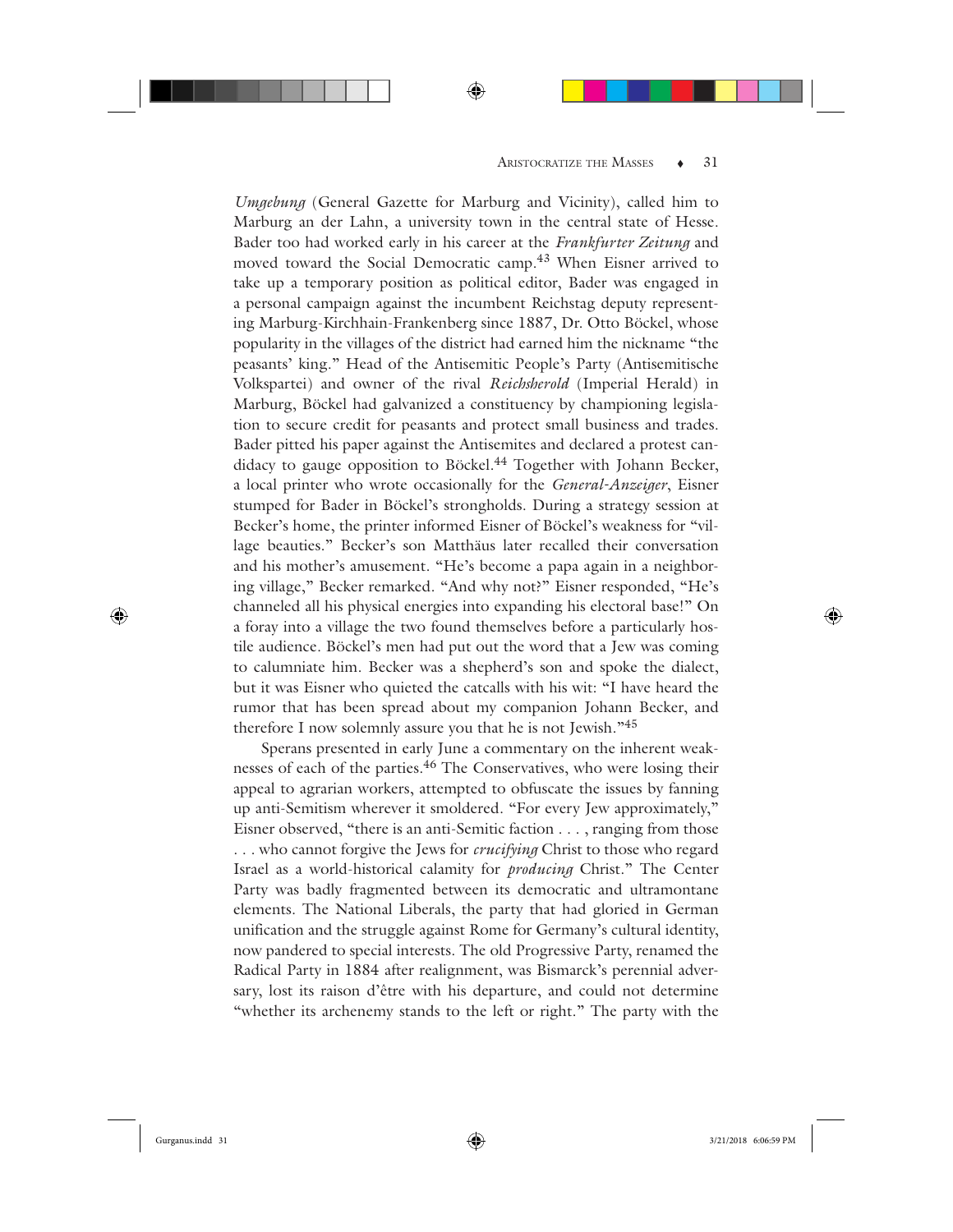least to lose and the most to gain in the voting on 15 June was the SPD (Sozialdemokratische Partei Deutschlands). Three years after its return from outlawry and exile, Social Democracy boasted a loyal, disciplined base of support among workers and a complement of bourgeois auxiliaries, but Bruno Wille's youthful faction was certainly capable of disruption. Having posited socialism as the political extension of his utilitarian philosophy and, indeed, having written in its support, Eisner nonetheless balked at joining the party, opting instead for irregular status. "We who take pleasure in needing to represent no interest follow this development too with serene curiosity."

In the elections the Social Democrats polled almost 360,000 votes more nationally than in 1890 and gained nine seats. The National Liberals lost 180,000 votes but gained eleven seats by apportionment. The Conservatives, Center, and Radicals all lost representation. The Antisemites received 3.4 percent of the total vote.<sup>47</sup> In his district Böckel was returned to the Reichstag, easily besting all opponents.

Following the fourth Evangelical Social Congress, held in Berlin in early June, Eisner analyzed the phenomenon he termed "frock socialism," the clergy-led, patriotic workers' movement launched by Prussian court pastor Adolf Stöcker. The article appeared in *Das Magazin für*  Litteratur two days after the elections.<sup>48</sup> A prominent anti-Semite, Stöcker had founded the Christian Social Labor Party (Christlich-Soziale Arbeiterpartei) in 1878 to combat godless socialism and its causes. He believed that capitalism and industrialization, bankrolled by the Jewish lending houses, had wrought intolerable suffering among the poor, whose cry of anguish in turn had called down upon Europe the scourge of Jewish-inspired socialism.49 Although Stöcker's party was thoroughly reactionary, it was assailed by the Right as well as the Left, and eventually most of its constituency turned to Social Democracy: "The eternal prospect of heaven as the supreme insurance agency against old age and infirmity became too monotonous for people—they were, after all, Berliners—and thus Herr Stöcker, in the end, had recruited and drilled soldiers for the enemy."

The Evangelical Social Congress was a forum for Stöcker's ideological spawn, whose plans for social reform from above Eisner likened to "soup-kitchen beneficence and Christmas gifts for poor children." Pastor Friedrich Naumann of Frankfurt, whom Eisner praised as "one of the few clergy who understand their time," used statistical data to dispute the assertion of Court Pastor Braun of Stuttgart that the gap between rich and poor had narrowed in the areas of education and standard of living, and condemned his patriarchal outlook as conducive to the suppression of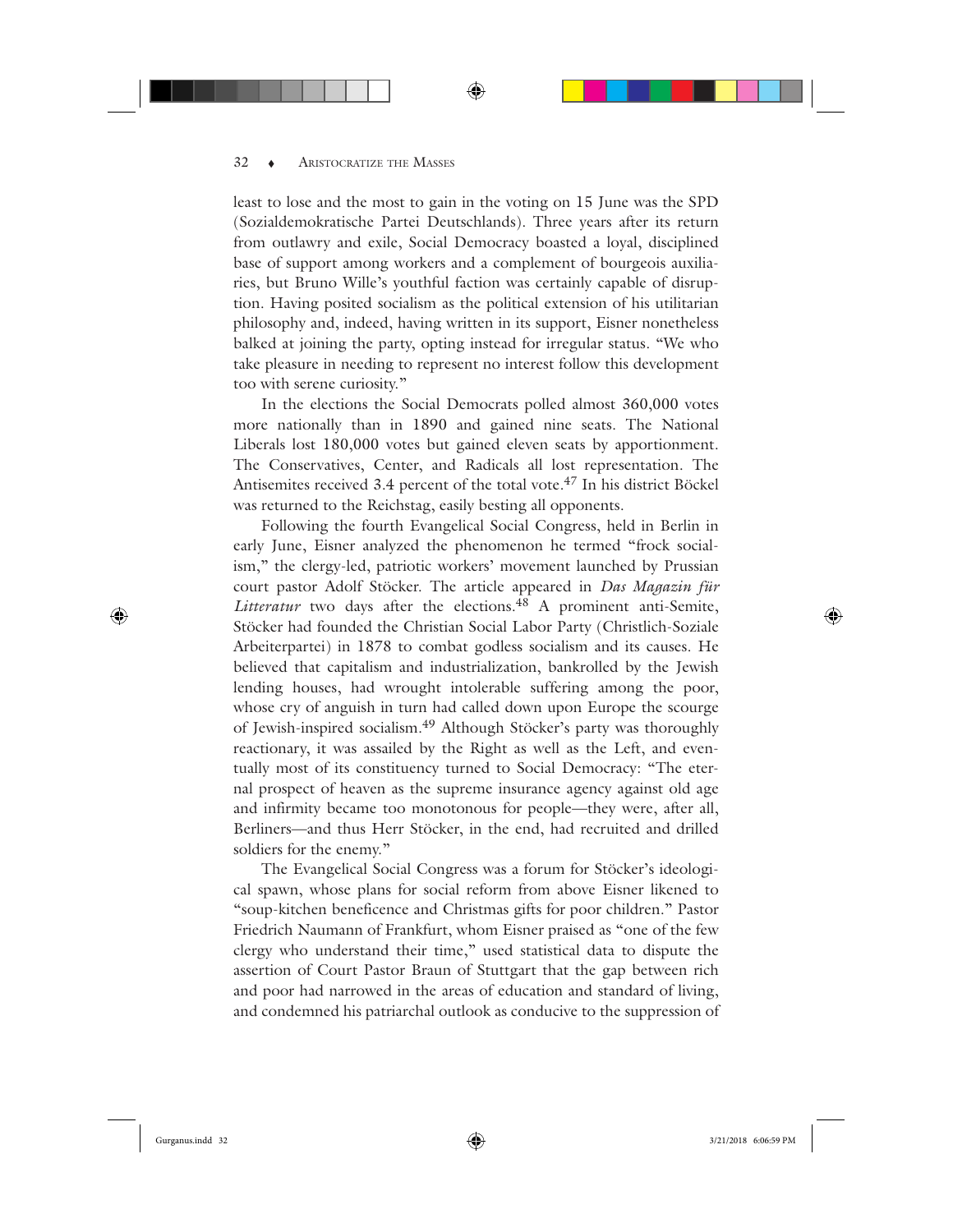the individual. To those like Stöcker who regarded Naumann as a dreamer ahead of his time, Eisner answered: "No one can understand his own time who does not have a presentiment of the future, who is not already at home there intellectually. Only from the distance of the future does one get a clear view of the present." Conversely, Eisner warned that Social Democracy, devoted as it was to Enlightenment ideals, must not discount the power of the spirit, as the politicized clerics did the skeptical mind, for "we also have a soul, an irrationally roving soul" that requires free range.

Later that summer Eisner had more advice from Sperans's print pulpit for the party leadership after its electoral gains. Those radicals shunning parliamentary participation as capitulation to the system were reactionaries clinging to retrograde tactics. "In parliamentarism everyone has at present a way to win political power. Whoever fails to use it is a fool. Alley revolutions are a means of earlier times, at best still suited to Russia."50 It was a remarkable observation, made two years in advance of Engels's own adjuration in his preface to Marx's *Class Struggles in France, 1848–1850*. 51

Eisner reported to his mother on 20 June that his four-week trial at the *General-Anzeiger* was done and that he had been invited to stay on. "The position here is ideal, actually: relatively little work, good pay, complete freedom of action, nice people, and moreover the opportunity and time to work at the university." He was encouraged too by the reception of his weekly articles for *Das Magazin für Litteratur*. 52 The next week he wrote that he had signed a two-year contract stipulating an annual salary of 3,300 marks and four weeks' vacation. It was nearly double his starting pay in Frankfurt, and Marburg was far less expensive. He added a postscript: "I will now be able to complete my doctorate here."<sup>53</sup> Appearances were important. In a letter of 25 July he instructed Lisbeth to buy for their new abode a full complement of furniture in the style she had already ordered from Dittmar in Berlin. "I simply cannot disgrace myself now when all Marburg awaits my things (everything I do interests all Marburg) by owning up that I have none."<sup>54</sup> For the new furnishings the rising leftist luminary saddled himself with debt.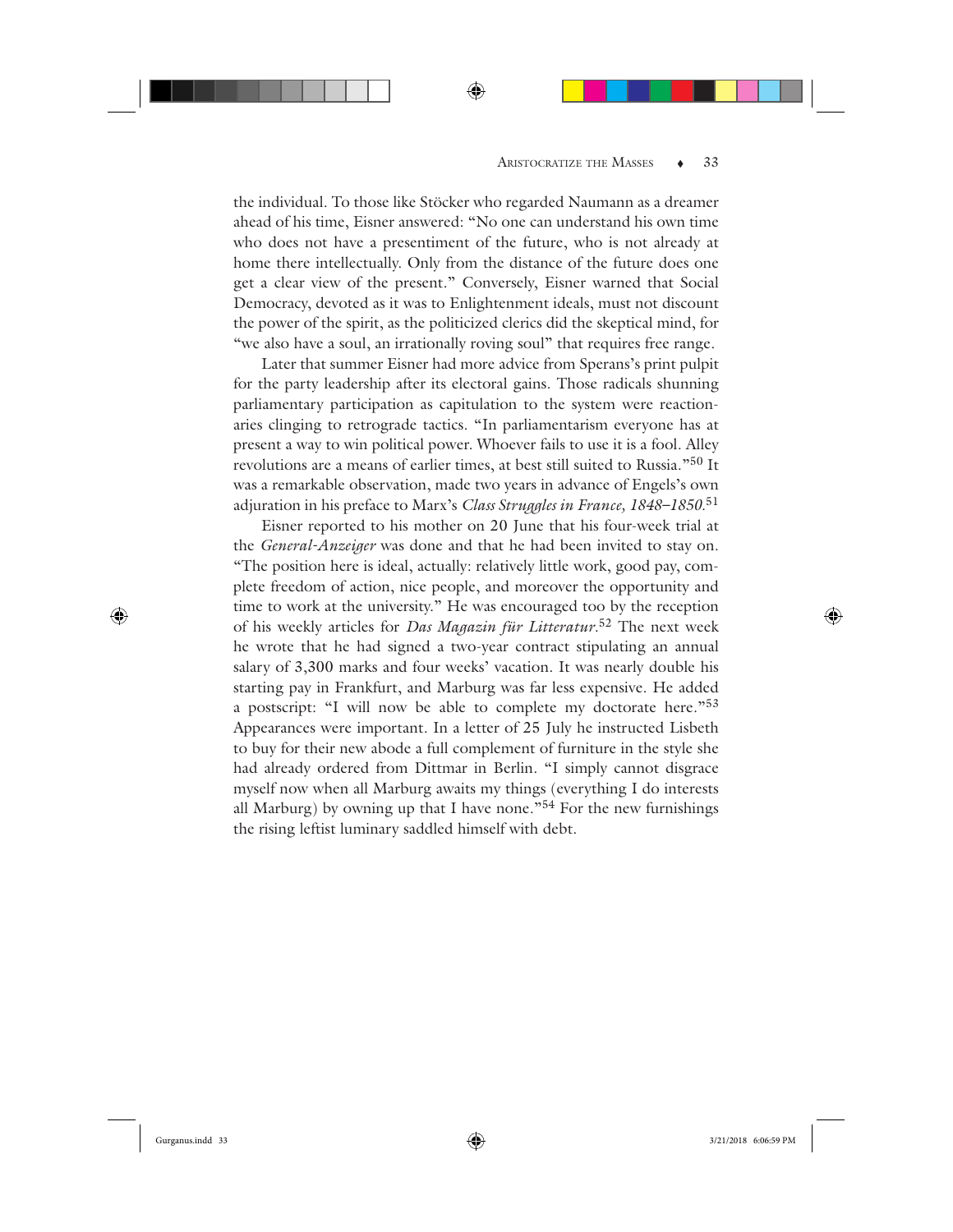#### CHAPTER THREE

### **REFUGE OF ALL IDEALISTS: THROUGH COHEN TO KANT TOWARD MARX (1893–1896)**

THE LEFT LIBERAL JOURNALIST Hellmut von Gerlach remarked that Eisner, in his four-year tenure as political editor of the *General-Anzeiger*, won for the publication "a significance extending far beyond the range of a provincial paper."1 Hesse had been annexed by Prussia after siding with Austria in Bismarck's war for Schleswig-Holstein; in its intellectual capital Eisner gloried in deprecating the Prussian arrogance and ambition personified by the German emperor. In lead articles for the paper, Berlin weeklies, and the liberal daily *Vossische Zeitung* ([Christian Friedrich] Voß Newspaper) he achieved his earmark style "somewhere between Heinrich Heine and Kurt Tucholsky."2 In light of Eisner's coruscating wit and irony historian Allan Mitchell surmised: "Had he not been the editor of a provinical newspaper, he might well have earned his living by writing for one of Berlin's political cabarets."<sup>3</sup> Eisner's years in Marburg were in many respects the happiest of his life, a period of both respite and preparation, alive with the promise of family, friendship, intellectual growth, and meaningful work. A regular income freed him from the anxiety of the past, Lisbeth gave birth to three of their children there, and Eisner was drawn into the circle of intellectuals around philosophy professor Hermann Cohen, master of the neo-Kantian Marburg School whose thinking shaped a generation of "reform" socialists. The association with Cohen, his colleagues, and students channeled Eisner's already strong philosophical and political inclinations; "he began to define his socialism as a Kantian ethical socialism."4 And through his political involvement with Bader he learned the practical application of his ideas.

Hermann Cohen had succeeded his patron Friedrich Albert Lange, enunciator of ethical socialism, as philosophy chair at Marburg in 1876. Once Eisner was settled, he determined to take advantage of his proximity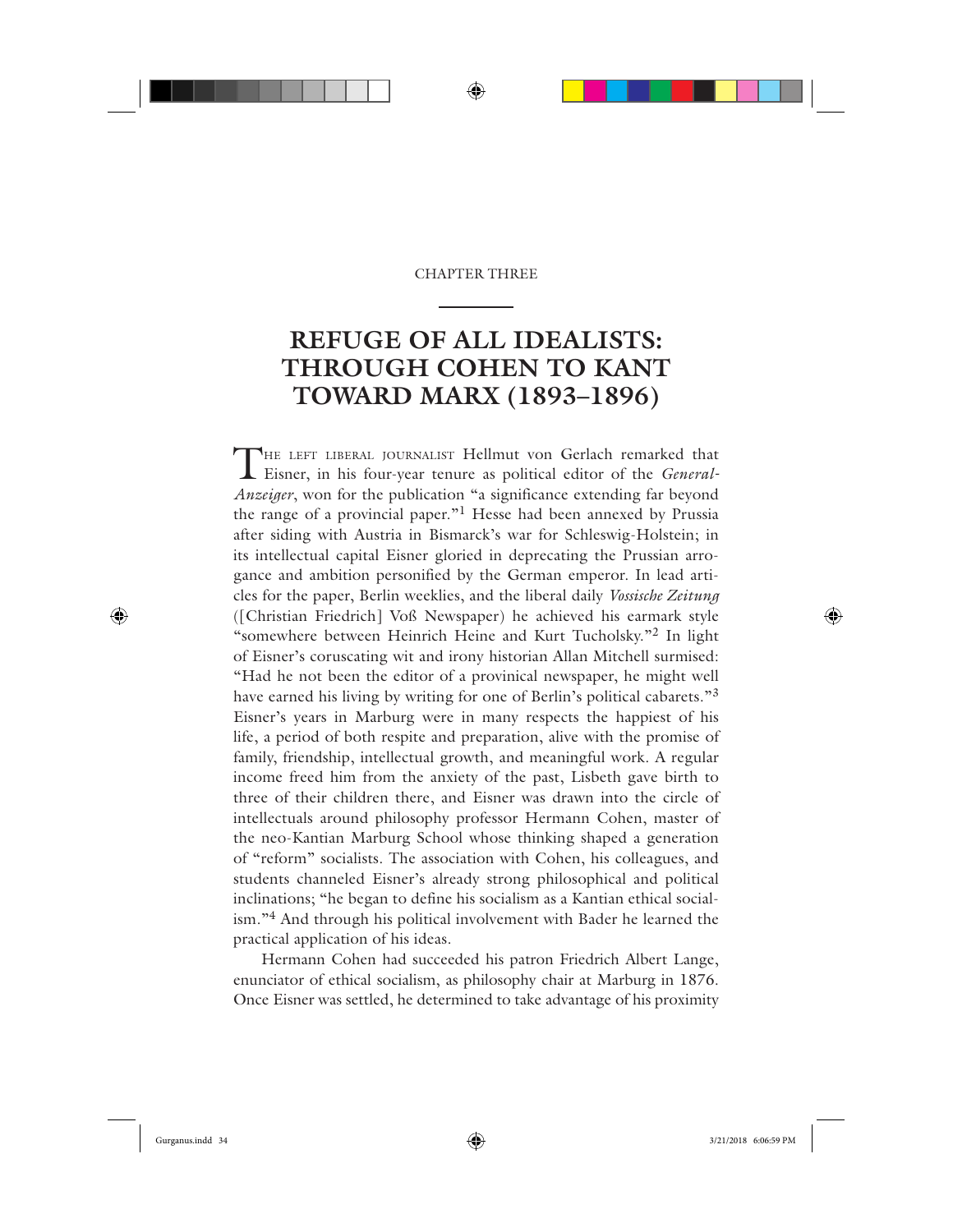to the great Jewish scholar who, continuing Lange's work, was in the process of explicating systematically that socialism has both its moral justification and philosophical fundament in Kantian ethics rather than in Hegel's ideal metaphysics or Marx's historical materialism. Cohen believed that philosophy, not science, is the vehicle for studying ethics, and that man specifically, the individual and his associations—is the focus of the discipline. The principles that govern the conduct of individuals in their dealings with others are ethics, and moral values determine politics and economics rather than vice versa.

From these premises Cohen developed a practical philosophy. He held that each individual belongs to a number of groups, or pluralities. The pluralities together compose the totality that is the state. The highest good is achieved when the wills and actions of the disparate pluralities are unified to further the interests of the whole. The individual or group guided exclusively by self-interest is immoral. The power state (Machtstaat) emerges when selfish will subverts the highest good to the benefit of a particular group or groups. Consistent with Kant's categorical imperative that one's actions should be governed by principles that might serve as the basis for a universal code of law, the legal state (Rechtstaat) conversely represents the interests of the whole by safeguarding the interests of each individual. Consequently, the legal state is democratic and cooperative, based on universal suffrage and equal access to public education; in it "private property is limited to personal property" and "the production of economic goods becomes a truly collective task and responsibility."5 The best chance for Germany's transformation from power state to legal state, Cohen reasoned, lay in the Social Democratic Party. Whereas Marx judged morality to be irrelevant to historical development and viewed Kantian ethics as socially conciliatory and detrimental to the revolutionary character of the proletariat, Cohen deemed Marx's "eruptive revolution" unnecessary in a society with rudimentary democratic mechanisms and immoral in that violence and terror were fundamentally inconducive to the highest good.<sup>6</sup>

Having studied Kant with Paulsen in Berlin and having espoused in *Psychopathia spiritualis* many of Cohen's precepts, Eisner now began auditing Cohen's popular lectures. Adolf Koester, another of Cohen's students while Eisner was in Marburg, later recalled the familiar scene of the diminutive professor in a large hat, strolling with cane in hand beneath the chestnuts along Gisselberger Chaussee, a train of collegians in tow with whom he discussed the unity of all knowledge.<sup>7</sup> Eisner came to know Cohen well. They often walked home together through Marburg's winding streets, speaking of Judaism, philosophy,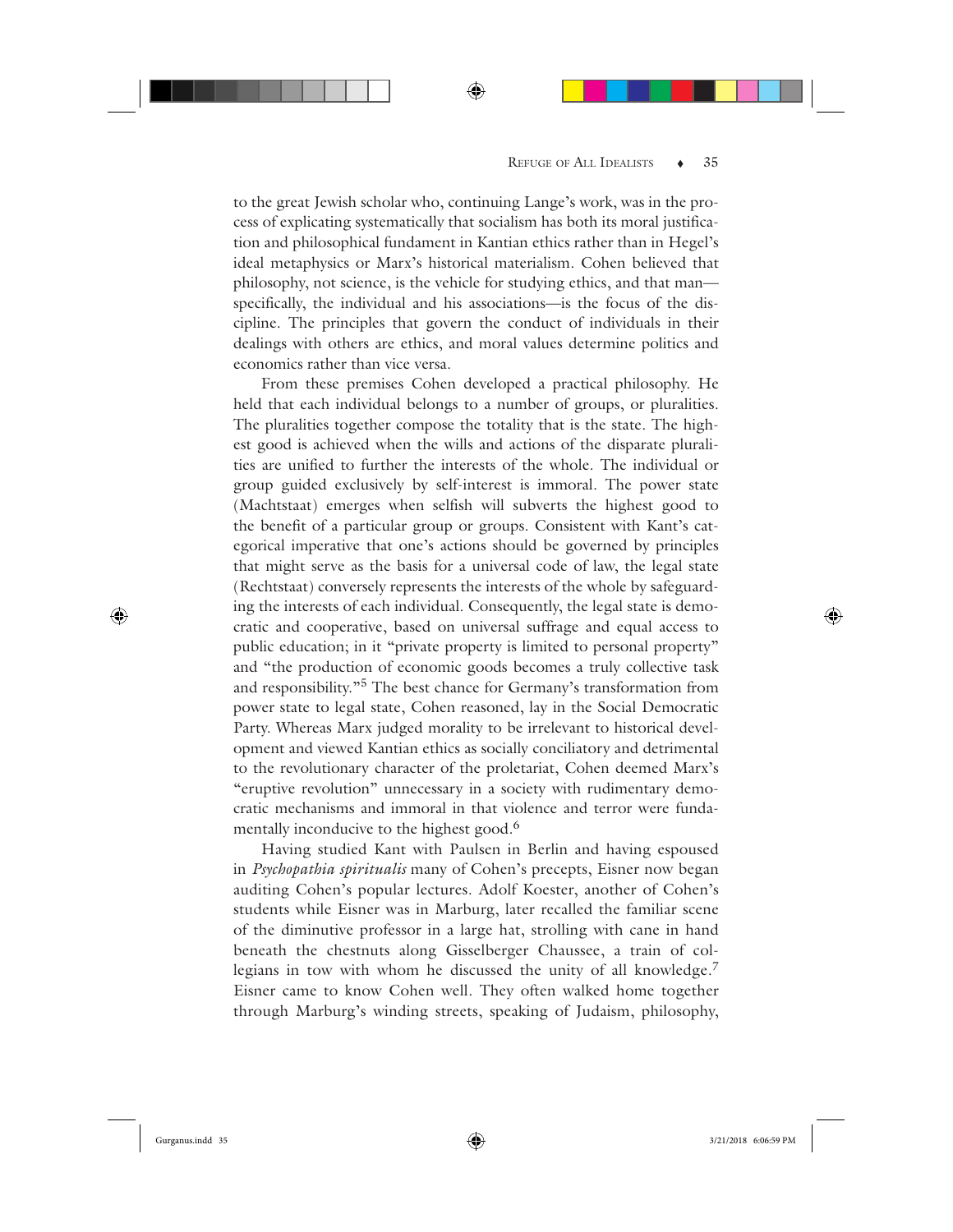politics, art, and events of the day.8 Eisner also made the acquaintance of Cohen's confederates, most notably philosophers Paul Natorp and Rudolf Stammler, social scientist Franz Staudinger, and historian Karl Vorländer. With Natorp he shared an abiding affinity for Condorcet's belief in man's inherent goodness.<sup>9</sup> On the occasion of Cohen's seventieth birthday in July 1912, Eisner wrote in tribute that the sage's thinking had molded the very "essence of my being."10 In the end, though, they disagreed on one critical question: the inevitability of revolution in the progress toward a just society.

In Marburg, as elsewhere in Germany, a sharp contrast existed between town and gown. While the university had become the international center of neo-Kantian socialism, Marburg proper remained "a Conservative, National Liberal, Antisemitic idyll." Bader's campaign against Böckel had distinguished him and his new staffer as "dangerous rabble-rousers."<sup>11</sup> In addition to his work for the *General-Anzeiger*, Eisner continued to contribute to the serial press. In an article titled "A Corruption Trial," appearing in *Das Magazin für Litteratur* on 11 November 1893, he took aim as Sperans at the manifestations of anti-Semitism brought to light by the sensational trial in Hanover of a Jewish gambler named Abter, who with an accomplice had cheated a young officer, Lieutenant von Plessen, out of 30,000 marks. The case was being tried as surely in the press as in court.12 A characteristic portrayal emerged of "Jews and Junker" in which the former were demonized, the latter sanctified.

Citing sensational examples of anti-Semitic opinion on the trial among them the call for "forcible expulsion from our country" of the entire race—Eisner ridiculed the logical inconsistency of rejecting criticism from those who regarded the officer corps as profligate on account of the habits of a few, only to indict then a sizable national minority on similar grounds. The need for scapegoats he considered symptomatic of spiritual malaise in the bourgeois soul. "Literary dross of the sort I noted above does not occur in proletarian publications: perhaps the matter-offact insipidity, the overbearingly prosaic enlightenment are boring, but the striving for knowledge, reason, and clarity always compensates for it. . . . Whereas one in the fourth estate seeks, perhaps wrongly but always by clear laws, to construe, differentiate, and structure the things of the world, whereas one possesses here in historical materialism a worldview of genuine substance, there one reels dog-drunk between chance symptoms and wild generalizations, in desperate, senseless fear of intellectual infections, to entice the other over to his side."

Abter was found guilty of usury. Eisner had no quarrel with the verdict, but in an observation that amply evinces Cohen's influence, he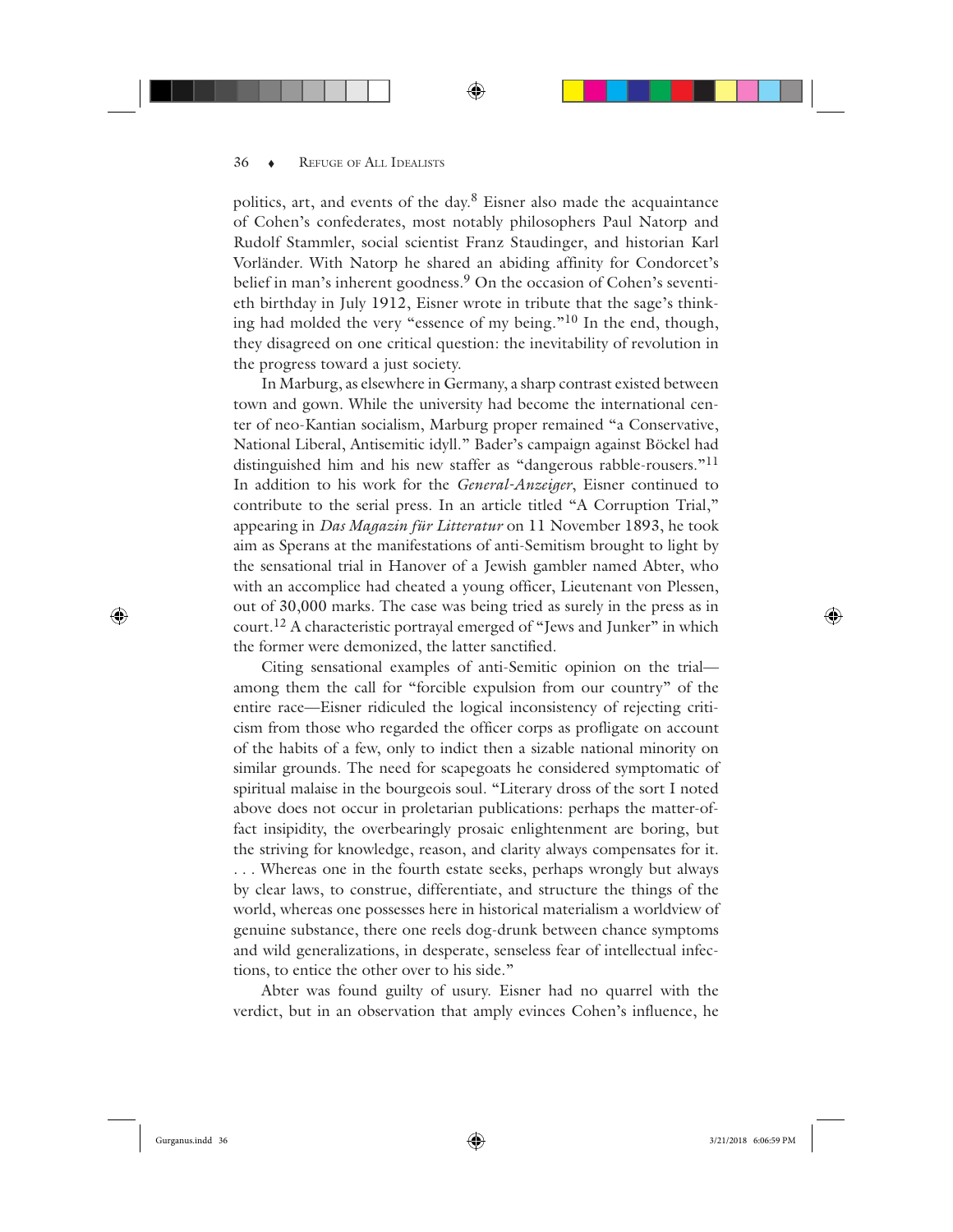pointed out that German law recognized only the financial damages that derive from games of chance, that violations were punished as crimes against property; in Austrian, English, and Italian law, however, these offenses were judged as crimes against public morality. To those who called for legislation to protect youthful officers from victimization at the gaming table, he impishly proposed a "national credit bank for paying gambling debts incurred in accordance with one's class and rank" and then asked what law would protect the honest poor from exploitation at the hands of the bourgeois nobility-of-property.

In an article for the 18 November issue, "Boycotted Elections," Eisner contemplated the meaning of the Radical Party's demise in the lower house of the Prussian Landtag, members of which were elected by the three-class suffrage system devised in 1851 to preserve the privilege of the Junker squirearchy.<sup>13</sup> The three electoral classes were determined by tax rate; the effect was that the rich had one hundred times the representation of the poor. In 1890, for example, when the national Reichstag, elected by universal and equal male suffrage, had thirty-five Social Democratic deputies, the Prussian Landtag had none.<sup>14</sup>

Over thirty years the number of Left Liberal deputies had dwindled to a fraction of their former total. The decline had nothing to do, Eisner observed, with people becoming more conservative, for the Reichstag elections proved the contrary. Rather it merely reflected changing circumstance. Bismarck's volatility and willingness to use repression against his adversaries necessitated a bourgeois party that would defend middle-class freedoms—a disgruntled party of loyal opposition, as it were. Without Bismarck bourgeois radicalism served no purpose; with no strong man to play them off against each other and then run roughshod over them individually, the other parties of property—the Conservatives, National Liberals, and Antisemites—sufficed as advocates of special interests. The Radical Party was simply passé. Bismarck's successor, Count Caprivi, allowed for a realignment of political energies. "The historical merit of Capriviism is its programmatically implemented tedium. It afforded the repose to dwell on the essential in modern culture: one could finally learn to think and perceive socially." Consequently, the Prussian Conservatives, uneasy with foreboding, were celebrating a hollow victory, for "the majority of the people . . . expressed their opinion clearly and unmistakably by *boycotting* the elections."

The masses had become too conscious of their potential power to be "content with the scraps of political rights." They were stirring to rise to a new day. The electoral system that deprived them of a voice in affairs of state was "immoral" and would prove the undoing of those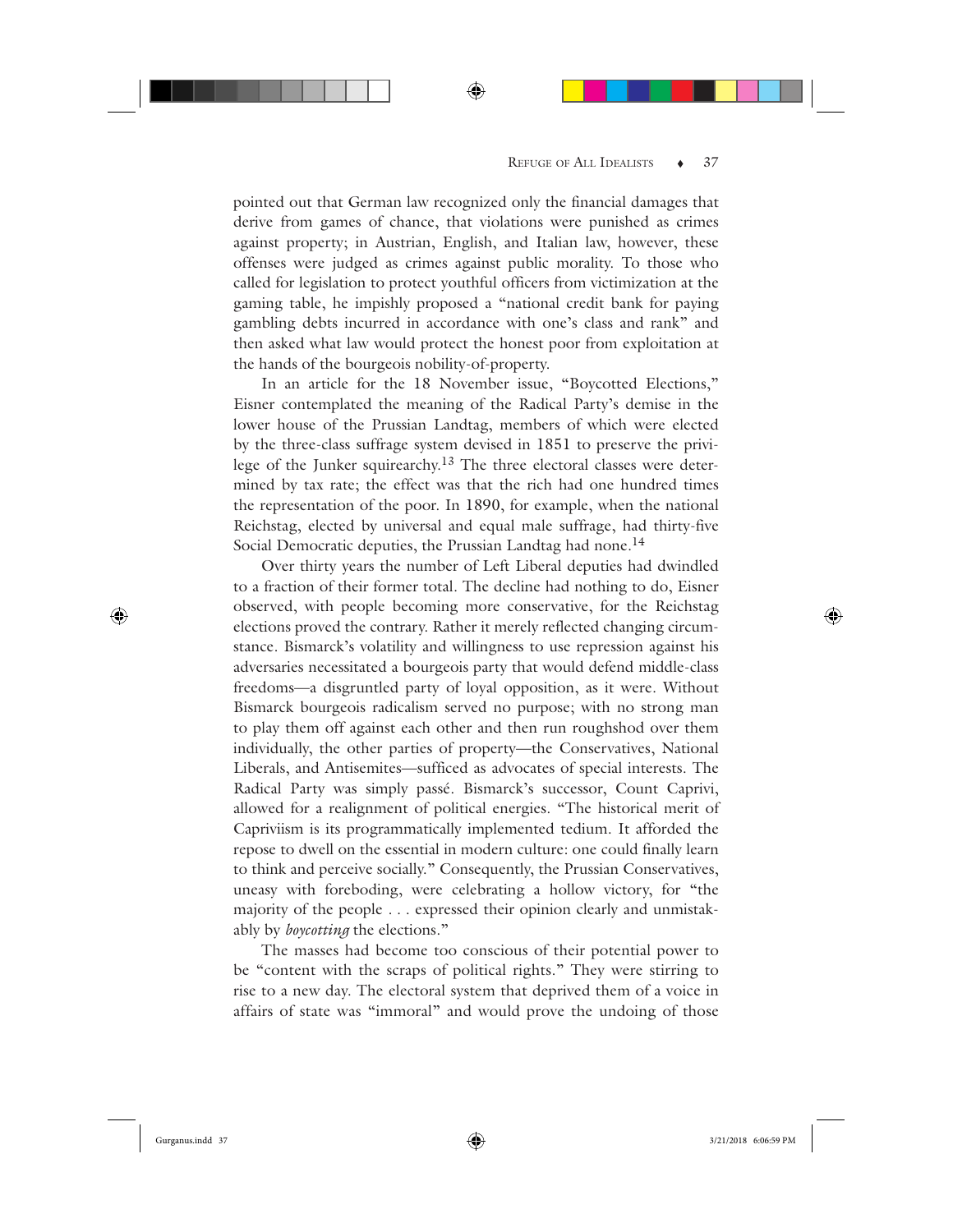who profited by it. Cohen's influence shines through Eisner's criticism of Prussia's ills and through his optimistic view of the ineluctability of social justice through increased democracy: "Constitutionalism rests on the principle that the people's voice should be heard. Parliaments do not exist to provide a definitive explanation of Kant's *Critique of Pure Reason* by majority decision; then one would be able to justify suffrage based on education. Their purpose is even less to grant to the propertied, in addition to their other advantages, that of legislative influence; only an age warped by proprietary mania can justify that. Parliaments should be a virtual replica of the people's frame of mind. Whatever they desire and crave, whatever foolish and wise, beautiful and ugly seethes and surges within them, the people's duly reconstituted representation should express. And reason will prevail, necessity will emerge victorious!" In a very few years the optimism would be tempered by bitter experience, and Eisner would realize that progress toward social justice could not be linear across time, rather that social justice would derive only from a new dispensation.

A cordial letter from Alfred Kerr evinces the effect Eisner's pseudonymous writings were having in the capital.15 Kerr, who in the 1920s became counterpoint to Herbert Ihering, Brecht's chief proponent, had studied together with Eisner under Meyer and Schmidt. Through trenchant reviews for the arts serials and press, Kerr was rapidly establishing himself as one of Germany's eminent theater critics. On 25 November 1893 he wrote to his former classmate to exchange news and ask a favor. He reported that he had attained his doctorate; he knew that Eisner had left Germanics, wondered if political economy was now Eisner's field of study at Marburg, and inquired as to future plans. His request was at once simple and unusual: "A lady in my acquaintance (I do not dissemble when I say she is a 'sensitive' woman) has fallen in love with one of your Sperans articles (which I find understandable) and asks that I deliver the head of the author, not like Herod in uncultivated times, rather with all the comfort of the modern age, in a photograph." Kerr's letter must have found Eisner preoccupied, for on the twenty-second Lisbeth had borne a son, called Reinhard.<sup>16</sup>

In the same week a remark addressed to August Bebel, leader of the Social Democratic delegation in the Reichstag, by Prussian finance minister Johannes Miquel drew a fanciful response from Eisner in his review of a nonexistent book.17 As a twenty-year-old student during the Revolution of 1848, Miquel sympathized with the Left and corresponded with Marx. He changed his colors to become a leader of the National Liberals and served the party as a deputy in three national parliaments—Prussian,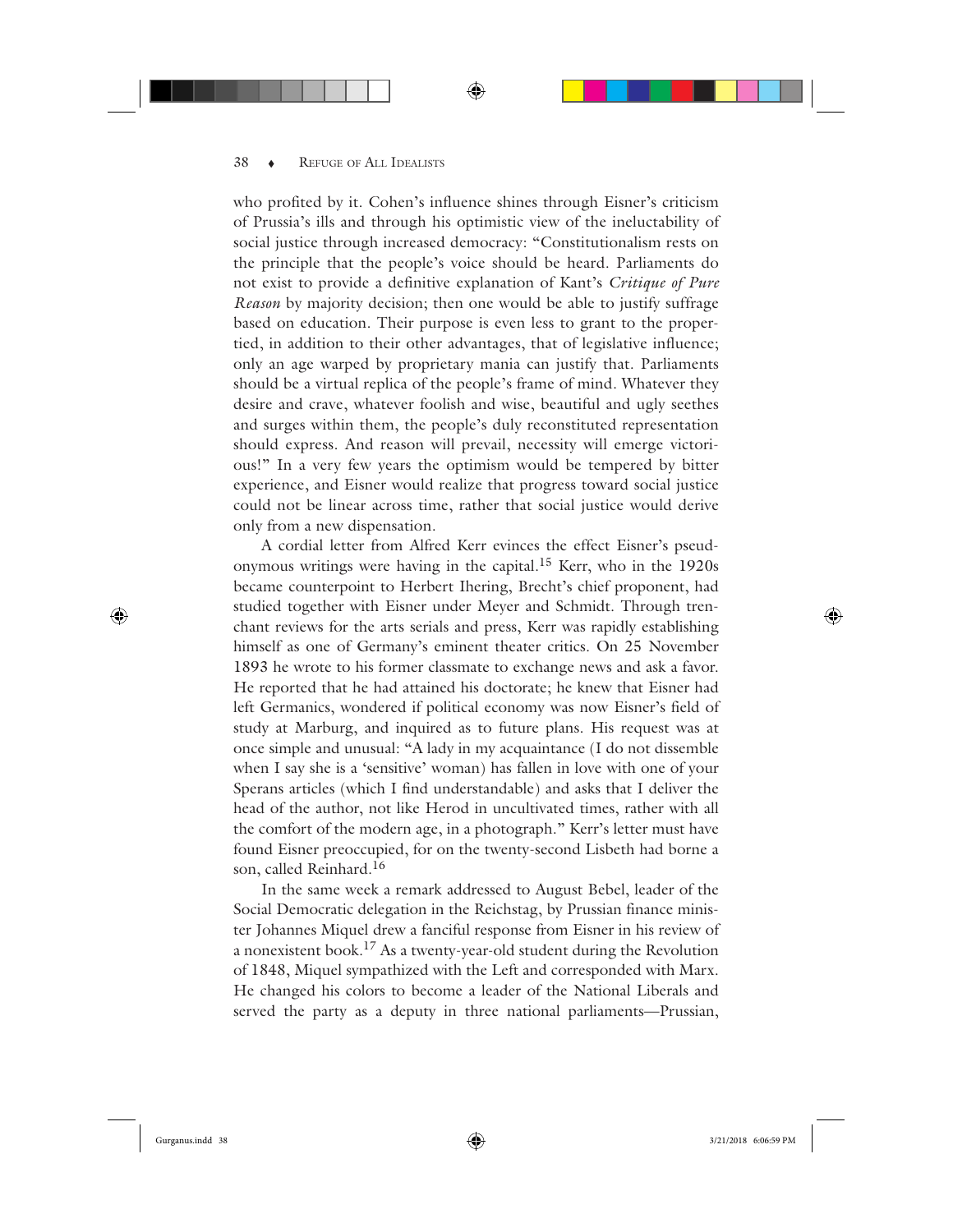Confederation, and Reich—before Wilhelm II named him to a ministry. In equal parts idealist, realist, and intriguer, Miquel achieved a longevity that his adversaries could but envy. He outlasted Bismarck by urging Wilhelm to eschew confrontation with hostile elements in the bourgeois parties and espouse instead a "policy of inclusion" (Sammelpolitik). "The great task at present," he wrote in 1890, "is, without prejudice or embarrassment because of past battles, to gather together all the elements that support the state and thereby to prepare for the perhaps unavoidable battle against the Social Democratic movement, which is often misunderstood and still almost always underestimated."<sup>18</sup>

On 27 November 1893 Miquel promised Bebel before the Reichstag that he would write a book someday containing a criticism, drawn from his own experience, of socialism's basic premise. Seizing upon this announcement, Eisner declared that having seen the manuscript, he offered an assessment. "Herr Dr. Miquel has written a kind of biographical novel in this book. It is an imposing pamphlet against his youth, indeed against youth in general, it is a polemic against fantastic yearning and rapturous hope. Never before has an author intoned with such fearless audacity: youth is a vice that must be surmounted." Proceeding from Miquel's belief that man's longing tends not to commonality but rather to individual wealth as a validation of self-worth, Eisner pronounced Miquel's novel similar in theme to Keller's *Der grüne Heinrich* (Green Henry), a rambling account of a young man's struggle to find himself—he never does, but he gets rich in the process.

Eisner praises the work's style, comparing it to the national finance code in brilliance. He assigns it the title *Green Johnny*, in recognition of its biographical elements, and prints an excerpted chapter, "Change of Fortune," in which the young protagonist realizes the true purpose of life. He acquires an account book and turns in self-recrimination from the study of the great revolts of history and his correspondence with rabble-rousers. The transformation is complete when a copy of Radical Party leader Eugen Richter's *Sozialdemokratische Zukunftsbilder* (Social Democratic Visions of the Future) falls into his hands; from it he learns that poverty and misery are merely manifestations of one's own pessimism. Johnny has beheld God, His name is Rothschild, and the gospel is "free competition." He turns his back on his old friends to dedicate himself to the unfettered pursuit of self-worth.

On 31 December Eisner's retrospective on the closing year appeared in the *General-Anzeiger*. He concluded that "the world yearns for new forms, new ideas, new systems" and that the point had been reached where it was time to take bearings "in order to blaze new trails."<sup>19</sup>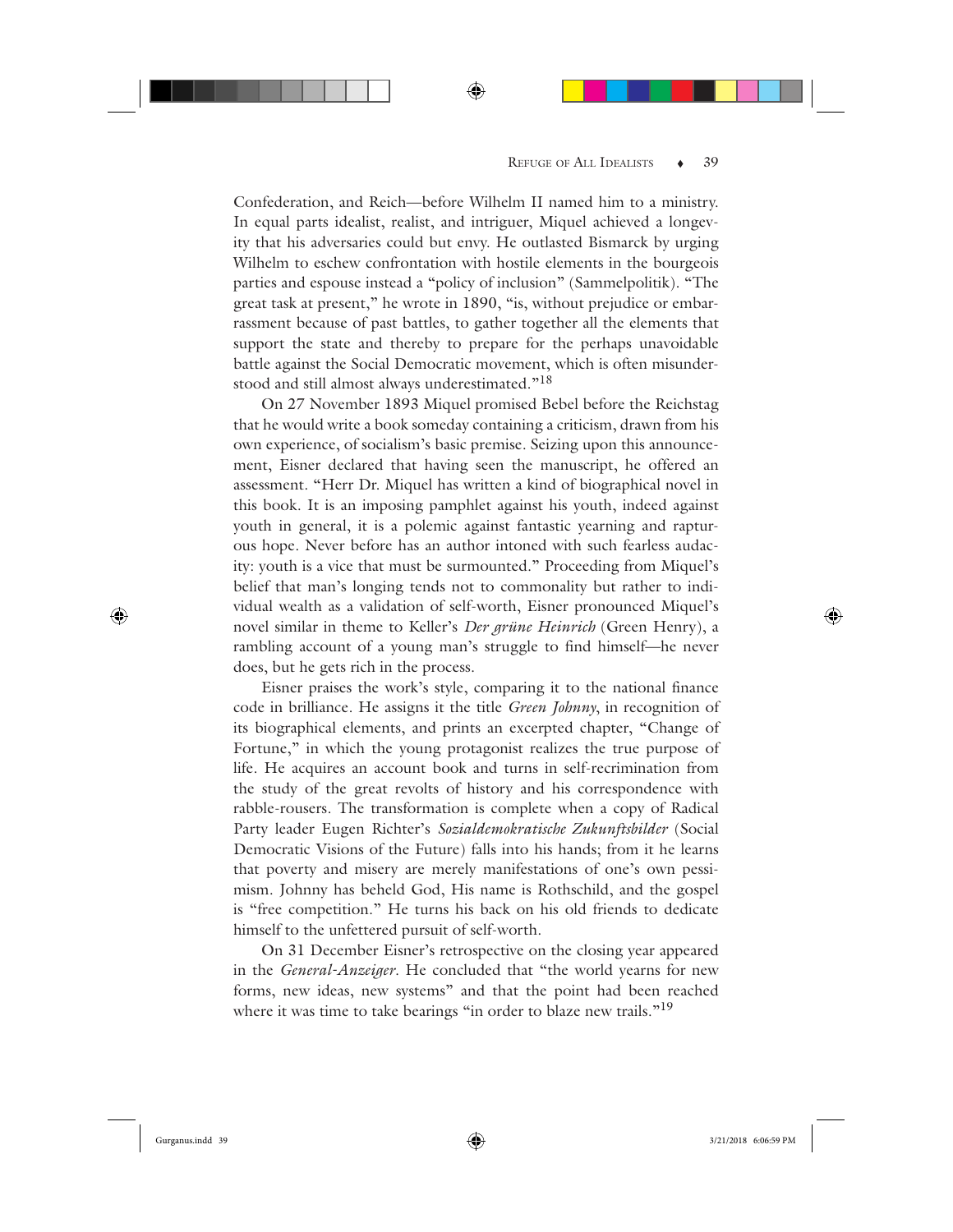"The Second," published 6 January 1894 in *Das Magazin für Litteratur*, dealt with another leading politician, Chancellor Caprivi, but in a more favorable light than Miquel had been presented.20 The essay's title refers to Caprivi's unenviable position as the empire's second chancellor. Comparison with his predecessor was inescapable, yet Caprivi's harshest critics were those of his own Junker caste who believed his trade policies afforded them too little protection. The detractors took greatest exception to the chancellor's view of the state as guarantor of the common good—a view Eisner regarded as enlightened beyond any expectation. In a speech that won him the undying malice of his brethren, Caprivi remarked: "Economic interests are always based more or less on egoism . . . whereas the state places demands on the willingness of its citizens to make sacrifices, on their idealism. The more the parties become entwined in economic life and its interests, the more it must be government's duty to represent the more ideal interests."

Perspicacious and circumspect, frank and forthright, colored with a tinge of "ideological liberalism," Caprivi had a distinct flaw in the eyes of his cavilers: he was not Bismarck, he lacked Bismarck's resourcefulness. "It is delightful indeed," Eisner quipped, "to look on, for example, as a Bavarian baron who, by hanging a sign at the gate to his palace grounds, bars entrance to 'dogs and Jews' brusquely demands . . . the Reichskanzler to be resourceful." A personality cult had emerged after Bismarck's retirement that ascribed to him the grand design to a host of triumphs that were in fact merely the workings of history. Thus it was that a man who was more honorable, thoughtful, and devoted to serving the whole people than was his predecessor was doomed to stand in his shadow, a fate Caprivi himself recognized.<sup>21</sup>

Upon the appearance of a new weekly, the *Mittwochsblatt für unsere vaterländische Gemeinsamkeit* (Wednesday Paper for Our National Community), put out by Moritz von Egidy as "complement to the dailies of all present-day parties," Eisner commended the editor's idealism and desire to effect a reconciliation between society's dissonant factions.22 The effort to create social harmony and prosperity through reason and beneficence was reminiscent of New Lanark, the industrial commune established by British utilitarian socialist Robert Owen. How starkly Owen's view of man clashed with that of his Prussian contemporary Friedrich von Gentz, who wondered how the masses were to be ruled if they became comfortable and independent! The Junker invariably saw his own dominion threatened by others' success. Demonstrating that his Kant was tempered now by Marx, Eisner rejected Egidy's premise and urged the former Prussian officer swayed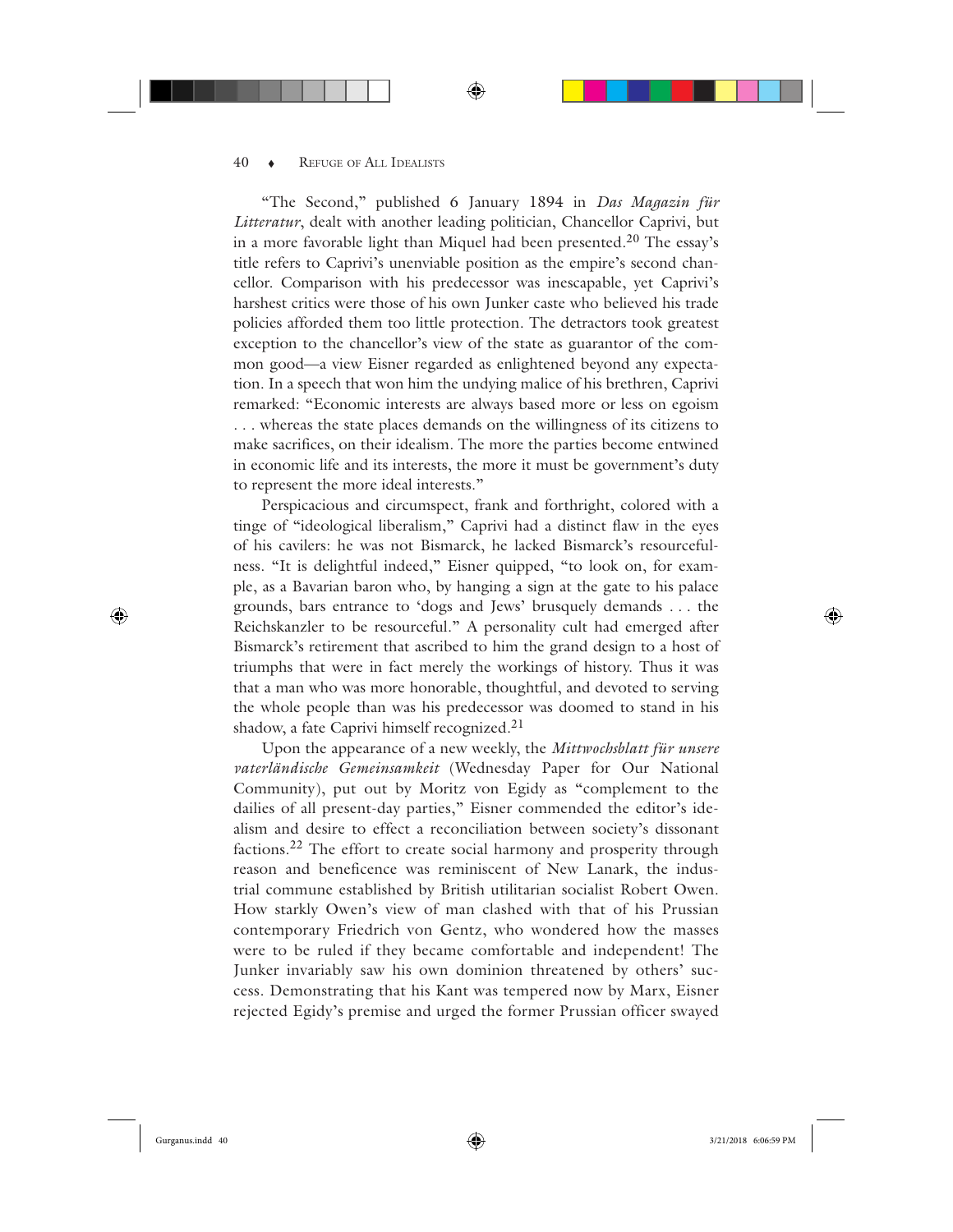by religious conviction to choose a side, for "truly there is no reconciliation between them and us."

In early March Eisner appended a personal note to an article on political guile: his infant son, whose eyes were larger than his mouth, looked "as if he believed in a world of great deeds and great reason, in a human existence full of purity and truth, happiness and goodness."23 A few months later a horrible crime of despair at a Berlin residence that shocked the most inured reporters caused the new father to reflect on the human toll of class conflict.<sup>24</sup> A master housepainter named Seeger, ruined by a swindle in the building trade, killed his wife, four children, and himself. In the tragedy of the housepainter, Eisner read also the dilemma of an entire subclass. As an independent artisan, Seeger was "a lesser entrepreneur ground under by the ups and downs of the capitalistic mechanism." His meager livelihood depended on work subcontracted by a greater entrepreneur, who in turn prospered or suffered according to the caprice of the market. Having witnessed his own father's business woes, Eisner knew firsthand the specter of insolvency and displacement, "the unspeakably sad, lifeless misery of the sinking petite bourgeoisie." For the independent tradesman the thing he feared most, displacement into the proletariat, actually would be a step up. The working class was imbued with an optimism foreign to the lower middle class. The belief in the inevitablity of labor's triumph represented a "joyful ideal and a hope born of faith, or even, if one prefers this expression, a new religion."

In June 1894 Paul Bader and his associates changed the name of the *General-Anzeiger* to the *Hessische Landeszeitung* (The Hessian Regional Paper), a banner recalling the title of the socialist tract *Der hessische Landbote* (The Hessian Herald), published by dramatist Georg Büchner in nearby Gießen exactly sixty years earlier. Philipp Scheidemann, who over the course of a quarter century would rise from printer to Social Democratic prime minister in the first government of the Weimar Republic, was then a compositor in Marburg, served as district chairman of the German Printers' Union, and contributed occasional articles to the *Hessische Landeszeitung*. In his memoirs Scheidemann writes of his association with Eisner and Bader, neither of whom were party members at the time: "These two men are due my great gratitude, for they led me to places that up to then had been virtually closed off: they opened the doors to literature and kindled my appreciation for diverse fine arts." With Eisner he discussed Gerhart Hauptmann's naturalist play *Die Weber* (*The Weavers*) and began to attend Cohen's lectures. Scheidemann felt at home in Marburg and refers to the six years there as his brightest.<sup>25</sup> The Eisners' roots in Marburg deepened with the death of Lisbeth's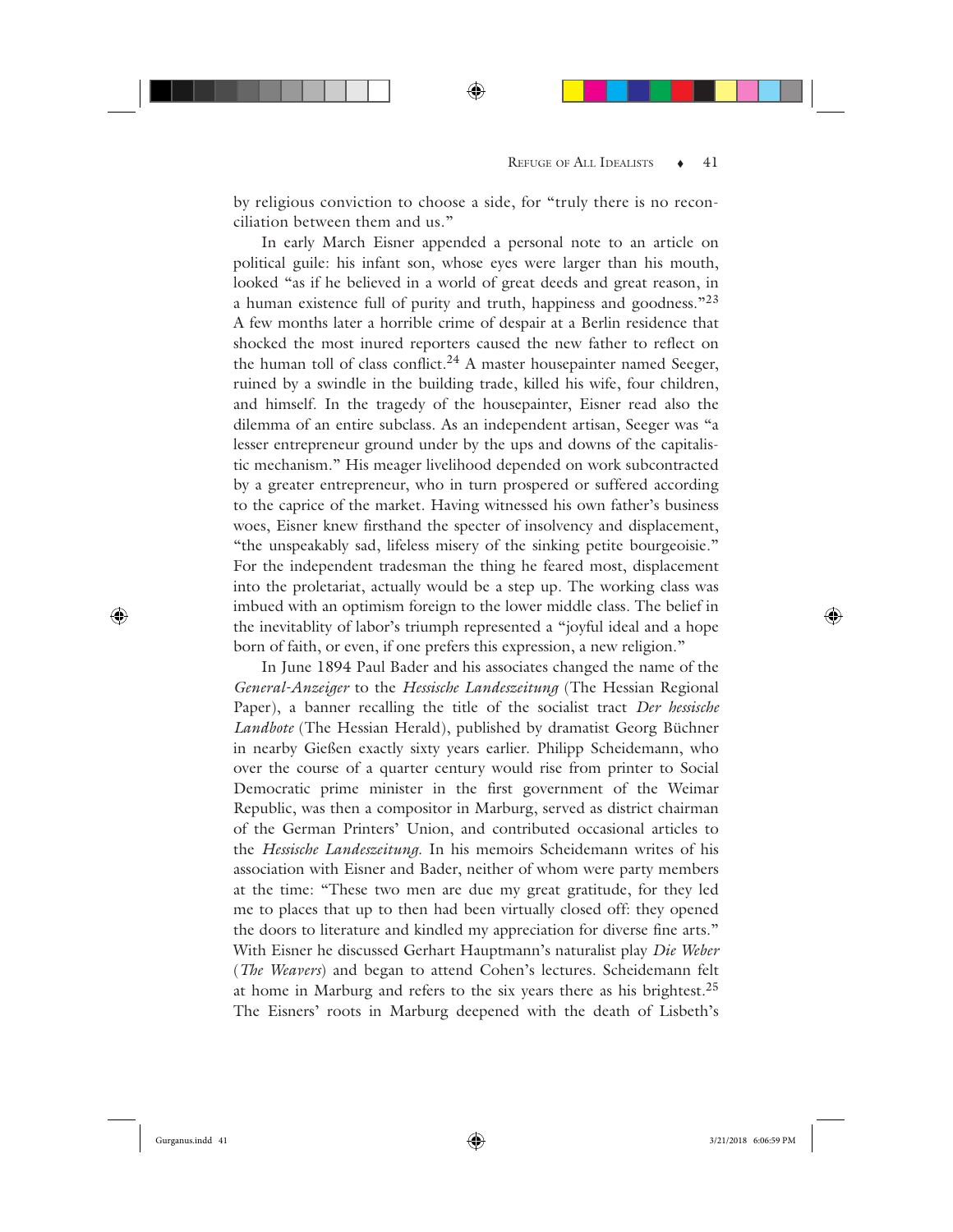father, the painter August Hendrich, at age fifty-four on Christmas Eve in Eberswalde.26 The next month Eisner joined the Marburg Civic Association, an affiliation followed by membership in the local Comenius Society, an organization dedicated to cultivating the pansophist principles of the Moravian theologian and educator.<sup>27</sup>

In late winter and early spring 1895 Eisner became increasingly concerned about encroachments on intellectual freedom. For journalists in Wilhelmine Germany the threat of jail was ever a grim reality, and now the Reichstag contrived anew to muzzle particularly the Social Democratic press. The Center Party had introduced a measure to expand the purview of the sedition bill of the previous December to include atheism as a form of subversion punishable by imprisonment, "whereby, apparently," Eisner quipped in an article for *Das Magazin für Litteratur*, "the soul should be given opportunity to convince itself somewhat earlier of its immortality." He invoked Spinoza's call for total freedom of thought and speech, issued in 1670, against this current assault on intellectual life and warned against entrusting the national conscience to a judiciary composed of "old boys from the dueling fraternities" who, by virtue of passing an exam or two, now ruled absolutely over the fate of others. Noting that the courts had interpreted the lèse-majesté law broadly, to the discomfort of even the solidly bourgeois press, he demanded "complete freedom of every artistic, scholarly, and journalistic expression of opinion that is brought to heel by *none*."28 In a spoof edition of the *Hessische Landeszeitung* dated 26 February, the editors announced that rather than continue to publish an independent newspaper, they would convert it forthwith into an organ of whichever party was most closely aligned with the government and eschew henceforth "any opposition, any criticism, any expression of dissatisfaction" in order to concentrate on reporting market prices and temperature readings. On 7 April the *Hessische Landeszeitung* ran anonymously an article in which Eisner traced the history of laws aimed at stifling criticism of the government and preserving status quo.<sup>29</sup>

The political editor took time for belletristic and personal pursuits. As "E." he wrote a minute description of the landscape and inhabitants of the Schwalm, a region of Hesse bisected by its namesake river.<sup>30</sup> Its residents differed markedly in physical appearance, manner, dress, and custom from their Hessian neighbors, prompting the author to venture that they were of Magyar rather than Germanic descent. The 29 September issue of the *Hessische Landeszeitung* printed Reinhard Fern's musings on the attribution of Shakespeare's works to his contemporary Bacon.31 A month later the Eisners announced by engraved card "the joyful birth of a healthy girl" on 23 October.<sup>32</sup> As Ilse Hedwig and her brother Reinhard grew,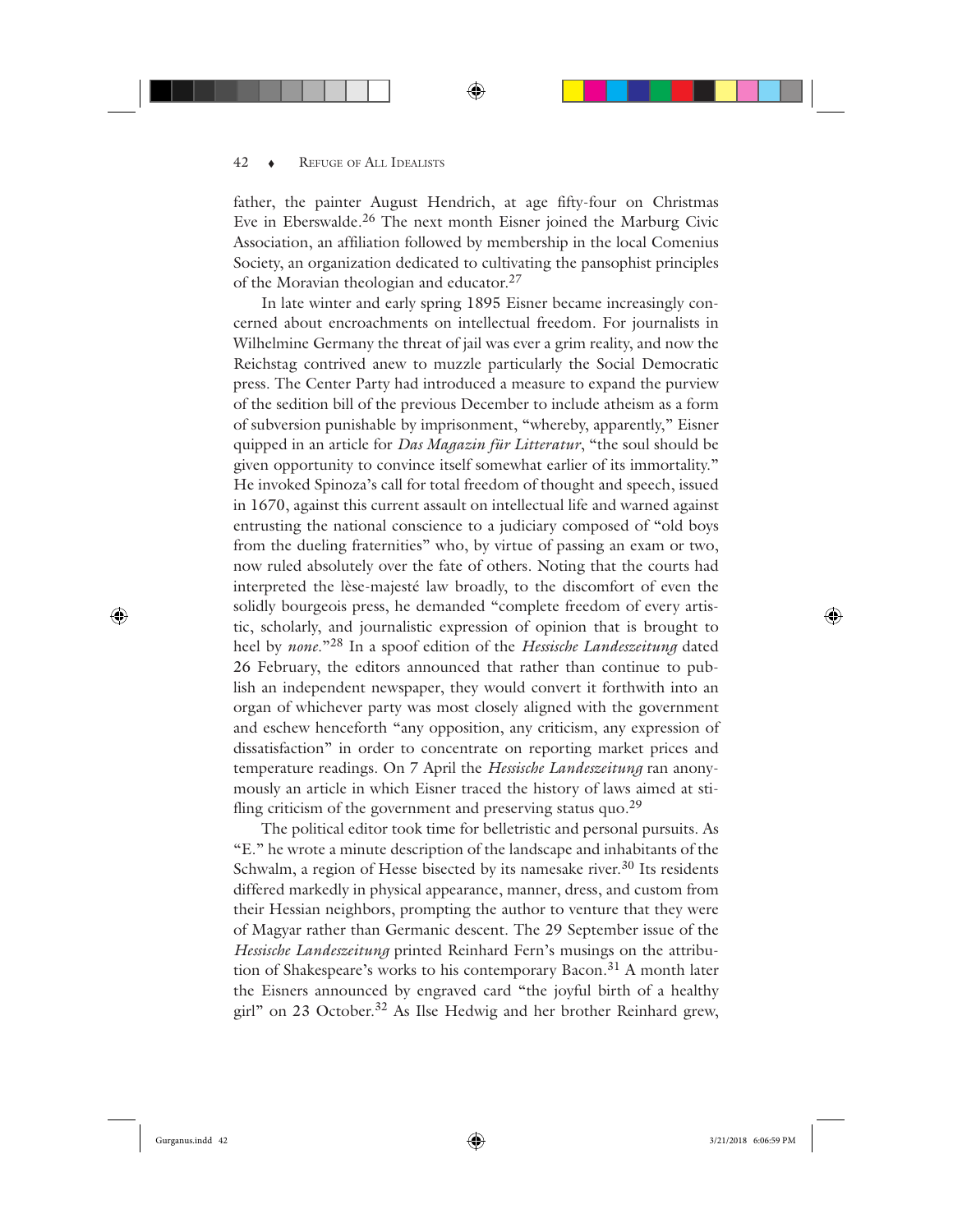their father savored the pedagogue's pleasure in parenting and insisted that the children be allowed to enjoy their natural freedom. He recorded tenderly how his young son wept over a dead crow and attempted to revive it by pressing crumbs of cake to its beak.<sup>33</sup>

The collegiality of Bader's staff, so different from what Eisner had experienced in Frankfurt, contributed to his sense of well-being in Marburg. Johann Becker, typesetter for the *Hessische Landeszeitung*, had written for the paper some peasant tales in the local dialect. Favorably impressed, Eisner urged Becker to submit his work to one of the national literary journals, but the humble typesetter declined. Acting in concert with Frau Becker, Eisner obtained the manuscript of Becker's "Next in Line" and entered it in a contest announced in the 28 June 1896 issue of *Die Hilfe* (Help), Friedrich Naumann's Berlin weekly. A prize of 120 marks was to be awarded for a story realistically depicting "the life of the little people in the city or country." Some fifty years later Becker's son remembered vividly Eisner's joy as he burst into the household to announce that the story had taken first prize.<sup>34</sup>

The prevalent mood at the paper, despite a flurry of libel suits, was one of indomitable mirth, for Eisner brought to his editorial duties the same wit that animated the Sperans articles. When a semiliterate vegetable handler named Paul Zörb confided to Eisner a desire to see his name printed in the paper, the editor offered to accommodate him everyday. By agreement Zörb allowed his name to be listed on the masthead as the responsible party, while Eisner promised that the paper would pay any damages awarded by the court and smart money for time spent in jail. Whenever Zörb drew his brief confinements, the *Hessische Landeszeitung* hired three carriages—two for the Seven Ravens, a popular band, the garlanded third for Zörb alone—to convey the feted vegetable dealer from the editorial offices through the streets of Marburg to jail. When his time was up, the same show was made to fetch him back. The townsfolk reveled in the spectacle.35

In July 1896 Dr. Richard Wrede, a journalist trained in law, succeeded Karl Schneidt as editor of *Die Kritik* (The Critique), a weekly devoted to "public life." Wrede had contracted Eisner to provide a regular commentary to lead off each issue. Because of the author's remove from the metropolis, his thoughts took the general title *Provinzialbriefe* (Provincial Letters). For the new forum Eisner adopted a new pseudonym, Tat-Twam, from the Sanskrit *tat twam asi*: you are thus.36 Like the Sperans pieces, the *Briefe* addressed in the main "political events of the day." For almost two years Tat-Twam goaded the worthies until his identity became known and he was made to suffer the consequences. He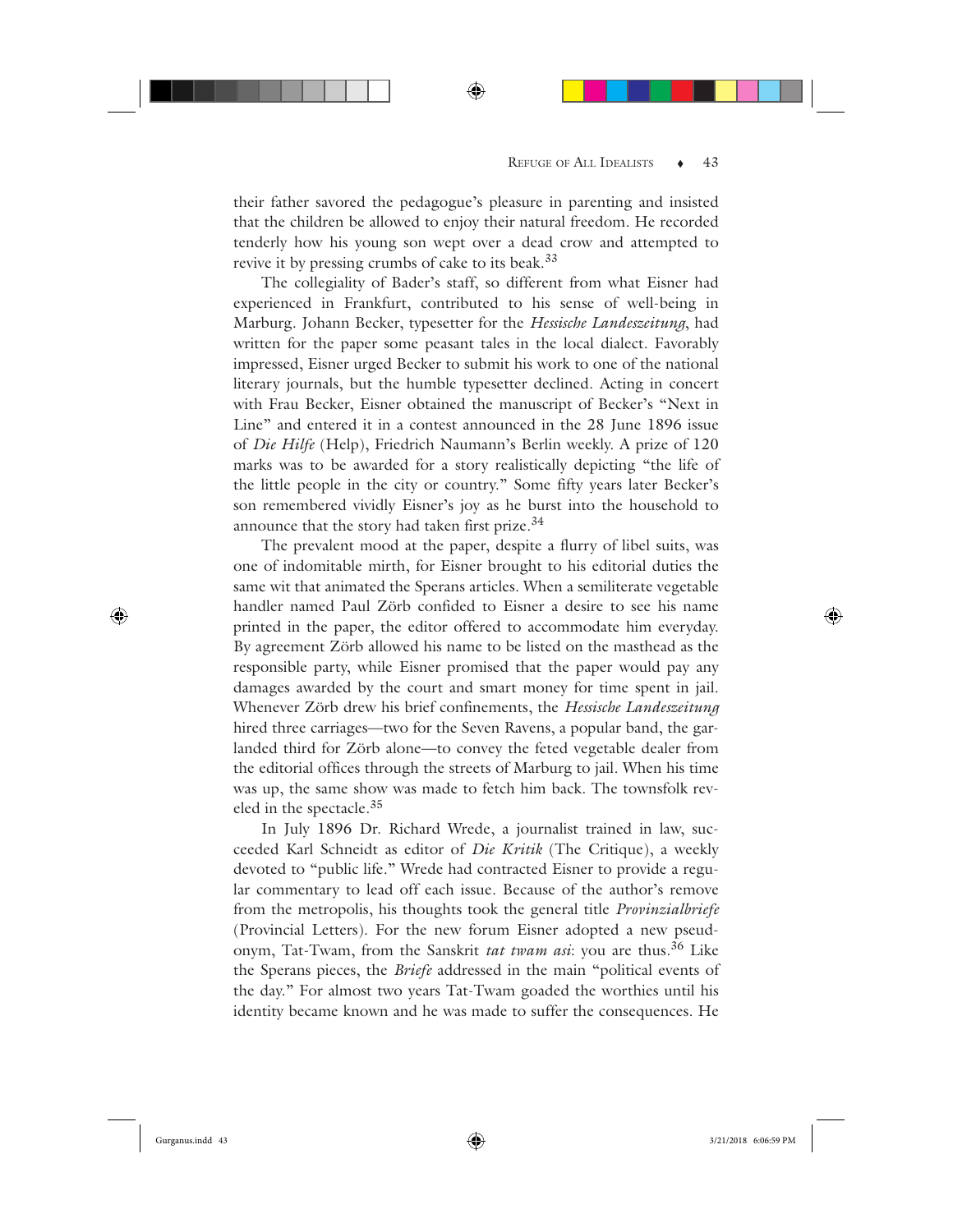addressed his first letter to Wrede, speculating on why the editor had chosen a "poor provincial" to instruct the Berliner on affairs in Berlin.<sup>37</sup> "Perhaps you are even inclined to the view that one can distinguish the superficial and essential more easily from a distance." In any case there was much to be said for "the influence the lowing of oxen and the cackling of geese exerts on the self-purification of one's reason." In the body of this first letter Tat-Twam surveyed the chicanery of the Reichstag in skirting the issue of women's rights, preferring instead to extend protection to overhunted rabbit populations.38

An article that registers Eisner's divergence from Cohen's evolutionary camp, "Out!" was the second piece for *Die Kritik*. 39 Its title derived from an incident at the adjournment of the Reichstag for summer recess. When one of the forty-eight Social Democratic deputies remained seated during the customary salute to the kaiser, supporters of the monarchy shouted their abuse in the monosyllable "raus," a command used to banish beggars from the gate or dogs from the kitchen. Beyond being within his rights as a citizen, Eisner argued, Deputy Schmidt had demonstrated good taste in not making a sarcastic obeisance to an institution that Social Democrary vowed to abolish. To hail perfunctorily the man who constantly denigrated the party as "the enemy within" could be judged the most egregious lèse majesté, smacking of mockery. Eisner wondered as to the future protocol, for given the ineluctable growth of the party, it was only a matter of time before Social Democrats would control the Reichstag. Of immense significance is his statement: "It is not our concern whether in the meantime repressive measures interrupt this development. Our constitution, flawed in its most fundamental principle, has no cushion to soften and render harmless the clash of forces. Their final resolution is brutal conflict. Before that conflict, though, a state of affairs is conceivable in which the president of the Reichstag closes the sessions with a salute to revolutionary Social Democracy, liberator of peoples." In Germany, he observed, the adversarial forces marshaled themselves less into the opposing camps generally associated with class conflict— "capitalism and collectivism, bourgeois society and social state, property and communism, liberal individualism and socialism"—than beneath banners of monarchy and democracy. The state prosecutors whose job it was to redress offense to the crown doubtless scrutinized the second of the *Provinzialbriefe* and clamored to know its author's identity.

It could well be argued that the day on which Eisner definitively cast his lot with the party was 8 August 1896. On that date *Die Kritik* printed his thoughts on the meeting of the Socialist International in London.<sup>40</sup> At a peace rally in Hyde Park one of the SPD representatives, Paul Singer,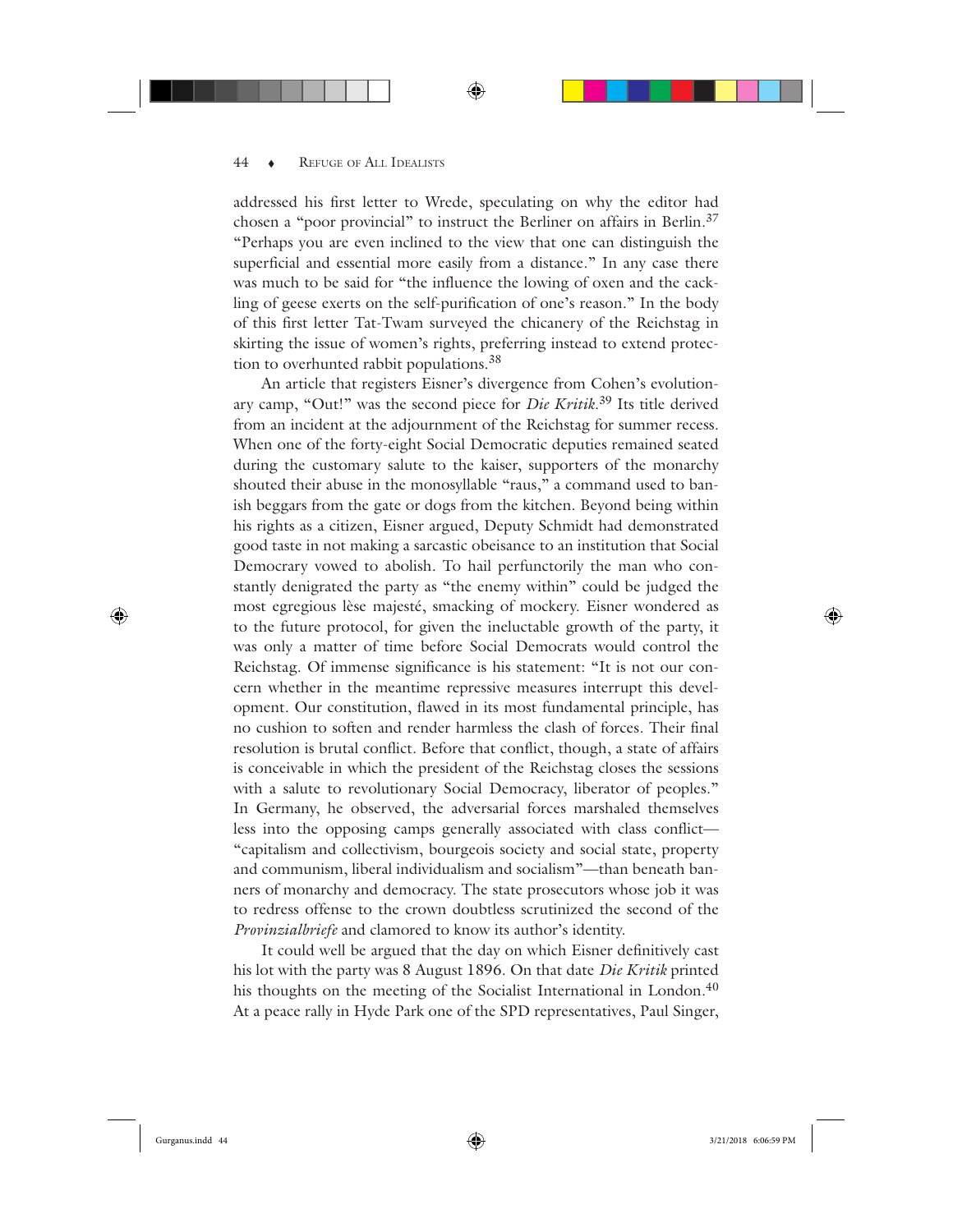said that whereas the bourgeois states had formed the Triple Alliance of Germany, Austria, and Italy and the Dual Alliance of France and Russia, the workers of the world formed a single united front, a league of one, to defeat the bourgeois state. Singer's declaration, Eisner wrote, had the ring of prophecy, for eventually "by the law of economic development we will effect humanity's mightiest ethical achievement with the host of recruits turned out by class conflict, the League of Culture." The triumph would come in the twentieth century after thorough, systematic preparation. Social Democrary, Eisner explained, was grounded in three premises: the ethics of community, the economics of collectivism, and the tactics of class conflict. Of the three, the party had come to grips with only the last, winning for itself an estimable measure of political power. In its prerevolutionary stage the party would have to use every tool at hand to educate the worker for his historical moment. But inevitably, Eisner warned, "the future will not be born of rational argument but in wild battles with victory and destruction." Only then could a collective community of equality emerge that would redefine human relations. He urged the intellectually and ethically whole who wanted to have a hand in shaping the future to make a commitment. "We must flee to Social Democracy even if we do not share its economic and tactical premises. It is the only refuge of all idealists. . . . And even if they themselves had no further merit, these Social Democrats, than that they are organizing the masses, training them in clear thinking and thus creating from dark chaos, with its unpredictable explosions, an ordered world coursing in a regular orbit . . . , this would suffice to sympathize with them. . . . One will never have the need to combat them, at most to reform them." He counseled the party to repudiate anarchism, a romantic holdover at odds with scientific socialism, and took for signs of maturity its work to further women's emancipation and public education and its recognition of the benefits of parliamentary participation to win gains in these areas.

Yet no sooner had Eisner commended the party on its efforts to improve education than he was embarrassed by its representatives in London and felt compelled, earlier than he had expected, to reform its policy.41 On the fifth day of the International congress the Germans voted against a resolution, modeled on their own Erfurt Program of 1891, calling for universal, free, public education from kindergarten to university for every capable student, when Labourite Keir Hardie, himself an autodidact, proposed that "capable" be struck from the wording. Appropriating the term denoting the liberal economic philosophy of laissez-faire, Hardie denounced the restriction as intellectual "Manchesterism." No one who desired education, he argued, should be excluded on the basis of ability.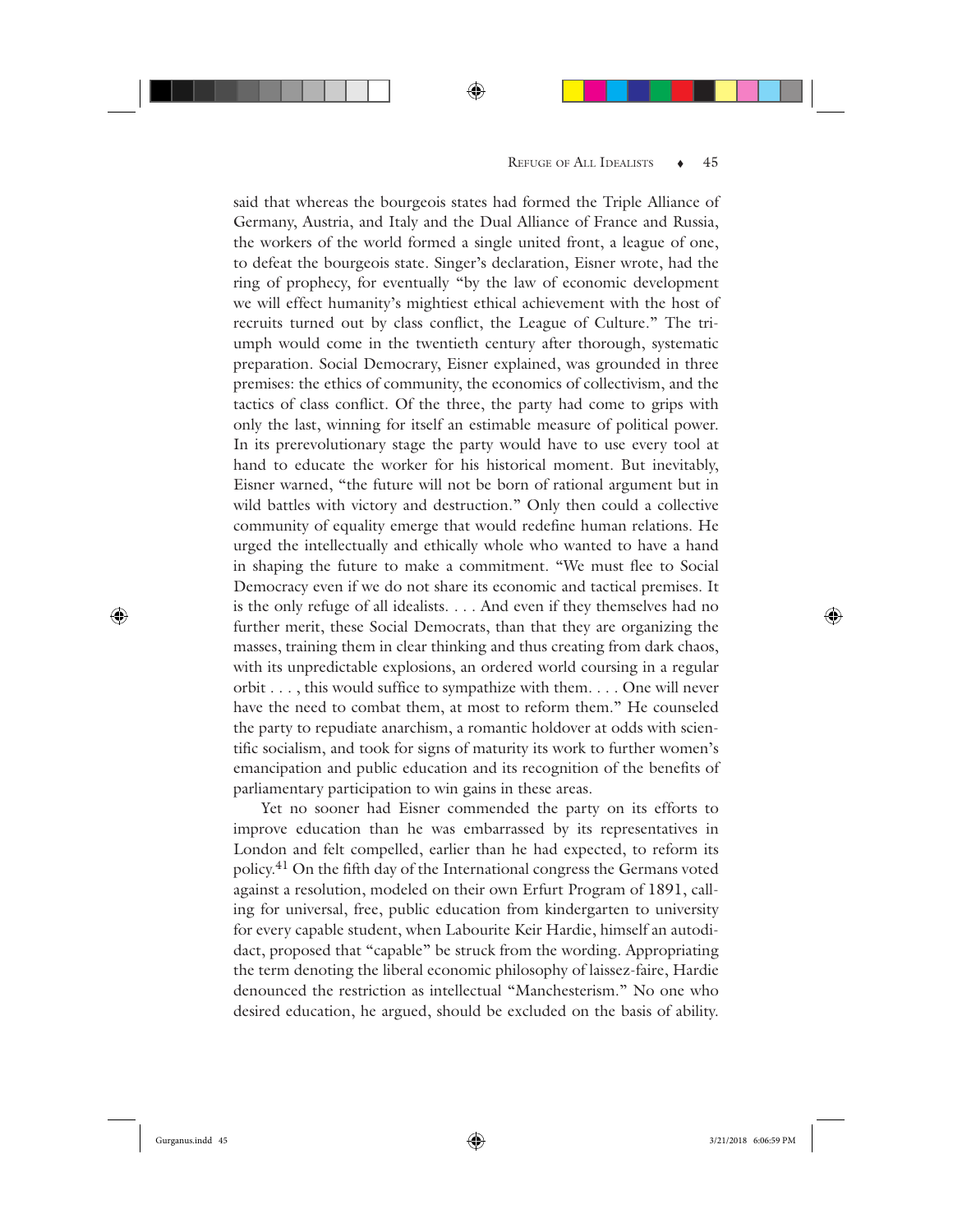To do so would be elitist and contrary to the essence of socialism. The Germans considered Hardie's reasoning a misguided "exaggeration of the principle of equality." Eisner agreed, though, with the British delegation: "Even if one eliminates the capitalistic restraints and arrives at the so-called natural selection of capacity, then a new and hardly preferable source of injustice and repression is created in the process. The concept of ability does not end in an intelligence test. In the colossal multiplicity of talents it is by no means the most admirable qualities that win out in the intellectual competition tied to scholastic organizations. . . . The free play of forces must never be the principle for social organizations and institutions; it is justifiable solely as individual motivation." Despite the opposition of the German delegation, the resolution was adopted by a vote of fourteen to six.

Earlier in the spring Eisner had strolled with Cohen through Marburg and listened as the professor told of his recent visit to Berlin. There a friend, a Social Democratic Reichstag deputy, had taken him to a performance at the German Theater of Hauptmann's *Weber*, a play he detested. Why, Cohen asked, did people consider Hauptmann's drama great art? He expected an argument; Eisner admired Hauptmann and, indeed, had corresponded with him. To Cohen's astonishment, Eisner was pensive and then answered: "If you expected great art embodying the socialist worldview, then you had to be disappointed by Gerhart Hauptmann." Naturalism had served its purpose by dashing convention and freeing letters from the stultifying propriety and prudishness of the bourgeois salon, and Hauptmann was unsurpassed in his ability to translate contemporary attitudes into credible characters whose speech seamlessly matched their station, but there was no one at present with the depth and vision to convey to mankind in sublime measure and style the universality of their ideal, no one to shape "the mighty, affirming art that forges the new cosmos from the twilight of the gods."

In his capacity as political editor, Eisner followed closely the Social Democratic Party congress in early fall at Gotha in the neighboring state of Saxony. A topic of protracted debate was the party's bearing toward modern literature, an issue raised by criticism charging Edgar Steiger, editor of *Die Neue Welt* (New World), the party's cultural and literary weekly, with indecency for printing unexpurgated naturalist texts. His chief critics were Reichstag deputy and occasional poet Karl Frohme and the *Hamburger Echo*, a major party daily. A number of influential delegates questioned from an ideological perspective the inclusion of naturalist works in Social Democratic journals. Hermann Molkenbuhr remarked that with their graphic depictions of the misery of the poor their effect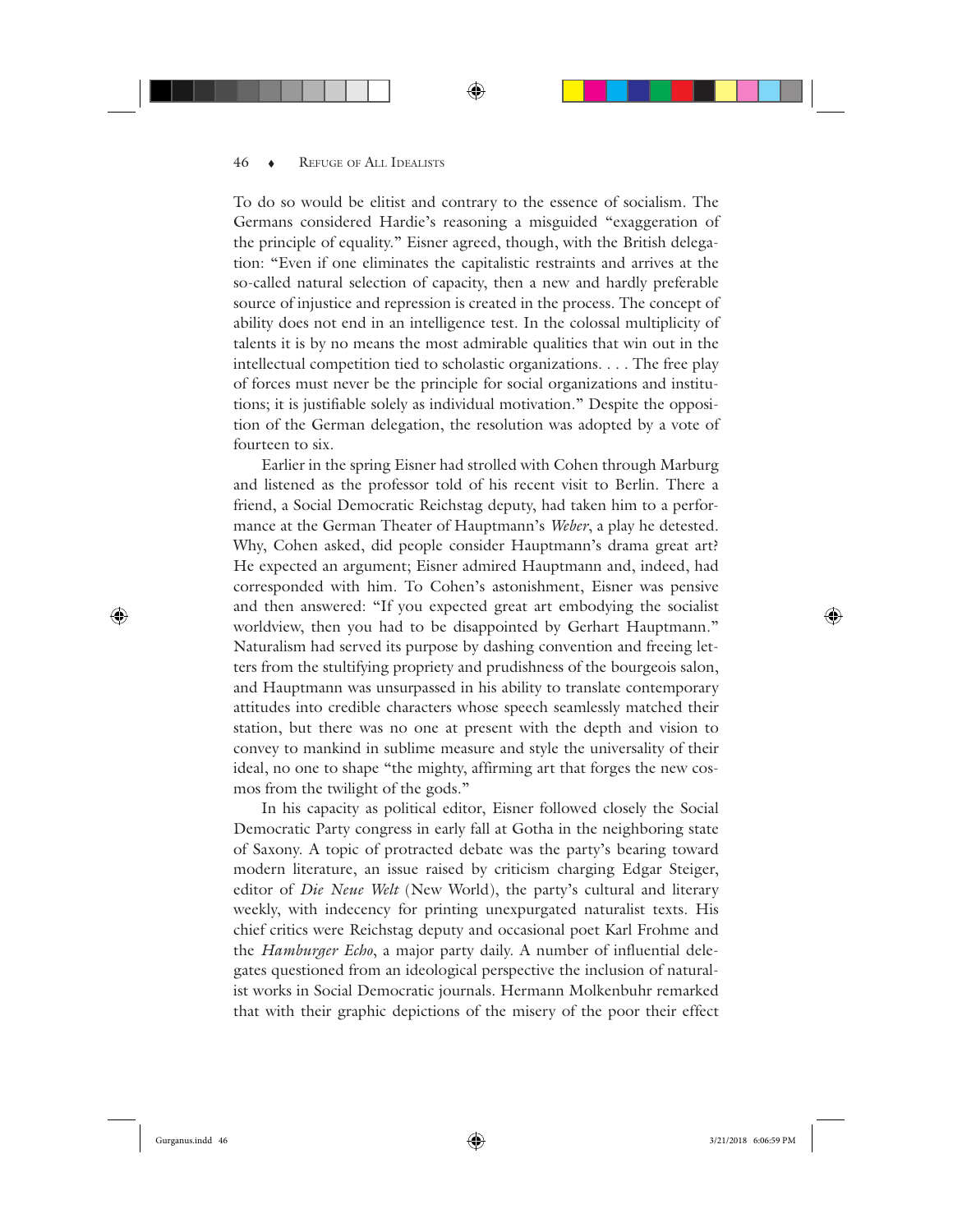was depressing rather than liberating, inspiring thoughts of suicide, and Wilhelm Liebknecht, the aging editor of *Vorwärts*, pointed out that Hauptmann made no pretense of being socialist. Steiger argued effectively that whatever the naturalists' faults might be, theirs was the only writing of current relevance to the workers' movement. Party chairman Bebel and congress president Paul Singer effected a compromise whereby *Neue Welt* would continue to print the work of the avant-garde, but language that could be considered offensive to women readers would be carefully edited. The irony was weaker then in that virtually no bourgeois journal would print what Steiger had run.

The conversation with Cohen and the proceedings at Gotha were impetus to a seminal essay in which Eisner revised and consolidated his thinking on art and society and enunciated a political aesthetic. It was published in late October 1896 in *Das Magazin für Litteratur*. 42 The Gotha debate was more significant than most of its participants realized, he wrote, because "it concerns not just the education of Social Democracy, hence the proletariat, the masses, as to art; it concerns equally the shaping of art to the masses." The day-long debate encapsulated a decade of controversy in bourgeois circles over naturalism, and the issue was resolved quickly in a "victory for reason" over philistinism. But the question remained as to whether the naturalists, whose relentlessly realistic and graphic depictions of human misery now had official party sanction, furthered the ultimate goals of the movement. "An icy shudder ripples through the delicate bones of our literary mavens at the mere thought that one, even in jest, could dare require writing by party line." But an ascendant class striving nobly for the realization of its life-affirming ideal could not be content with the "tired resignation and arid pessimism" at the heart of naturalism.

Germany's most modern literature was for the masses no more than a bridge to an ultimately committed, class-conscious art heralding the "golden age of humanity," the Social Democratic vision. "Where a great culture movement crystallizes in a party—and the modern form of every culture movement is the party—there too art must be party art. Here the party is no refundable ticket but rather the essence of every progressive intellect. The poet who stands within the culture movement cannot be anything other than a party man. . . . The party of the future must also engender the poet of the future." The classical poet of the future would be he who could dramatize Marx. In the absence of that titan, Eisner determined to shape his own creative writing to the end he envisioned.<sup>43</sup> On 3 November *Vorwärts* took note of Sperans's comments and printed excerpts from the "worthy essay."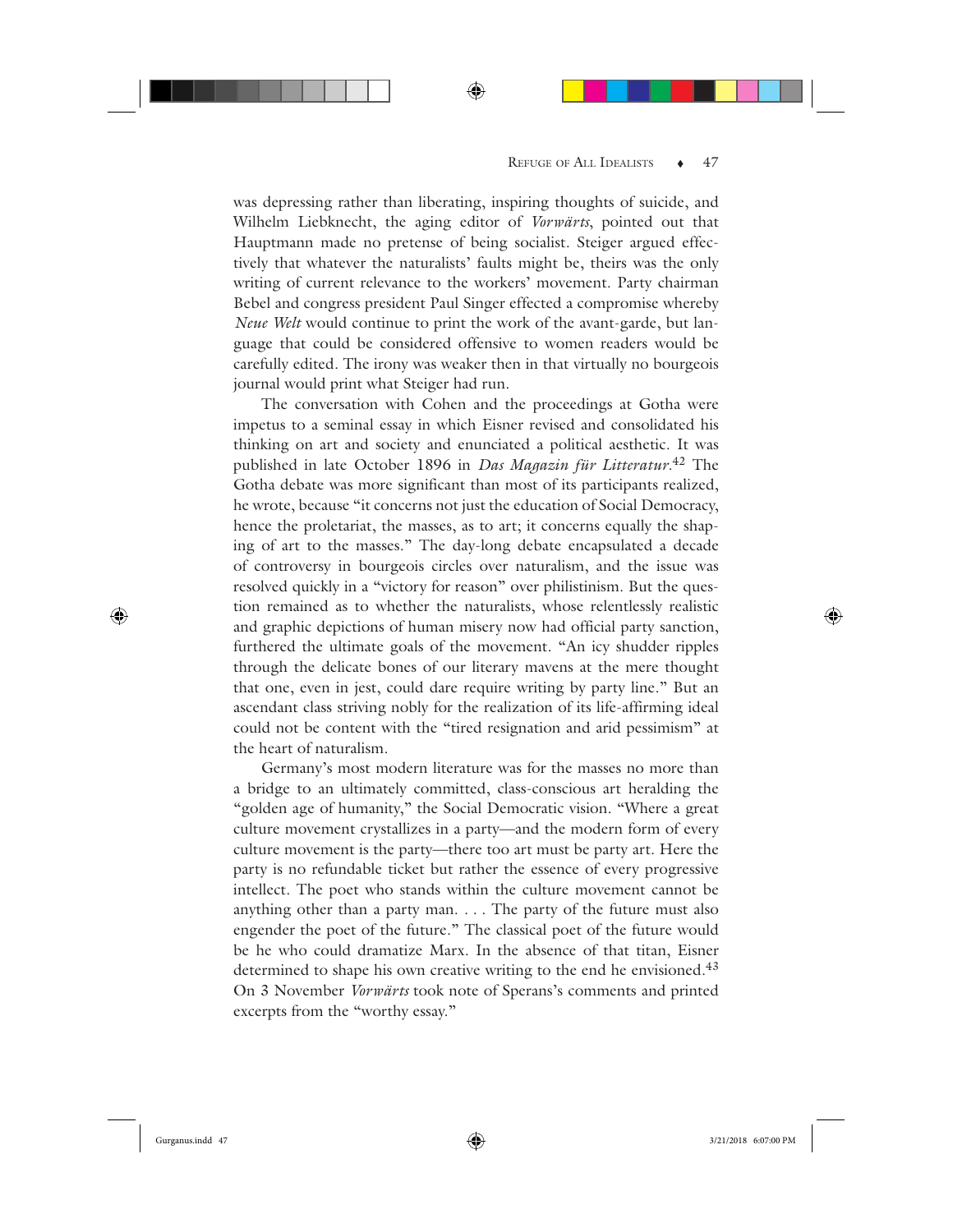Eisner was deeply impressed with the openness and ingenuousness of the proceedings at Gotha. The way the Social Democrats conducted their business he likened to the new architecture that left superstructure visible. Although debate was at times heated and division sharp, the delegates behaved like members of a greater family, addressing each other with the familiar *du*. Their head was Paul Singer, who presided like one of the "Jewish patriarchs, almost extinct now, who with iron will, loving heart, and wise discretion brought together all members in their guardianship each Sabbath, however hostile some individuals cared to be." Perhaps recalling Bruno Wille's break with the party, Eisner identified as a breed of recalcitrant the students in their "political puberty," convinced of their own superior intellect and reason, who, when their point of view was rejected by their sturdy comrades, broke ranks and bolted, unwilling to undertake the tedious task of winning their opponents over time: "One simply has to have the democratic belief in the reason of the masses, and it solidifies only in later years when one has learned to abstract and knows how to separate appearance from reality." The young, bourgeois intellectuals' impatience was stoked, Eisner surmised, by the assurance of a privileged position in the existing state.

Of particular interest to Eisner, journalist and editor, was the party's changing view of the role of its own press. The venerable Wilhelm Liebknecht, editor in chief of *Vorwärts* and, at seventy, one of the last socialist leaders of Marx's generation, was criticized during debate as incompetent—a charge with which Eisner ruefully concurred. "The same party that in theory champions large-scale production founded nothing but puny, small-scale operations," local papers so poor in quality that their intended readers preferred the superior products of the enemy camp. Recently, though, the *Leipziger Volkszeitung* (Leipzig People's Newspaper) and the *Sächsische Arbeiter-Zeitung* (Saxon Workers' Newspaper) had shown how good a party paper could be and strengthened the demand for a national daily befitting Europe's premier socialist party. Eisner reckoned that the delegates at Gotha had set for themselves a herculean labor in overhauling their press, but the effort would benefit both the party in particular and German journalism in general.<sup>44</sup>

Having proclaimed his admiration for Social Democracy, Eisner now took aim at a rival movement, Friedrich Naumann's National Social Union (Verein der Nationalsozialen), which had grown out of Stöcker's Christian Social Labor Party.45 At their recently concluded meeting in Erfurt, where "the Freiburg professor Max Weber cheerfully preached the gospel of a radical individualism," the National Social adherents stopped short of forming themselves into a party, opting instead for the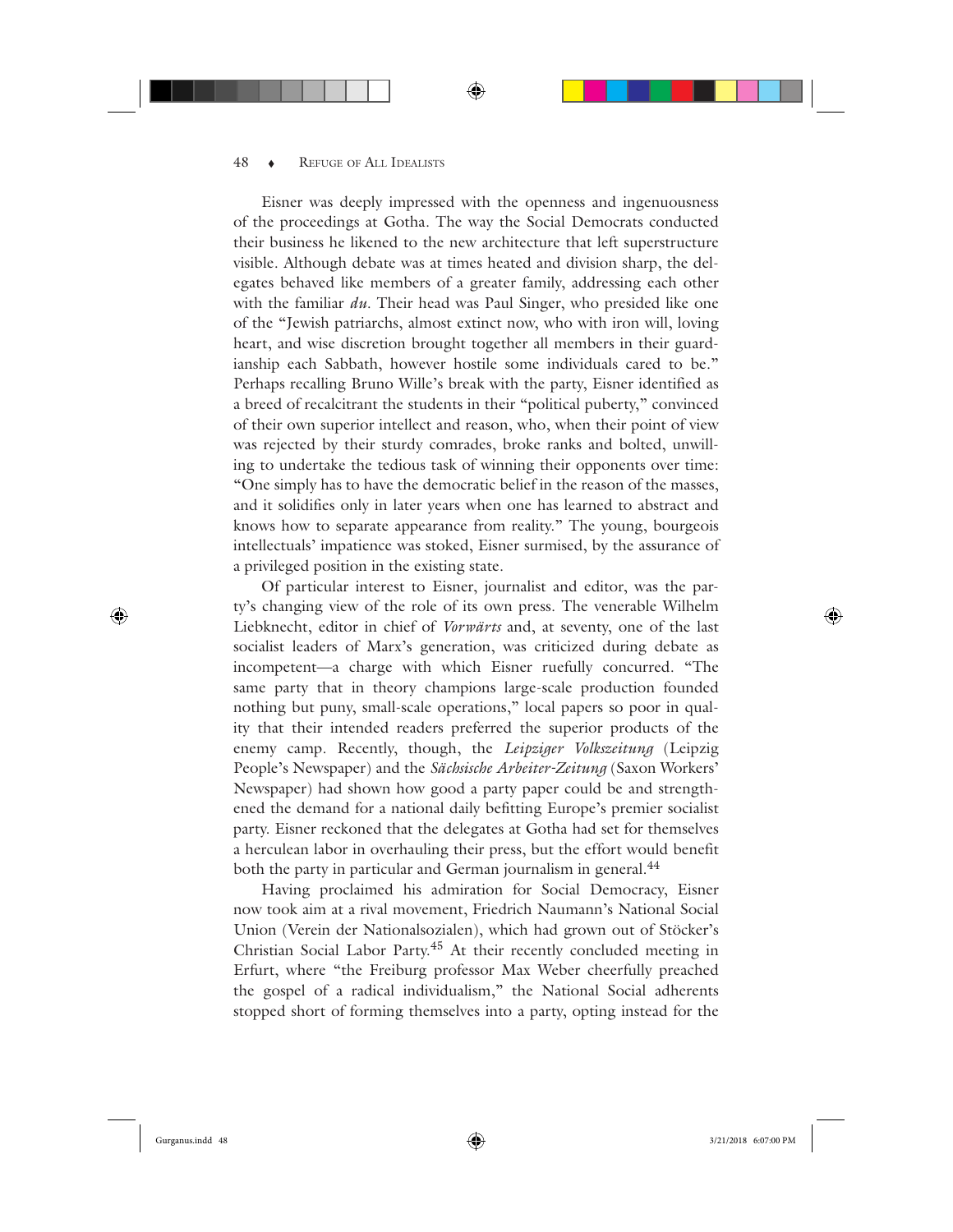title "union," and showing thereby, Eisner gibed, their "slight tendency toward coffee club." Its chief constituents were theologians ashamed of a church with no social conscience, social reformers put off by the rigid constraints of Marxist thought, bourgeois malcontents too sensitive for party discipline, the "lost sons" of National Liberal chief Rudolf von Bennigsen, refugees from a host of failed causes—an assembly of Hamlets incapable of forming their critical resolve.

However highly one regarded Friedrich Naumann personally, however greatly one supported a domestic policy centered on bettering the workers' lot, one nonetheless had to reject the National Social movement as neither fish nor fowl: the two descriptors were mutually exclusive. To seek to improve living conditions in Germany and elevate the national standard of living by advocating colonial expansion with its attendant militarism was akin to refurbishing one's rooms and then setting the house on fire. "In reality, no radical, domestic social reform is possible without concerted international efforts in the political and economic realm." Moreover, Eisner prophesied, imperial adventurism would lead inevitably to conflict in Europe and fatal competition with Asia and America. "If these National Socials are really serious about social salvation, why do they seek to intrude on the preserve of the party that through tireless work has finally become a power with which the ruling powers must reckon?" By supporting Social Democracy, Eisner concluded, Naumann and his followers could accomplish far more than they ever would on their own.

The contagion of colonialism had spread even into the Social Democratic Party, infecting particularly the trade-union ranks. Party theorist and functionary Eduard Bernstein, who argued for a revision of Marx's hypotheses on the development and decline of capitalist society, emerged as a leading spokesman for "social imperialism." The controversy, which over the course of a decade would split the party, had its roots in the economic boom of the mid- and late-1890s. After the depression that followed Bismarck's dismissal, the second half of the decade was a period of prosperity in which the German worker's standard of living began to rival that of his English comrade. Interest groups such as the Colonial League and the Pan-German League sought to convince the worker of his stake in Weltpolitik: if Germany could overtake Britain in the race for colonies, German industry would profit from the acquisition of raw materials and new markets, and the German worker would share the rewards.46 As the trade unions' membership doubled between 1896 and 1900, exceeding 600,000, so too did their influence in the party.<sup>47</sup>

From the outset Kurt Eisner opposed imperialism. In a series of articles he lashed out at both the theory and practice of colonial aggrandizement.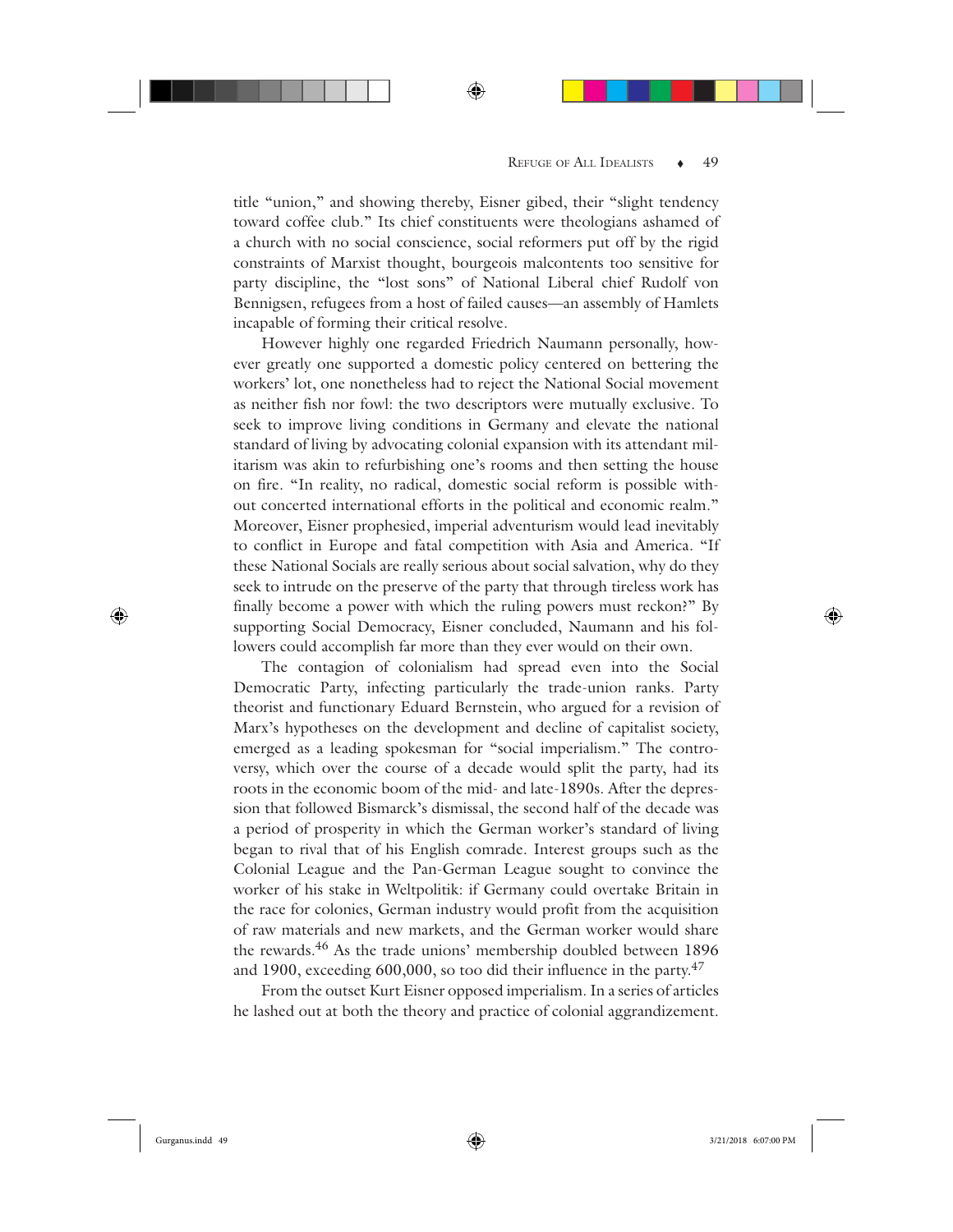In "The Bleeding Heart," the eighth of the *Provinzialbriefe*, he assumes the persona and blustering, jingoist style of an imperial enthusiast railing against the overly cultivated sensitivity, the "ethical diabetes," of those who decried the maltreatment of natives at the hands of German colonists and troops.48 He characterizes the vanguard of imperialism as "the best men of German stock, who risked their lives for crown and country by dutifully impressing Africa's Negro brutes for the good of the fatherland." The detractors of Germany's colonial mission, led by August Bebel, with their lies alleging brutality, corruption, and abuse of women were, of course, in the pay of the English. The jingoist journalist presents an indigenous folktale, purportedly collected by a colonial governor, to illustrate the African natives' need for the civilizing influence of German culture. The tale's principal character is Bwana Bill, a wealthy and powerful prince served by a host of ministers and purveyors whom he pays by taking from the general populace half of everything produced. Since Bill's entourage hails him as a god of sorts and the law condemns his critics to death, the people languish in subjection. The analogy could be lost on no one.

A month later Eisner questioned the motives behind a propaganda campaign urging the nation to make war on Turkey over atrocities against Armenian Christians, thereby abetting the tsar's cause when Russian persecution of Jews matched the Turkish atrocities.<sup>49</sup> Citing a pamphlet that demanded "Germany must lay its strong and mighty hand on Asia Minor" to save Christendom from the Turkish barbarians, Eisner reminded his readers that Islam's august achievements in scholarship, the arts, and science had schooled Christian Europe of the Middle Ages. The atrocities committed in Russia and the German colonies voided any moral right to rebuke the Turks. "The humanitarian ideal is long since foreign to the Christian states. How can they civilize Turks in the name of Christianity?"

Eisner believed that as a result of the imperial rivalries developing between Germany and the democracies of Western Europe, the monarchy was moving toward closer relations with the Russian crown—a development he regarded as potentially catastrophic. He became convinced that the monarchy itself was the root of the nation's evils and began to write more vituperatively against Wilhelm and the emperor's total lack of accountability to his subjects. It proved a fateful course.